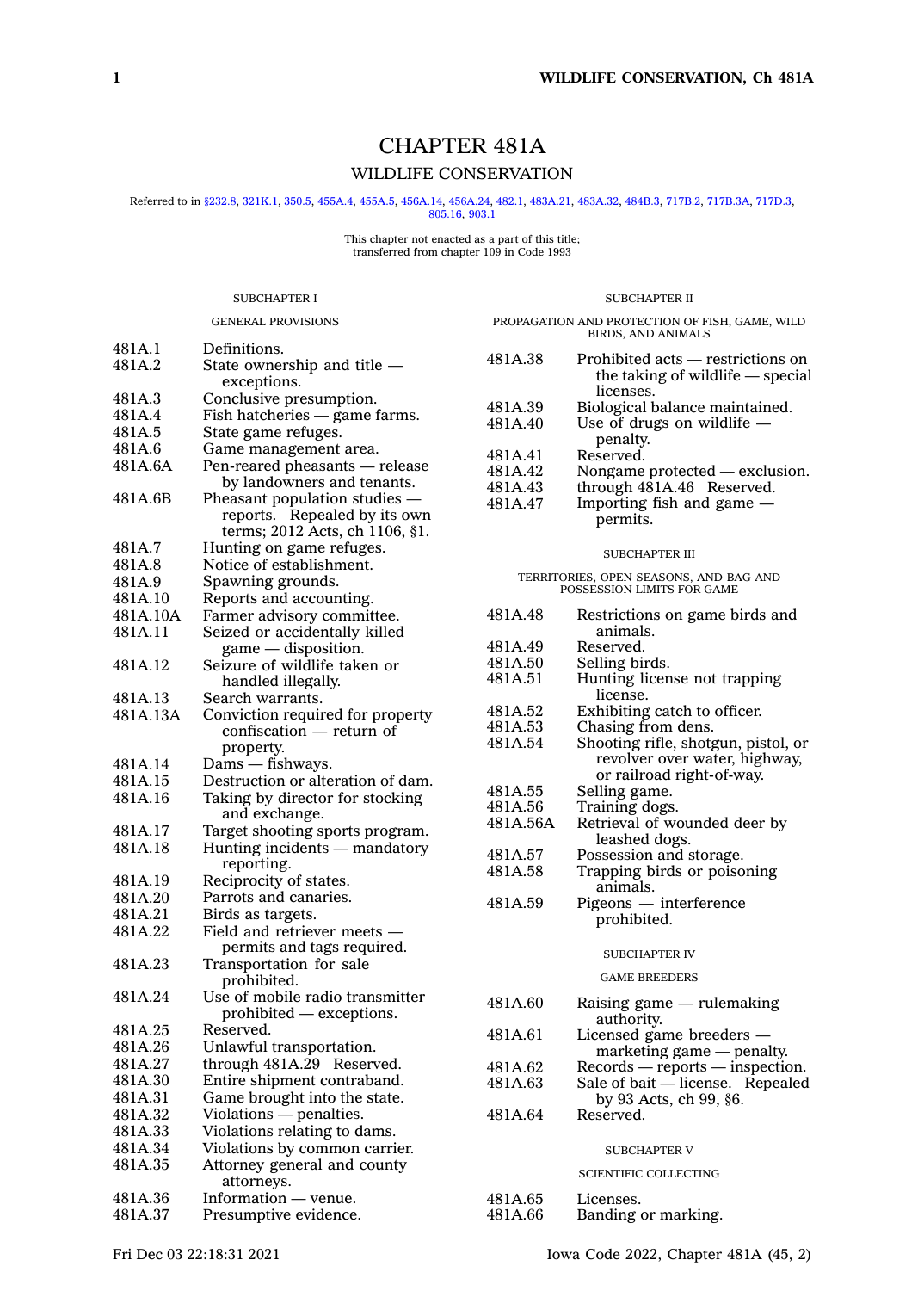|                    | <b>SUBCHAPTER VI</b>                                                           | 481A.125 | Intentional interference with<br>lawful hunting, fishing, or                      |
|--------------------|--------------------------------------------------------------------------------|----------|-----------------------------------------------------------------------------------|
| 481A.67            | <b>ANGLING LAWS</b><br>Seasons and limits — turtle<br>harvesting restrictions. |          | fur-harvesting activities —<br>penalties.<br>481A.125A Remote control or internet |
| 481A.68<br>481A.69 | Tip-up fishing device.<br>Fish designated.                                     |          | hunting — criminal and ci<br>penalties.                                           |
| 481A.70            | Reserved.                                                                      |          |                                                                                   |
| 481A.71<br>481A.72 | Releasing unlawful catch.<br>Hooks and lines.                                  |          | <b>SUBCHAPTER X</b>                                                               |
| 481A.73            | Trotlines and tagged lines.                                                    |          | <b>TAXIDERMY</b>                                                                  |
| 481A.74            | Where permitted.                                                               | 481A.126 | Taxidermy.                                                                        |
| 481A.75            | Reserved.                                                                      | 481A.127 | through 481A.129 Reserved.                                                        |
| 481A.76<br>481A.77 | Unlawful means - exception.<br>Reserved.                                       |          |                                                                                   |
| 481A.78            | Stocking private water.                                                        |          | <b>SUBCHAPTER XI</b>                                                              |
| 481A.79            | Reserved.                                                                      |          | CIVIL DAMAGES - SUSPENSIONS                                                       |
| 481A.80            | through 481A.82 Repealed by 93<br>Acts, ch 99, §6.                             | 481A.130 | Damages in addition to penal<br>$-$ animals $-$ ginseng.                          |
| 481A.83            | Prohibited stocking.                                                           | 481A.131 | Judgment — execution.                                                             |
| 481A.84<br>481A.85 | Frogs — catching — selling.<br>Prohibited areas.                               | 481A.132 | Service of process or arrest -<br>pendency of damage claim                        |
| 481A.86            | Federal employees excepted.                                                    | 481A.133 | Suspension of licenses,                                                           |

#### SUBCHAPTER VII

TRAPPING OR HUNTING OF FUR-BEARING ANIMALS

| 481A.87 | Open seasons.                    |
|---------|----------------------------------|
| 481A.88 | Reserved.                        |
| 481A.89 | Permit to hold hides.            |
| 481A.90 | Disturbing dens.                 |
| 481A.91 | Shooting or spearing.            |
| 481A.92 | $Trans$ - disturbing dens - tags |
|         | for traps.                       |
| 481A.93 | Hunting by artificial light.     |

#### SUBCHAPTER VIII

FUR DEALERS

| 481A.94 | Definition.                |  |
|---------|----------------------------|--|
| 481A.95 | License — reciprocity.     |  |
| 481A.96 | Possession by dealer.      |  |
| 481A.97 | Reports.                   |  |
| 481A.98 | Reporting violations.      |  |
| 481A.99 | through 481A.119 Reserved. |  |

#### SUBCHAPTER IX

#### PROHIBITED ACTS

| 481A.120 | Hunting from aircraft or         |
|----------|----------------------------------|
|          | snowmobiles prohibited.          |
| 481A.121 | Turtles and crayfish - taking by |
|          | nonresidents or aliens.          |
| 481A.122 | Hunters' orange apparel.         |
| 481A.123 | Prohibited hunting near          |
|          | buildings, feedlots.             |

481A.124 Taking predominantly white deer of the whitetail species prohibited.

|                      | penalties.<br>481A.125A Remote control or internet<br>hunting — criminal and civil<br>penalties. |
|----------------------|--------------------------------------------------------------------------------------------------|
|                      | SUBCHAPTER X<br><b>TAXIDERMY</b>                                                                 |
| 481A.126<br>481A.127 | Taxidermy.<br>through 481A.129 Reserved.                                                         |

### $R_{XI}$

#### USPENSIONS

| 481A.130 | Damages in addition to penalty |
|----------|--------------------------------|
|          | $-$ animals $-$ ginseng.       |
| 481A.131 | Judgment — execution.          |
| 481A.132 | Service of process or arrest - |
|          | pendency of damage claim.      |
| 481A.133 | Suspension of licenses,        |
|          | certificates, and permits.     |
|          |                                |

### SUBCHAPTER XII

CANCELLATIONS, SUSPENSIONS, REVOCATIONS, AND PENALTIES

| 481A.134 | Authority to cancel, suspend, or<br>revoke license - point system. |
|----------|--------------------------------------------------------------------|
| 481A.135 | Repeat offender — records,<br>enforcement, and penalties.          |
| 481A.136 | Unlawful commercialization of<br>wildlife $-$ penalty.             |
| 481A.137 | Abandonment of dead or injured<br>wildlife.                        |
| 481A.138 | through 481A.140 Reserved.                                         |

#### SUBCHAPTER XIII

#### AQUACULTURE

| 481A.141 | Aquaculture — license required.                                  |
|----------|------------------------------------------------------------------|
| 481A.142 | Licensed aquaculture units -<br>activities allowed.              |
| 481A.143 | Licensed aquaculture units $-$<br>requirements.                  |
| 481A.144 | Licensed bait dealers -<br>requirements.                         |
| 481A.145 | Taking and selling of minnows<br>and other bait $-$ regulations. |
| 481A.146 | Authority of the director.                                       |
| 481A.147 | Theft of fish.                                                   |
| 481A.148 | through 481A.150 Reserved.                                       |
|          |                                                                  |

### SUBCHAPTER XIV

# POLLUTION — RESTITUTION

481A.151 Restitution for pollution causing injury to wild animals.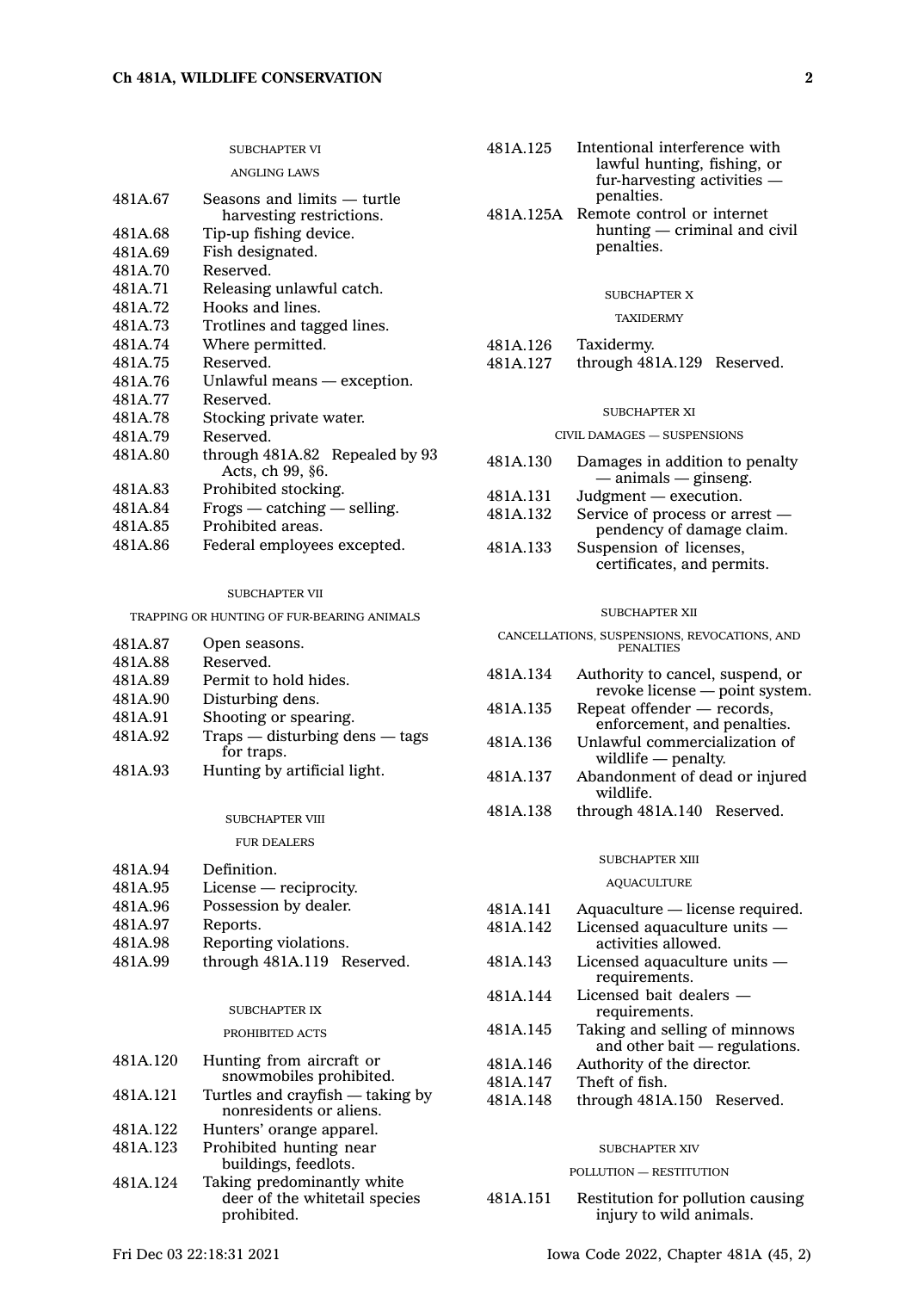# SUBCHAPTER I

### GENERAL PROVISIONS

# **481A.1 Definitions.**

Words and phrases as used in this [chapter](https://www.legis.iowa.gov/docs/code//481A.pdf) and [chapters](https://www.legis.iowa.gov/docs/code//350.pdf) 350, [456A](https://www.legis.iowa.gov/docs/code//456A.pdf), [456B](https://www.legis.iowa.gov/docs/code//456B.pdf), [457A](https://www.legis.iowa.gov/docs/code//457A.pdf), [461A](https://www.legis.iowa.gov/docs/code//461A.pdf), [461B](https://www.legis.iowa.gov/docs/code//461B.pdf), [461C](https://www.legis.iowa.gov/docs/code//461C.pdf), [462A](https://www.legis.iowa.gov/docs/code//462A.pdf), [462B](https://www.legis.iowa.gov/docs/code//462B.pdf), [464A](https://www.legis.iowa.gov/docs/code//464A.pdf), [465A](https://www.legis.iowa.gov/docs/code//465A.pdf), [465B](https://www.legis.iowa.gov/docs/code//465B.pdf), [465C](https://www.legis.iowa.gov/docs/code//465C.pdf), [481B](https://www.legis.iowa.gov/docs/code//481B.pdf), [482](https://www.legis.iowa.gov/docs/code//482.pdf), [483A](https://www.legis.iowa.gov/docs/code//483A.pdf), [484A](https://www.legis.iowa.gov/docs/code//484A.pdf), and [484B](https://www.legis.iowa.gov/docs/code//484B.pdf) and such other chapters as relate to the subject matter of these chapters shall be construed as follows:

1. *"Alien"* shall not be construed to mean any person who has applied for naturalization papers.

2. *"Amphibian"* means <sup>a</sup> member of the class Amphibia.

3. *"Aquaculture"* means the controlled propagation, growth, and harvest of aquatic organisms, including, but not limited to fish, amphibians, reptiles, mollusks, crustaceans, gastropods, algae, and other aquatic plants, by an aquaculturist.

4. *"Aquaculture unit"* means all private waters for aquaculture with or without buildings, used for the purpose of propagating, raising, holding, or harvesting aquatic organisms for commercial purposes.

5. *"Aquaculturist"* means an individual involved in producing, transporting, or marketing aquatic products from private waters for commercial purposes.

6. *"Bag limit"* or *"possession limit"* is the number of any kind of game, fish, bird or animal or other wildlife form permitted to be taken or held in <sup>a</sup> specified time.

7. *"Bait"* includes but is not limited to minnows, green sunfish, orange-spotted sunfish, gizzard shad, frogs, crayfish, and salamanders.

8. *"Biological balance"* means that condition when the number of animals present over the long term is at or near the number of animals of <sup>a</sup> particular species that the available habitat is capable of supporting.

9. *"Bird"* means <sup>a</sup> member of the class Aves.

10. *"Buy"* means to purchase, offer to purchase, barter for, trade for, or lease.

11. *"Closed season"* is that period of time during which hunting, fishing, trapping or taking is prohibited.

12. *"Commercial purposes"* means selling, giving, or furnishing to others.

13. *"Commission"* means the natural resource commission.

14. *"Contraband"* as used in the laws pertaining to the work of the commission shall mean anything, the possession of which was illegally procured, or the possession of which is unlawful.

15. *"Department"* means the department of natural resources.

16. *"Director"* means the director of the department or the director's designee.

17. *"Farm deer"* means the same as defined in [section](https://www.legis.iowa.gov/docs/code/170.1.pdf) 170.1.

18. *"Fish"* means <sup>a</sup> member of the class Pisces.

19. *"Frog"* means <sup>a</sup> member of the order Anura.

20. *"Fur-bearing animals"* means the following which are declared to be fur-bearing animals for the purpose of regulation and protection under the Code: beaver, badger, mink, otter, muskrat, raccoon, skunk, opossum, spotted skunk or civet cat, weasel, coyote, bobcat, wolf, groundhog, red fox, and gray fox. This [chapter](https://www.legis.iowa.gov/docs/code//481A.pdf) does not apply to domesticated fur-bearing animals.

21. *"Game"* means all of the animals specified in this [subsection](https://www.legis.iowa.gov/docs/code/481A.1.pdf) except those designated as not protected, and includes the heads, skins, and any other parts, and the nests and eggs of birds and their plumage.

*a.* The Anatidae: such as swans, geese, brant, and ducks.

*b.* The Rallidae: such as rails, coots, mudhens, and gallinules.

*c.* The Limicolae: such as shorebirds, plovers, surfbirds, snipe, woodcock, sandpipers, tattlers, godwits, and curlews.

*d.* The Gallinae: such as wild turkeys, grouse, pheasants, partridges, and quail.

*e.* The Columbidae: such as mourning doves and wild rock doves only.

*f.* The Sciuridae: such as gray squirrels and fox squirrels.

*g.* The Leporidae: cottontail rabbits and jackrabbits only.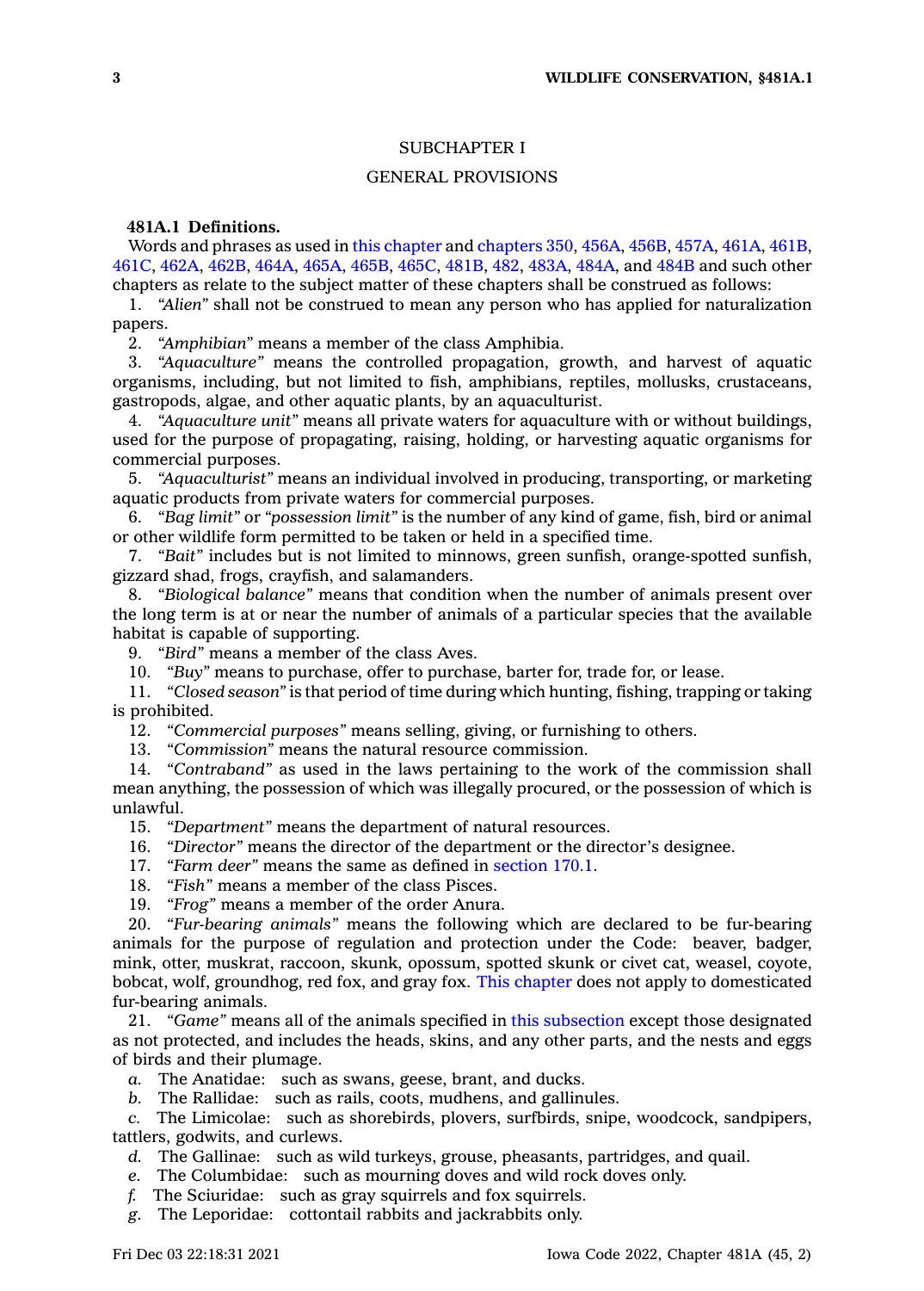### **§481A.1, WILDLIFE CONSERVATION 4**

*h.* The Cervidae: such as elk or deer, other than farm deer.

22. *"Measurement of fish"* is the length from end of nose to longest tip of tail.

23. *"Minnows"* means chubs, suckers, shiners, dace, stonerollers, mud minnows, redhorse, blunt-nose, and fathead minnows.

24. *"Mussels"* means the pearly fresh water mussels, clams or naiads, and their shells.

25. *"Open season"* is that period of time during which hunting, fishing, trapping or taking is permitted.

26. *"Person"* shall mean any person, firm, partnership, or corporation.

27. *"Possession"* is both active and constructive possession and any control of things referred to.

28. *"Private waters for aquaculture"* means waters confined within an artificial containment, such as man-made ponds, vats, tanks, raceways, and other indoor or outdoor facilities constructed wholly within or on the land of an owner or lessee and used for aquaculture.

29. *"Reptile"* means <sup>a</sup> member of the class Reptilia.

30. *"Sell"* or *"sale"* is selling, bartering, exchanging, offering or exposing for sale.

31. *"Spawn"* means any of the eggs of any fish, amphibian, or mussel.

32. *"Take"* or *"taking"* or *"attempting to take"* or *"hunt"* is any pursuing, or any hunting, fishing, killing, trapping, snaring, netting, searching for or shooting at, stalking or lying in wait for any game, animal, bird, or fish protected by the state laws or rules adopted by the commission whether or not such animal be then subsequently captured, killed, or injured.

33. *"Transport"* or *"transportation"* is all carrying or moving or causing to be carried or moved.

34. *"Turtle"* means any member of the order Testudines.

35. *"Whitetail"* means an animal belonging to the Cervidae family and classified as part of the Virginianus species of the Odocoileus genus, commonly referred to as whitetail.

36. *"Wild animal"* means <sup>a</sup> wild mammal, bird, fish, amphibian, reptile, or other wildlife found in this state, whether game or nongame, migratory or nonmigratory, the ownership and title to which is claimed by this state.

37. *"Wild mammal"* means <sup>a</sup> member of the class Mammalia.

[C39, §**1703.60;** C46, 50, 54, 58, 62, 66, 71, 73, 75, 77, 79, 81, §109.1]

83 [Acts,](https://www.legis.iowa.gov/docs/acts/1983/CH0168.pdf) ch 168, §5; 86 Acts, ch 1245, [§1850](https://www.legis.iowa.gov/docs/acts/86/CH1245.pdf) – 1852; 88 Acts, ch [1216,](https://www.legis.iowa.gov/docs/acts/88/CH1216.pdf) §1, 2; 92 Acts, ch [1160,](https://www.legis.iowa.gov/docs/acts/92/CH1160.pdf) [§17](https://www.legis.iowa.gov/docs/acts/92/CH1160.pdf); 92 Acts, ch [1186,](https://www.legis.iowa.gov/docs/acts/92/CH1186.pdf) §1; 92 Acts, ch [1216,](https://www.legis.iowa.gov/docs/acts/92/CH1216.pdf) §1

C93, §481A.1

93 [Acts,](https://www.legis.iowa.gov/docs/acts/1993/CH0099.pdf) ch 99, §1; 95 [Acts,](https://www.legis.iowa.gov/docs/acts/95/CH0134.pdf) ch 134, §5; 2003 [Acts,](https://www.legis.iowa.gov/docs/acts/2003/CH0149.pdf) ch 149, §14 – 16, 23; 2012 Acts, ch [1118,](https://www.legis.iowa.gov/docs/acts/2012/CH1118.pdf) [§4](https://www.legis.iowa.gov/docs/acts/2012/CH1118.pdf); 2014 Acts, ch [1026,](https://www.legis.iowa.gov/docs/acts/2014/CH1026.pdf) §110; 2021 [Acts,](https://www.legis.iowa.gov/docs/acts/2021/CH0048.pdf) ch 48, §4 Referred to in [§456A.37](https://www.legis.iowa.gov/docs/code/456A.37.pdf), [556H.1](https://www.legis.iowa.gov/docs/code/556H.1.pdf), [717B.1](https://www.legis.iowa.gov/docs/code/717B.1.pdf), [717B.2](https://www.legis.iowa.gov/docs/code/717B.2.pdf), [717B.3A](https://www.legis.iowa.gov/docs/code/717B.3A.pdf), [717B.6](https://www.legis.iowa.gov/docs/code/717B.6.pdf), [717D.3](https://www.legis.iowa.gov/docs/code/717D.3.pdf)

Unnumbered paragraph 1 amended

### **481A.2 State ownership and title — exceptions.**

The title and ownership of all fish, mussels, clams, and frogs in any of the public waters of the state, and in all ponds, sloughs, bayous, or other land and waters adjacent to any public waters stocked with fish by overflow of public waters, and of all wild game, animals, and birds, including their nests and eggs, and all other wildlife, found in the state, whether game or nongame, native or migratory, except deer in parks and in public and private preserves, the ownership of which was acquired prior to April 19, 1911, are hereby declared to be in the state, except as otherwise provided in this [chapter](https://www.legis.iowa.gov/docs/code//481A.pdf). The title and ownership of all aquatic organisms in aquaculture units and private aquacultural waters shall be in private persons.

[S13, §2562-c, 2563-j; SS15, §2562-b; C24, 27, 31, 35, 39, §**1704;** C46, 50, 54, 58, 62, 66, 71, 73, 75, 77, 79, 81, §109.2]

90 Acts, ch [1044,](https://www.legis.iowa.gov/docs/acts/1990/CH1044.pdf) §1; 92 Acts, ch [1216,](https://www.legis.iowa.gov/docs/acts/1992/CH1216.pdf) §2 C93, §481A.2 Referred to in [§1.9](https://www.legis.iowa.gov/docs/code/1.9.pdf)

# **481A.3 Conclusive presumption.**

Any person catching, taking, killing, or having in possession any of such fish, mussels, clams, frogs, game, animals, or birds, their nests or eggs, or other wildlife in violation of the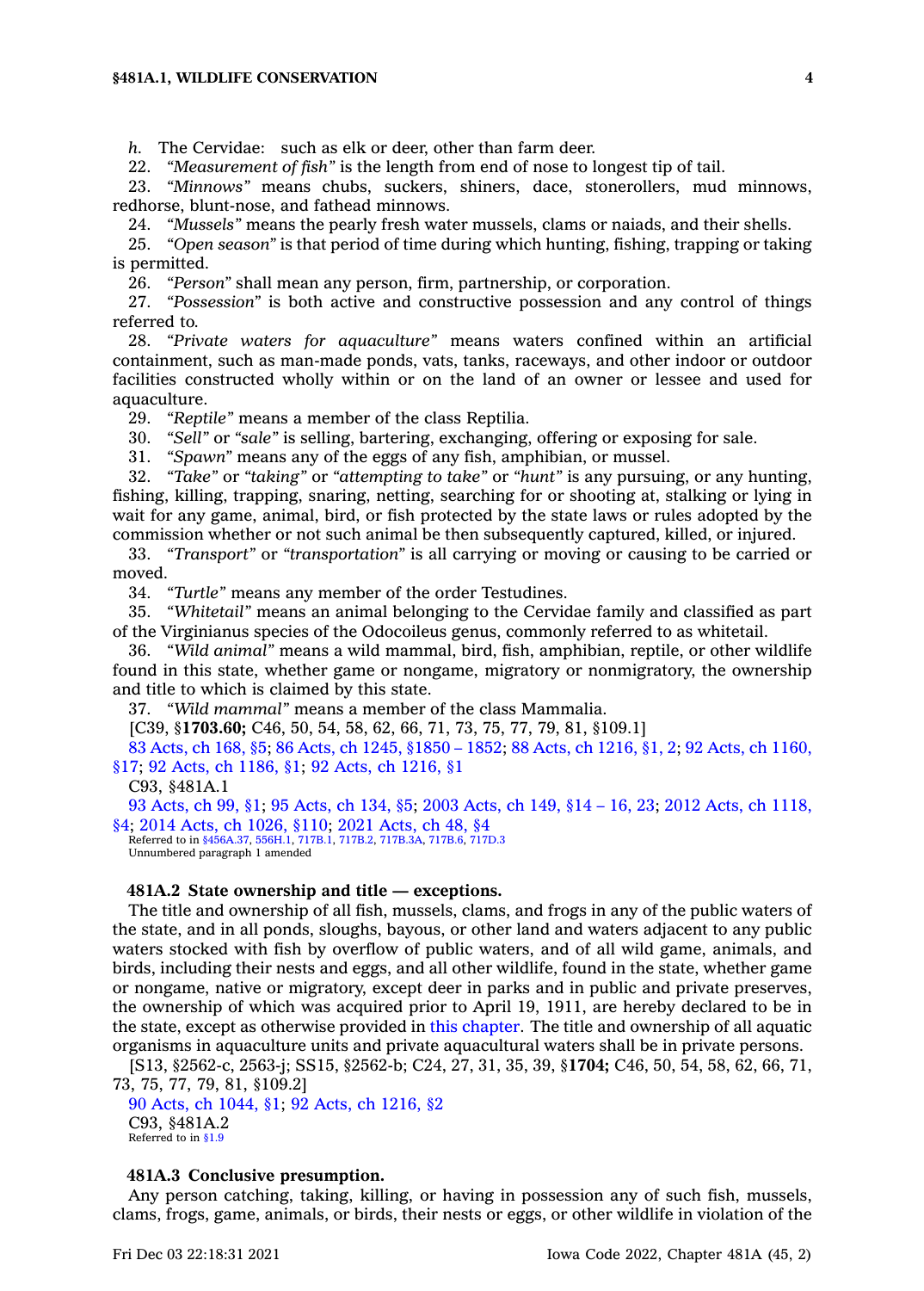provisions of this [chapter](https://www.legis.iowa.gov/docs/code//481A.pdf), shall be held to consent that the title to the same shall be and remain in the state for the purpose of regulating and controlling the catching, taking, or having in possession the same, and disposing thereof after such catching, taking, or killing.

[S13, §2562-c; SS15, §2562-b; C24, 27, 31, 35, 39, §**1705;** C46, 50, 54, 58, 62, 66, 71, 73, 75, 77, 79, 81, §109.3]

C93, §481A.3

# **481A.4 Fish hatcheries — game farms.**

The commission may establish and control the state hatcheries and game farms, which shall be used for the purpose of stocking the waters of the state with fish and the natural covers with game birds to the extent of the means provided for that purpose; and for impartially and equitably distributing all birds, eggs, and fry raised by or furnished to the state, or for the state through other sources, in the streams, lakes, and natural covers of the state.

[C97, §2539; SS15, §2539; C24, 27, 31, 35, 39, §**1709;** C46, 50, 54, 58, 62, 66, 71, 73, 75, 77, 79, 81, §109.4]

C93, §481A.4 2019 [Acts,](https://www.legis.iowa.gov/docs/acts/2019/CH0024.pdf) ch 24, §69

### **481A.5 State game refuges.**

1. The commission may establish state game refuges or sanctuaries on any land owned by the state of Iowa suitable for this purpose when necessary for the preservation of biological balance pursuant to the provisions of section [481A.39](https://www.legis.iowa.gov/docs/code/481A.39.pdf), for the protection of public parks, for the protection of the public health, safety and welfare, or to effect sound wildlife management.

2. In emergency situations when the maintenance of the biological balance as provided in section [481A.39](https://www.legis.iowa.gov/docs/code/481A.39.pdf) is threatened, the director may establish temporary state game refuges in conformity with sound wildlife management. The establishment of <sup>a</sup> temporary refuge shall be accomplished by posting notices in conspicuous places around the refuge. The establishment of <sup>a</sup> temporary refuge by the director shall be effective until five days after the next meeting of the commission or for such longer time as the commission may determine is necessary to maintain <sup>a</sup> biological balance as provided in section [481A.39](https://www.legis.iowa.gov/docs/code/481A.39.pdf) and to effect sound wildlife management.

[C27, 31, 35, §1709-a1; C39, §**1709.1;** C46, 50, 54, 58, 62, 66, 71, 73, 75, 77, 79, 81, §109.5] C93, §481A.5

### **481A.6 Game management area.**

The commission may establish <sup>a</sup> game management area upon any public lands or waters, or with the consent of the owner upon any private lands or waters, when necessary to maintain <sup>a</sup> biological balance as provided in section [481A.39](https://www.legis.iowa.gov/docs/code/481A.39.pdf) or to provide for public hunting, fishing, or trapping in conformity with sound wildlife management; and when <sup>a</sup> game management area is established, the commission shall with the consent of the owner, if any, have the right to post and prohibit, and to regulate or limit the lands or waters against trespassing, hunting, fishing, or trapping, and any violation of the regulations is unlawful.

[C35, §1709-e1; C39, §**1709.2;** C46, 50, 54, 58, 62, 66, 71, 73, 75, 77, 79, 81, §109.6]

90 Acts, ch [1216,](https://www.legis.iowa.gov/docs/acts/1990/CH1216.pdf) §6 C93, §481A.6 Referred to in **[§805.8B\(3\)\(c\)](https://www.legis.iowa.gov/docs/code/805.8B.pdf)** For applicable scheduled fines, see [§805.8B](https://www.legis.iowa.gov/docs/code/805.8B.pdf), subsection 3, paragraph <sup>c</sup>

### **481A.6A Pen-reared pheasants — release by landowners and tenants.**

1. As used in this [section](https://www.legis.iowa.gov/docs/code/481A.6A.pdf), *"pen-reared pheasant"* means <sup>a</sup> Chinese ring-necked pheasant (Phasianus colchicus torquatus) and its subspecies which originates from <sup>a</sup> captive population and which has been propagated and held by <sup>a</sup> hatchery. For the purposes of this [section](https://www.legis.iowa.gov/docs/code/481A.6A.pdf) *"pen-reared pheasant"* does not include <sup>a</sup> Reeves (Syrmaticus reevesii) or Lady Amherst (Chrysolophus amherstiae) pheasant, <sup>a</sup> subspecies of the Chinese ring-necked pheasant classified as <sup>a</sup> Japanese (Phasianus versicolor) or <sup>a</sup> Black-necked (P. colchicus colchicus) pheasant, or <sup>a</sup> melanistic mutant (black, white, or other color mix) of the Chinese ring-necked pheasant. This [subsection](https://www.legis.iowa.gov/docs/code/481A.6A.pdf) is not applicable to game birds released for officially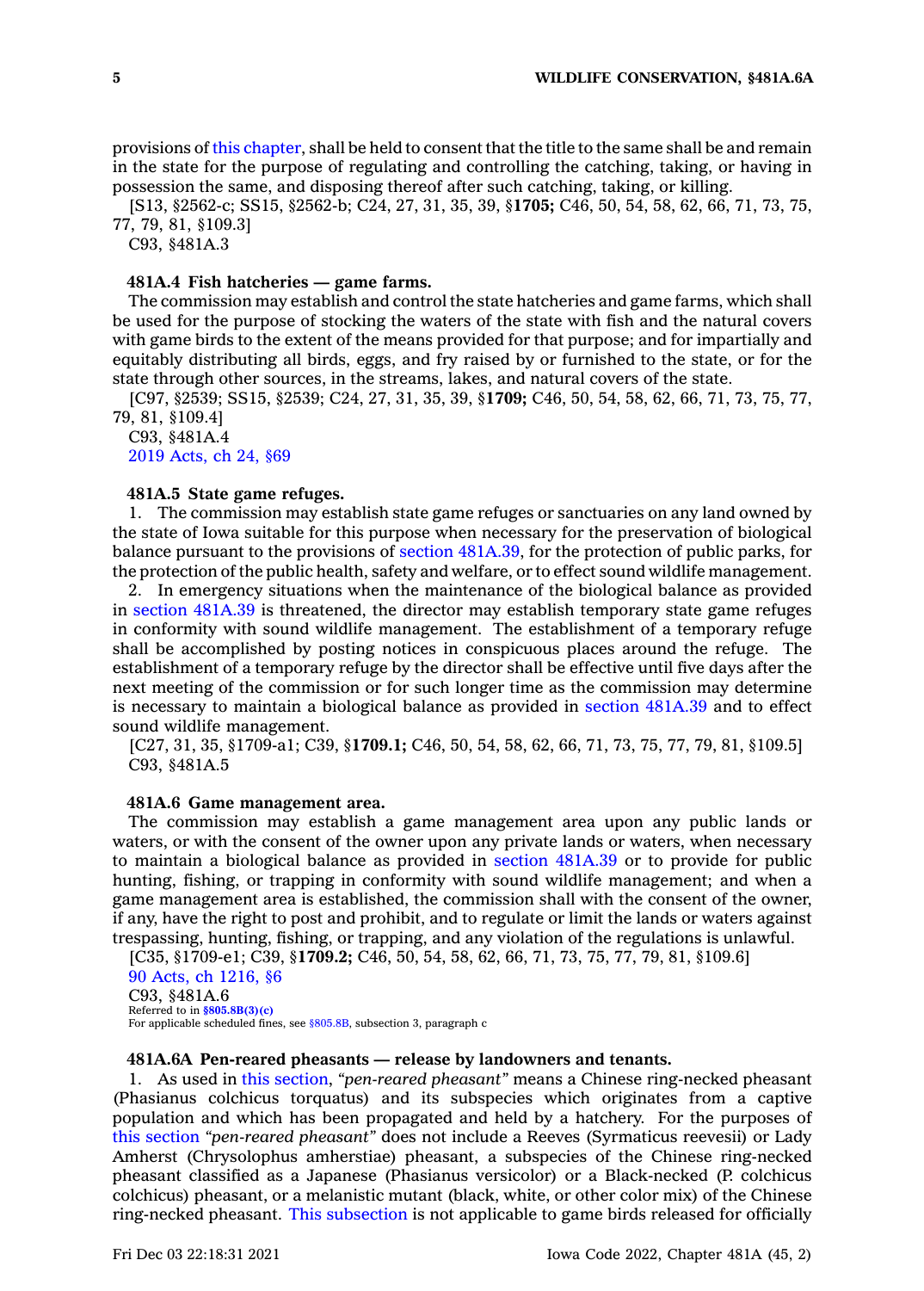sanctioned field meets or trials and retriever meets or trials on private land pursuant to section [481A.22](https://www.legis.iowa.gov/docs/code/481A.22.pdf), pen-raised game birds used on private land pursuant to section [481A.56](https://www.legis.iowa.gov/docs/code/481A.56.pdf), or game birds released on hunting preserves pursuant to [chapter](https://www.legis.iowa.gov/docs/code//484B.pdf) 484B.

2. Notwithstanding section [481A.60](https://www.legis.iowa.gov/docs/code/481A.60.pdf), an owner or tenant of land may obtain pen-reared pheasants from <sup>a</sup> hatchery approved by the department, and raise or release the pen-reared pheasants on the owner's or tenant's land. A person shall not relocate <sup>a</sup> pen-reared pheasant to any other land.

3. A person taking <sup>a</sup> pen-reared pheasant shall comply with all requirements provided in this [chapter](https://www.legis.iowa.gov/docs/code//481A.pdf) and [chapter](https://www.legis.iowa.gov/docs/code//483A.pdf) 483A.

2010 Acts, ch [1180,](https://www.legis.iowa.gov/docs/acts/2010/CH1180.pdf) §1; 2012 Acts, ch [1118,](https://www.legis.iowa.gov/docs/acts/2012/CH1118.pdf) §5; 2013 [Acts,](https://www.legis.iowa.gov/docs/acts/2013/CH0090.pdf) ch 90, §143 Referred to in [§484B.3](https://www.legis.iowa.gov/docs/code/484B.3.pdf)

**481A.6B Pheasant population studies — reports.** Repealed by its own terms; 2012 [Acts,](https://www.legis.iowa.gov/docs/acts/2012/CH1106.pdf) ch [1106,](https://www.legis.iowa.gov/docs/acts/2012/CH1106.pdf) §1.

### **481A.7 Hunting on game refuges.**

1. It shall be unlawful to hunt, pursue, kill, trap or take any wild animal, bird, or game on any state game refuge so established at any time of the year, and no one shall carry firearms thereon, providing, however, that predatory birds and animals may be killed or trapped under the authority and direction of the director.

2. The commission may specify the distance from <sup>a</sup> state game refuge where shooting is prohibited, and shall have notice of same posted at such distance in conspicuous places around the refuge, provided, however, this prohibition shall not apply to owners or tenants hunting on their own land outside of <sup>a</sup> state game refuge. The commission may prohibit shooting at any reasonable distance from <sup>a</sup> state game refuge deemed necessary to accomplish the purposes for which the refuge is established.

[C27, 31, 35, §1709-a2; C39, §**1709.3;** C46, 50, 54, 58, 62, 66, 71, 73, 75, 77, 79, 81, §109.7] 86 Acts, ch 1245, [§1855](https://www.legis.iowa.gov/docs/acts/1986/CH1245.pdf) C93, §481A.7 Referred to in **[§805.8B\(3\)\(d\)](https://www.legis.iowa.gov/docs/code/805.8B.pdf)**

For applicable scheduled fines, see [§805.8B](https://www.legis.iowa.gov/docs/code/805.8B.pdf), subsection 3, paragraph d

#### **481A.8 Notice of establishment.**

When any such refuge or preserve is established by the commission, it shall post notices of such establishment in conspicuous places around the refuge.

[C27, 31, 35, §1709-a3; C39, §**1709.4;** C46, 50, 54, 58, 62, 66, 71, 73, 75, 77, 79, 81, §109.8] C93, §481A.8

### **481A.9 Spawning grounds.**

To effect sound wildlife management and maintain biological balance as provided in [section](https://www.legis.iowa.gov/docs/code/481A.39.pdf) [481A.39](https://www.legis.iowa.gov/docs/code/481A.39.pdf), the commission may set aside certain portions of any state waters for spawning grounds where the same are suitable for this purpose for such length of time as it may deem advisable by the posting of notices in conspicuous places around such area, and it shall be unlawful for any person to fish or to in any manner interfere with the spawning of fish in this area. Any person violating any of the provisions of this [section](https://www.legis.iowa.gov/docs/code/481A.9.pdf) shall be guilty of <sup>a</sup> simple misdemeanor.

[C31, 35, §1709-c1; C39, §**1709.5;** C46, 50, 54, 58, 62, 66, 71, 73, 75, 77, 79, 81, §109.9] C93, §481A.9

### **481A.10 Reports and accounting.**

At the time provided by law, the director shall make <sup>a</sup> report to the governor of the director's doings for the preceding biennial period, including therein an itemized statement of all receipts and disbursements; also all contracts for the taking of soft fish from the waters of this state, with the profits accruing from such contracts; also such other information upon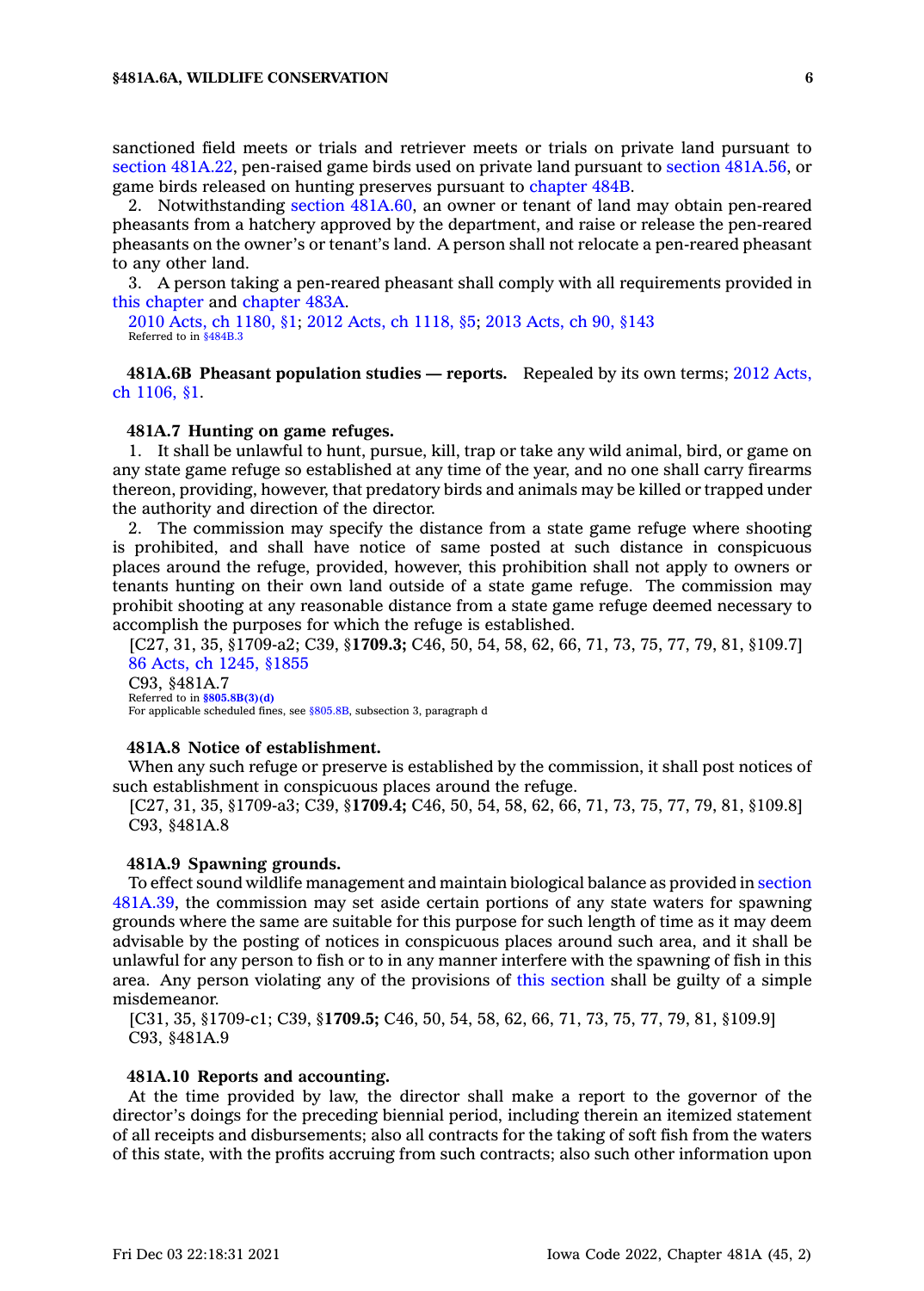the subject of the culture of fish and the protection of game as may be of value. All funds derived under said contracts shall be paid into the state fish and game protection fund.

[C97, §2539; SS15, §2539; C24, 27, 31, 35, 39, §**1710;** C46, 50, 54, 58, 62, 66, 71, 73, 75, 77, 79, 81, §109.10]

C93, §481A.10

# **481A.10A Farmer advisory committee.**

1. The director shall establish <sup>a</sup> farmer advisory committee for the purpose of providing information to the department regarding crop and tree damage caused by deer, wild turkey, and other predators.

2. Members of the committee shall include <sup>a</sup> representative designated by each of the following organizations:

*a.* The Iowa corn growers association.

- *b.* The Iowa farm bureau federation.
- *c.* The Iowa farmers union.
- *d.* The Iowa state horticulture society.
- *e.* The Iowa Christmas tree growers association.
- *f.* The Iowa nursery and landscape association.
- *g.* The department of agriculture and land stewardship.
- *h.* The Iowa state university agricultural extension service.

3. The committee shall meet with <sup>a</sup> representative of the department of natural resources on <sup>a</sup> semiannual basis. The committee shall serve without compensation or reimbursement for expenses.

87 [Acts,](https://www.legis.iowa.gov/docs/acts/1987/CH0233.pdf) ch 233, §224 CS87, §109.10A C93, §481A.10A 2008 Acts, ch [1037,](https://www.legis.iowa.gov/docs/acts/2008/CH1037.pdf) §1, 6; 2014 Acts, ch [1026,](https://www.legis.iowa.gov/docs/acts/2014/CH1026.pdf) §111 Referred to in [§481C.2](https://www.legis.iowa.gov/docs/code/481C.2.pdf)

### **481A.11 Seized or accidentally killed game — disposition.**

Except as provided in section [481A.13](https://www.legis.iowa.gov/docs/code/481A.13.pdf) or [481A.13A](https://www.legis.iowa.gov/docs/code/481A.13A.pdf), any game or fish seized by the commission under section [481A.12](https://www.legis.iowa.gov/docs/code/481A.12.pdf) or any game accidentally killed by <sup>a</sup> motor vehicle on <sup>a</sup> public highway shall, when salvageable, be disposed of as determined by the commission or its designee.

[C77, 79, 81, §109.11] C93, §481A.11 2018 Acts, ch [1150,](https://www.legis.iowa.gov/docs/acts/2018/CH1150.pdf) §1

### **481A.12 Seizure of wildlife taken or handled illegally.**

The director or any peace officer shall seize with or without warrant and take possession of, or direct the disposal of, any fish, furs, birds, animals, mussels, clams, or frogs, which have been caught, taken, or killed at <sup>a</sup> time, in <sup>a</sup> manner, or for <sup>a</sup> purpose, or had in possession or under control, or offered for shipment, or illegally transported in the state or to <sup>a</sup> point beyond its borders, contrary to the Code. All fish, furs, birds, animals, mussels, clams, or frogs seized under this [section](https://www.legis.iowa.gov/docs/code/481A.12.pdf) shall be relinquished to <sup>a</sup> representative of the commission, disposed of, or kept as provided in section [481A.13](https://www.legis.iowa.gov/docs/code/481A.13.pdf).

[SS15, §2539; C24, 27, 31, 35, 39, §**1714;** C46, 50, 54, 58, 62, 66, 71, 73, 75, 77, 79, 81, §109.12]

88 Acts, ch [1216,](https://www.legis.iowa.gov/docs/acts/1988/CH1216.pdf) §3 C93, §481A.12 94 Acts, ch [1148,](https://www.legis.iowa.gov/docs/acts/1994/CH1148.pdf) §1; 2018 Acts, ch [1150,](https://www.legis.iowa.gov/docs/acts/2018/CH1150.pdf) §2 Referred to in [§331.653](https://www.legis.iowa.gov/docs/code/331.653.pdf), [481A.11](https://www.legis.iowa.gov/docs/code/481A.11.pdf), [481A.13A](https://www.legis.iowa.gov/docs/code/481A.13A.pdf), [483A.33](https://www.legis.iowa.gov/docs/code/483A.33.pdf), [716.8](https://www.legis.iowa.gov/docs/code/716.8.pdf)

### **481A.13 Search warrants.**

1. Any court having jurisdiction of the offense, upon receiving proof of probable cause for believing that any fish, mussels, clams, frogs, birds, furs, or animals caught, taken, killed,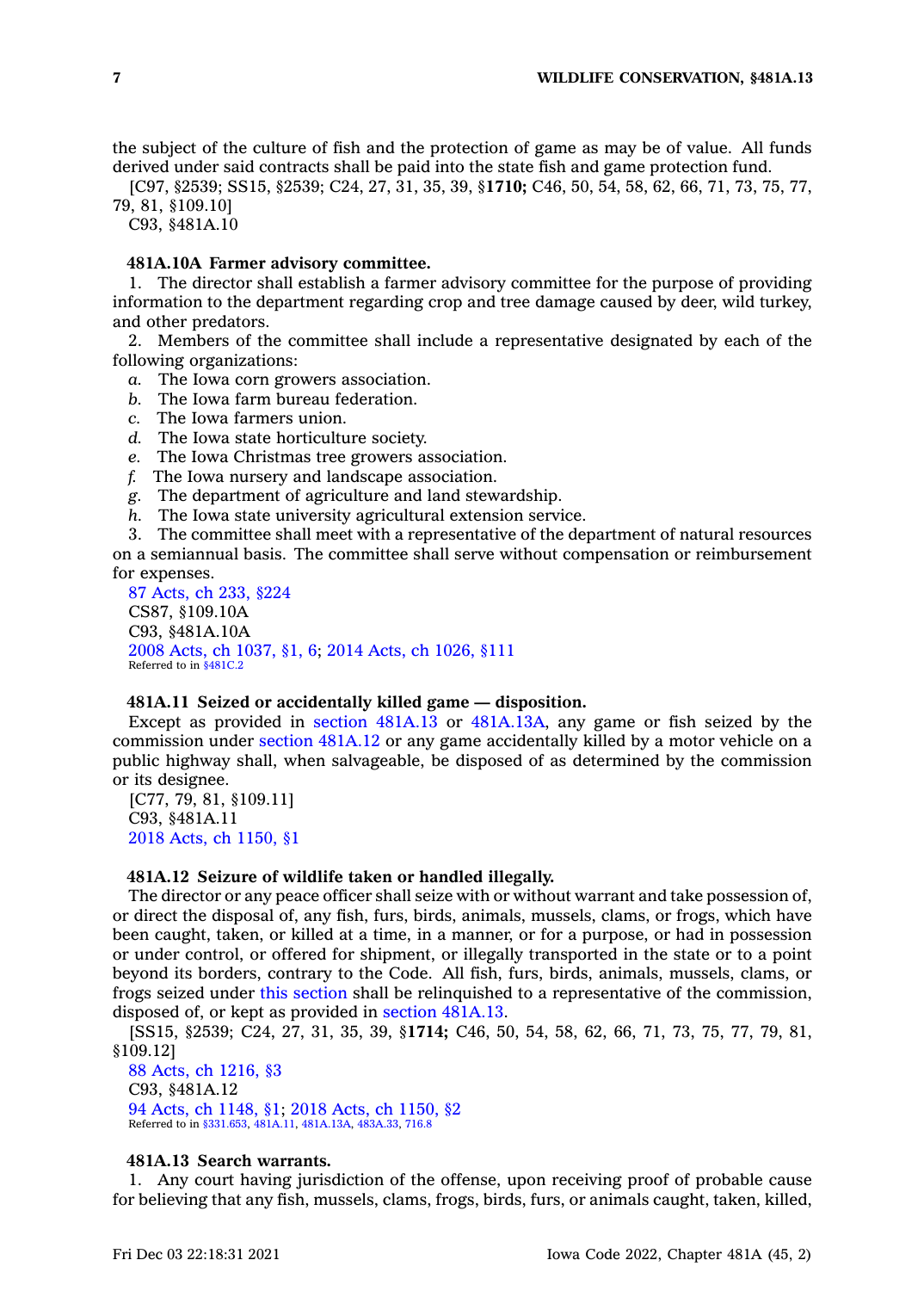had in possession, under control, or shipped, contrary to the Code, or hidden or concealed in any place, shall issue <sup>a</sup> search warrant and cause <sup>a</sup> search to be made in any place therefor.

2. The property so seized under warrant shall be safely kept under the direction of the court so long as necessary for the purpose of being used as evidence in any trial. If <sup>a</sup> trial results in <sup>a</sup> conviction, the property seized shall be confiscated by the director or the director's officers. If the trial does not result in <sup>a</sup> conviction, the property shall be returned to the person pursuant to section [481A.13A](https://www.legis.iowa.gov/docs/code/481A.13A.pdf) unless the property is fish or wildlife that is illegal to possess, including fish or wildlife that was taken, possessed, or transported unlawfully.

[SS15, §2539; C24, 27, 31, 35, 39, §**1716;** C46, 50, 54, 58, 62, 66, 71, 73, 75, 77, 79, 81, §109.13]

88 Acts, ch [1216,](https://www.legis.iowa.gov/docs/acts/1988/CH1216.pdf) §4 C93, §481A.13 2018 Acts, ch [1150,](https://www.legis.iowa.gov/docs/acts/2018/CH1150.pdf) §3; 2019 [Acts,](https://www.legis.iowa.gov/docs/acts/2019/CH0024.pdf) ch 24, §70 Referred to in [§481A.11](https://www.legis.iowa.gov/docs/code/481A.11.pdf), [481A.12](https://www.legis.iowa.gov/docs/code/481A.12.pdf), [481A.13A](https://www.legis.iowa.gov/docs/code/481A.13A.pdf) Search warrant proceedings, [chapters](https://www.legis.iowa.gov/docs/code//808.pdf) 808 and 809

### **481A.13A Conviction required for property confiscation — return of property.**

1. The state shall not confiscate property seized under section [481A.12](https://www.legis.iowa.gov/docs/code/481A.12.pdf) or [481A.13](https://www.legis.iowa.gov/docs/code/481A.13.pdf) unless the person from whom the property was seized is convicted of the violation for which the property was seized. However, the state shall not return any fish or wildlife that is illegal to possess, including fish or wildlife that was taken, possessed, or transported unlawfully.

2. If the person from whom the property was seized is not convicted of the violation for which the property was seized, the department, law enforcement agency, or other governmental agency in possession of the seized property shall return the seized property to the person within thirty days of any of the following:

- *a.* The date the person is found not guilty of the violation.
- *b.* The date the action involving the violation is dismissed.

*c.* The date the statute of limitations expires for the alleged violation for which the property was seized.

3. For purposes of this [section](https://www.legis.iowa.gov/docs/code/481A.13A.pdf), *"convicted"* includes <sup>a</sup> finding of guilt, payment of <sup>a</sup> scheduled fine, <sup>a</sup> plea of guilty, deferred judgment, deferred or suspended sentence, adjudication of delinquency, or circumstance where <sup>a</sup> person is not charged with <sup>a</sup> criminal offense related to the violation based in whole or in part on the person's agreement to provide information regarding the criminal activity of another person.

2018 Acts, ch [1150,](https://www.legis.iowa.gov/docs/acts/2018/CH1150.pdf) §4 Referred to in [§481A.11](https://www.legis.iowa.gov/docs/code/481A.11.pdf), [481A.13](https://www.legis.iowa.gov/docs/code/481A.13.pdf), [483A.32](https://www.legis.iowa.gov/docs/code/483A.32.pdf), [483A.33](https://www.legis.iowa.gov/docs/code/483A.33.pdf)

#### **481A.14 Dams — fishways.**

It shall be unlawful for any person, firm, or corporation to place, erect, or cause to be placed or erected, any dam or other device or contrivance in such manner as to hinder or obstruct the free passage of fish up, down, or through such waters, except as otherwise provided in this [chapter](https://www.legis.iowa.gov/docs/code//481A.pdf). Dams for manufacturing or other lawful purposes may be erected across the waters of the state. No permanent dam or obstruction across such waters shall be erected or maintained which is not provided with <sup>a</sup> fishway, except by written approval of the director, nor shall any pumping station or plant except sand pumping and dredging machines, in or connected with such waters be constructed or operated except by written approval of the director, which is not provided with screens to prevent fish from entering the pumping station or plant. Such fishways and screens shall be constructed and used according to the plans and specifications prepared and furnished by the director. Any dam, obstruction, or pumping plant which is not so constructed is <sup>a</sup> public nuisance and may be abated accordingly.

[C97, §2540, 2547, 2548; S13, §2547; SS15, §2540, 2548; C24, 27, 31, 35, 39, §**1741;** C46, 50, 54, 58, 62, 66, 71, 73, 75, 77, 79, 81, §109.14]

86 Acts, ch 1245, [§1855](https://www.legis.iowa.gov/docs/acts/1986/CH1245.pdf) C93, §481A.14 Nuisances in general, [chapter](https://www.legis.iowa.gov/docs/code//657.pdf) 657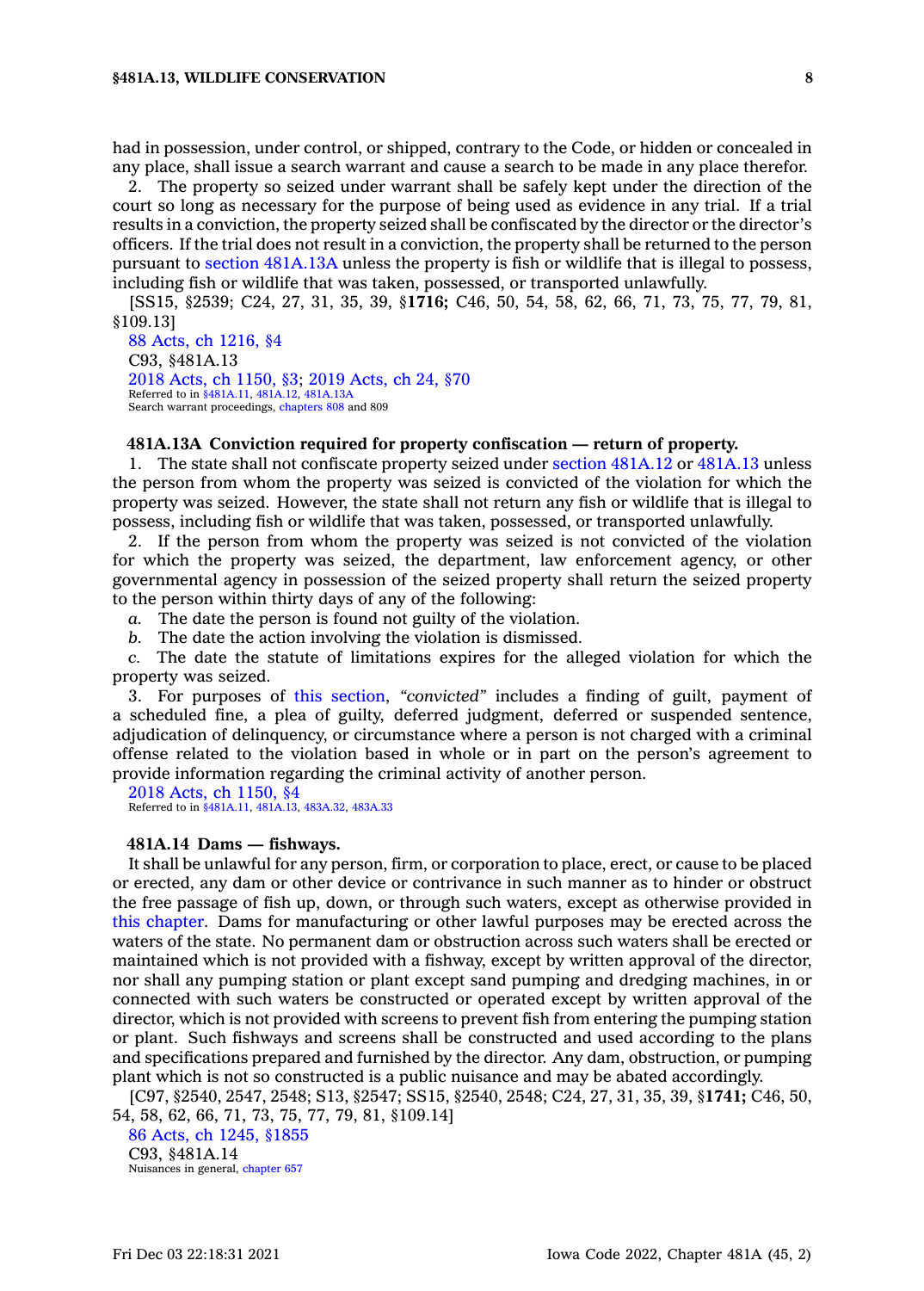### **481A.15 Destruction or alteration of dam.**

It is unlawful for any owner or the owner's agent to remove or destroy any existing dam, or alter it in <sup>a</sup> way so as to lower the water level, without having received written approval from the environmental protection commission of the department.

[C24, 27, 31, 35, 39, §**1742;** C46, 50, 54, 58, 62, 66, 71, 73, 75, 77, 79, 81, §109.15; 82 [Acts,](https://www.legis.iowa.gov/docs/acts/1982/CH1199.pdf) ch [1199,](https://www.legis.iowa.gov/docs/acts/1982/CH1199.pdf) §54, 96]

86 Acts, ch 1245, [§1853](https://www.legis.iowa.gov/docs/acts/1986/CH1245.pdf) C93, §481A.15

### **481A.16 Taking by director for stocking and exchange.**

The director may take from the public waters of the state, at any time and in any manner, any fish for the purpose of propagating or restocking other waters, or exchanging with fish and wildlife agencies of other states, the federal government, or private fish hatcheries.

[C97, §2546; S13, §2546; C24, 27, 31, 35, 39, §**1744;** C46, 50, 54, 58, 62, 66, 71, 73, 75, 77, 79, 81, §109.16]

# 83 [Acts,](https://www.legis.iowa.gov/docs/acts/1983/CH0110.pdf) ch 110, §1 C93, §481A.16

# **481A.17 Target shooting sports program.**

The department shall establish <sup>a</sup> target shooting sports program to promote recreational target shooting sports. The purposes of the program shall be to introduce more Iowans to target shooting sports, promote existing target shooting programs, provide more target shooting facilities, and improve existing target shooting facilities. The commission may adopt rules to achieve these purposes.

2012 Acts, ch [1118,](https://www.legis.iowa.gov/docs/acts/2012/CH1118.pdf) §6

### **481A.18 Hunting incidents — mandatory reporting.**

This [section](https://www.legis.iowa.gov/docs/code/481A.18.pdf) applies to <sup>a</sup> person who is involved in <sup>a</sup> hunting incident with <sup>a</sup> firearm or <sup>a</sup> fall from <sup>a</sup> device that allows or assists <sup>a</sup> person to hunt from an elevated location, if the hunting incident results in an injury to <sup>a</sup> person, or property damage exceeding one hundred dollars. The person shall report the hunting incident to the sheriff's office in the county where the hunting incident occurred or to the department within twelve hours after the hunting incident occurred. However, if an injury caused by the hunting incident prevents timely reporting, the person shall make the report as soon as practicable. A person who fails to report the hunting incident as required in this [section](https://www.legis.iowa.gov/docs/code/481A.18.pdf) is guilty of <sup>a</sup> simple misdemeanor.

90 Acts, ch [1198,](https://www.legis.iowa.gov/docs/acts/1990/CH1198.pdf) §1 C91, §109.18 C93, §481A.18 2008 Acts, ch [1161,](https://www.legis.iowa.gov/docs/acts/2008/CH1161.pdf) §15

#### **481A.19 Reciprocity of states.**

1. *a.* Any person licensed by the authority of Illinois, Minnesota, Missouri, Wisconsin, Nebraska, or South Dakota to take fish, game, mussels, or fur-bearing animals from or in the waters forming the boundary between such state and Iowa, may take such fish, game, mussels, or fur-bearing animals from that portion of said waters lying within the territorial jurisdiction of this state, without having procured <sup>a</sup> license from the director of this state, in the same manner that persons holding Iowa licenses may do, if the laws of Illinois, Minnesota, Missouri, Wisconsin, Nebraska, or South Dakota, respectively, extend <sup>a</sup> similar privilege to persons so licensed under the laws of Iowa.

*b.* Any person licensed by the authority of Illinois, Minnesota, Missouri, Wisconsin, Nebraska, or South Dakota to take fish, game, mussels, or fur-bearing animals from or in lands under the jurisdiction of any of those states may take such fish, game, mussels, or fur-bearing animals from or in lands under the jurisdiction of the commission when such land is adjacent to that respective state but is separated from other land in Iowa by <sup>a</sup> body of water, without having procured <sup>a</sup> license from the director of this state, in the same manner that persons holding Iowa licenses may do, if the laws of Illinois, Minnesota, Missouri,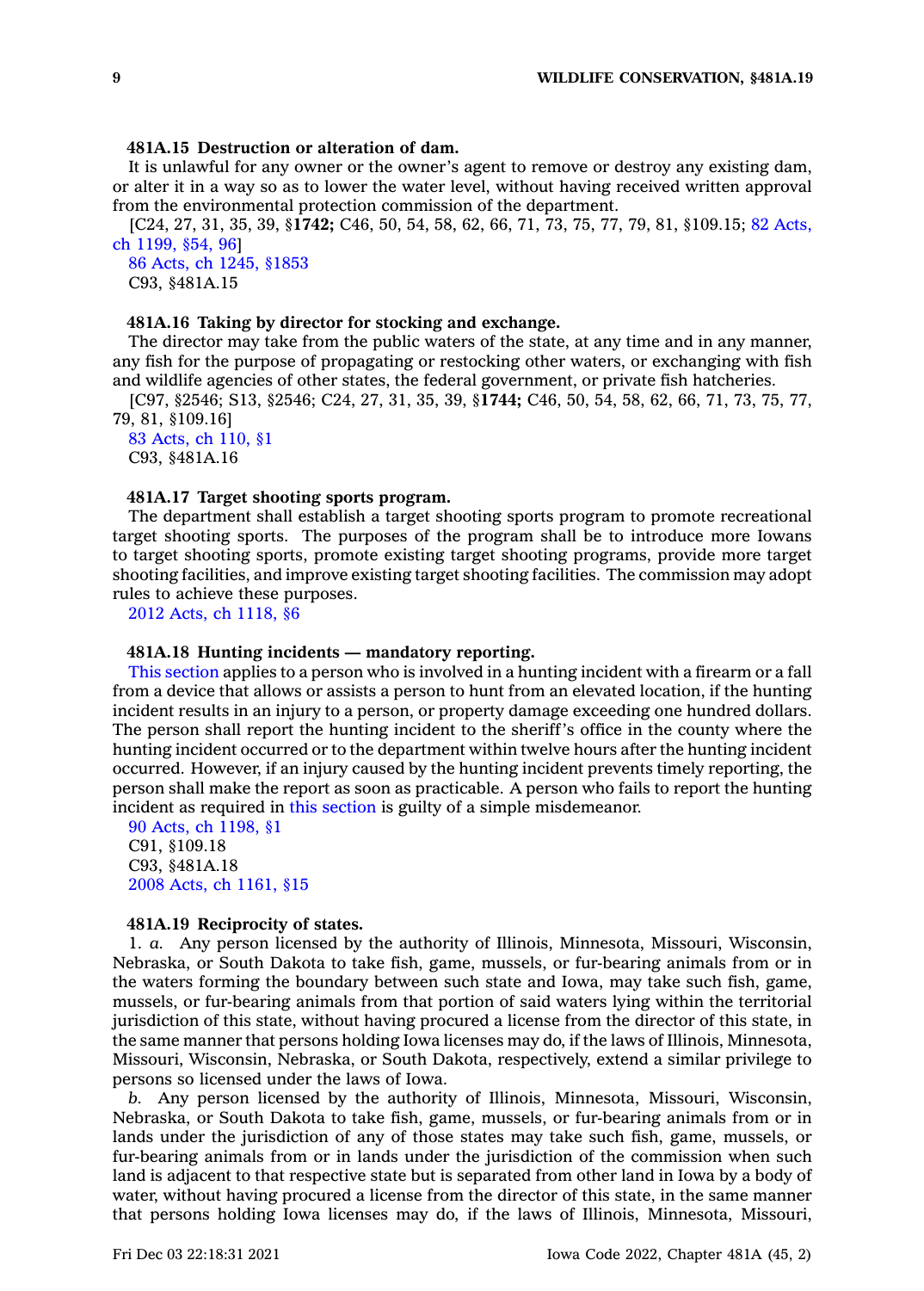Wisconsin, Nebraska, or South Dakota, respectively, extend <sup>a</sup> similar privilege to persons so licensed under the laws of Iowa.

2. Any privileges conferred by this [section](https://www.legis.iowa.gov/docs/code/481A.19.pdf) shall be subject to <sup>a</sup> reciprocal agreement as negotiated by the commission and the authority of <sup>a</sup> state provided in [subsection](https://www.legis.iowa.gov/docs/code/481A.19.pdf) 1 which confers upon <sup>a</sup> licensee of this state reciprocal rights, privileges, and immunities as provided in section [483A.31](https://www.legis.iowa.gov/docs/code/483A.31.pdf). Such agreements may include determination of which state's seasons and limits shall apply for specific geographical areas.

[C24, 27, 31, 35, 39, §**1762;** C46, 50, 54, 58, 62, 66, 71, 73, 75, 77, 79, 81, §109.19] 86 Acts, ch 1245, [§1855](https://www.legis.iowa.gov/docs/acts/1986/CH1245.pdf) C93, §481A.19 2008 Acts, ch [1161,](https://www.legis.iowa.gov/docs/acts/2008/CH1161.pdf) §16; 2009 [Acts,](https://www.legis.iowa.gov/docs/acts/2009/CH0144.pdf) ch 144, §15, 16; 2011 [Acts,](https://www.legis.iowa.gov/docs/acts/2011/CH0034.pdf) ch 34, §108

### **481A.20 Parrots and canaries.**

This [chapter](https://www.legis.iowa.gov/docs/code//481A.pdf) shall not be construed to forbid the selling or shipping of parrots, canaries, or any other cage birds which are imported from other countries or not native to any part of the United States.

[S13, §2563-r; C24, 27, 31, 35, 39, §**1777;** C46, 50, 54, 58, 62, 66, 71, 73, 75, 77, 79, 81, §109.20]

C93, §481A.20

### **481A.21 Birds as targets.**

A person shall not keep or use any live pigeon or other bird as <sup>a</sup> target, to be shot at for amusement or as <sup>a</sup> test of skill in marksmanship, or shoot at <sup>a</sup> bird kept or used for such purpose, or be <sup>a</sup> party to such shooting, or lease any building, room, field, or premises, or knowingly permit the use thereof, for the purpose of such shooting. This [section](https://www.legis.iowa.gov/docs/code/481A.21.pdf) does not prevent any person from shooting at live pigeons, sparrows, and starlings when used in the training of hunting dogs. This [section](https://www.legis.iowa.gov/docs/code/481A.21.pdf) does not prevent any person from shooting at <sup>a</sup> game bird that is released <sup>a</sup> minimum of twenty-five yards from that person on <sup>a</sup> licensed hunting preserve. For the purposes of this [section](https://www.legis.iowa.gov/docs/code/481A.21.pdf), *"game bird"* means the same as defined in [section](https://www.legis.iowa.gov/docs/code/484B.1.pdf) [484B.1](https://www.legis.iowa.gov/docs/code/484B.1.pdf).

[S13, §2563-i; C24, 27, 31, 35, 39, §**1778;** C46, 50, 54, 58, 62, 66, 71, 73, 75, 77, 79, 81, §109.21]

88 Acts, ch [1216,](https://www.legis.iowa.gov/docs/acts/1988/CH1216.pdf) §5 C93, §481A.21 2009 Acts, ch 179, [§213,](https://www.legis.iowa.gov/docs/acts/2009/CH0179.pdf) 217; 2010 Acts, ch [1154,](https://www.legis.iowa.gov/docs/acts/2010/CH1154.pdf) §1 Referred to in [§481A.22](https://www.legis.iowa.gov/docs/code/481A.22.pdf), [805.8B\(3\)\(c\)](https://www.legis.iowa.gov/docs/code/805.8B.pdf) For applicable scheduled fines, see [§805.8B](https://www.legis.iowa.gov/docs/code/805.8B.pdf), subsection 3, paragraph <sup>c</sup>

# **481A.22 Field and retriever meets — permits and tags required.**

1. *a.* All officially sanctioned field meets or trials and retriever meets or trials where the skill of dogs is demonstrated in pointing, retrieving, trailing, or chasing any game bird, game animal, or fur-bearing animal shall require <sup>a</sup> field trial permit. Except as otherwise provided by law, it shall be unlawful to kill any wildlife in such events. Notwithstanding the provisions of section [481A.21](https://www.legis.iowa.gov/docs/code/481A.21.pdf) it shall be lawful to hold field meets or trials and retriever meets or trials where dogs are permitted to work in exhibition or contest whereby the skill of dogs is demonstrated by retrieving dead or wounded game birds which have been propagated by licensed game breeders within the state or secured from lawful sources outside the state and lawfully brought into the state. All of the birds must be released on the day of trials on premises where the trials are held.

*b.* Any birds released may be shot by official guns after having secured <sup>a</sup> permit as provided in this [section](https://www.legis.iowa.gov/docs/code/481A.22.pdf).

*c.* The permits may be issued by the director of the department upon proper application and the payment of <sup>a</sup> fee of two dollars for each trial held. A representative of the department shall attend all such trials and enforce the laws and regulations governing same.

2. The person or persons designated by the committee in charge to do the shooting for the trials shall be known as the official guns, and no other person shall be permitted to kill or attempt to kill any of the birds released for such trials.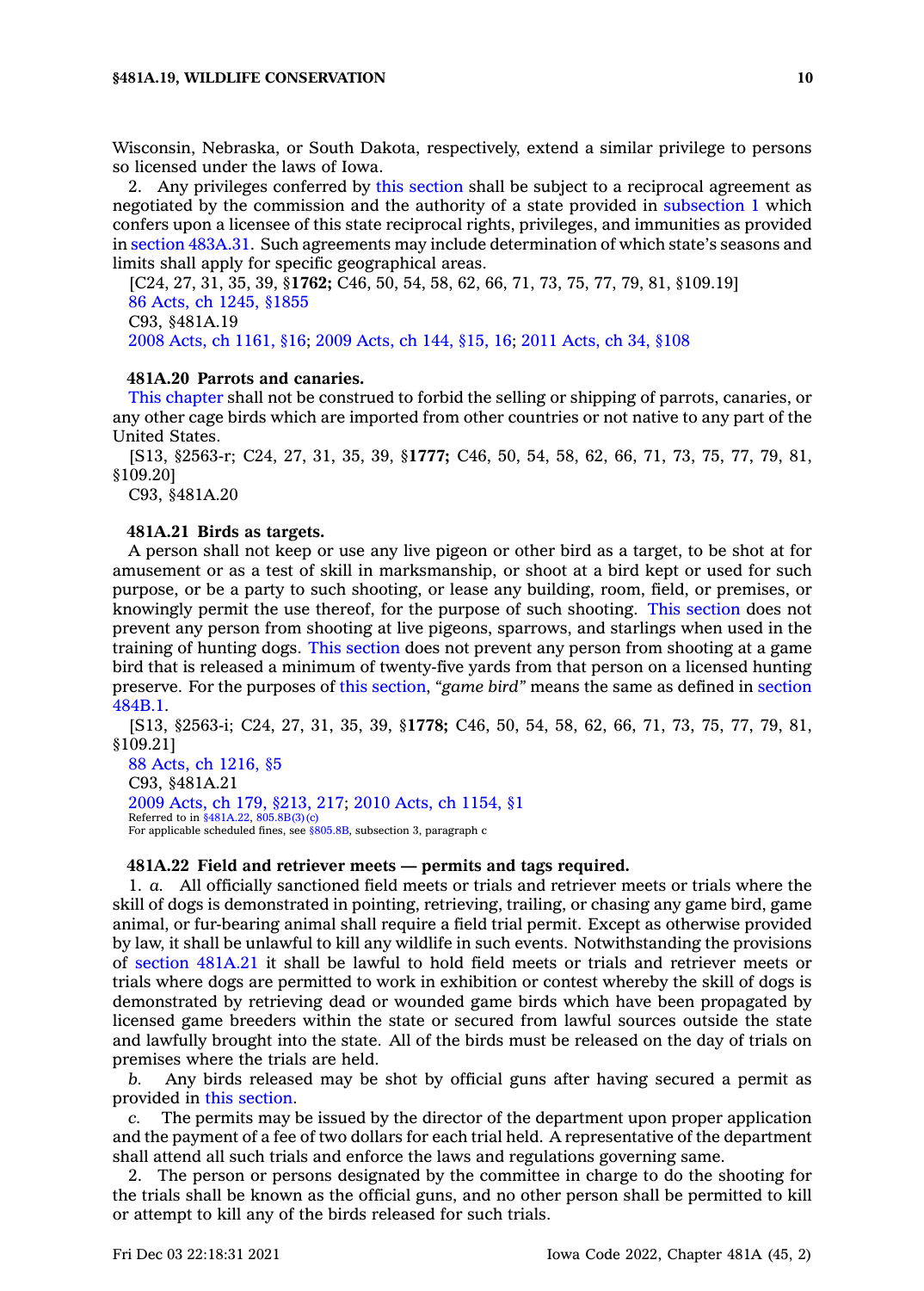3. Before any birds are released under this [section](https://www.legis.iowa.gov/docs/code/481A.22.pdf), they must each have attached <sup>a</sup> tag provided by the department and attached by <sup>a</sup> representative of the department at <sup>a</sup> cost of not more than ten cents for each tag. All tags are to remain attached to birds until prepared for consumption.

4. It is unlawful for any person to hold, conduct, or to participate in <sup>a</sup> field or retriever trial before the permit required by this [section](https://www.legis.iowa.gov/docs/code/481A.22.pdf) has been secured or for any person to possess or remove from the trial grounds any birds which have not been tagged as required in [this](https://www.legis.iowa.gov/docs/code/481A.22.pdf) [section](https://www.legis.iowa.gov/docs/code/481A.22.pdf).

[C46, 50, 54, 58, 62, 66, 71, 73, 75, 77, 79, 81, §109.22] 86 Acts, ch [1244,](https://www.legis.iowa.gov/docs/acts/1986/CH1244.pdf) §24; 90 Acts, ch [1216,](https://www.legis.iowa.gov/docs/acts/90/CH1216.pdf) §7 C93, §481A.22 2015 [Acts,](https://www.legis.iowa.gov/docs/acts/2015/CH0030.pdf) ch 30, §157; 2016 Acts, ch [1011,](https://www.legis.iowa.gov/docs/acts/2016/CH1011.pdf) §88 Referred to in [§481A.6A](https://www.legis.iowa.gov/docs/code/481A.6A.pdf), [805.8B\(3\)\(c\)](https://www.legis.iowa.gov/docs/code/805.8B.pdf)<br>For applicable scheduled fines, see [§805.8B](https://www.legis.iowa.gov/docs/code/805.8B.pdf), subsection 3, paragraph c

### **481A.23 Transportation for sale prohibited.**

It shall be unlawful for any person, firm, or corporation, except as otherwise provided, to offer for transportation or to transport by common carrier or vehicle of any kind, to any place within or without the state, for the purposes of sale, any of the fish, game, animals, or birds taken, caught, or killed within the state, or to peddle any of such fish, game, animals, or birds.

[C97, §2555; SS15, §2540, 2555; C24, 27, 31, 35, 39, §**1780;** C46, 50, 54, 58, 62, 66, 71, 73, 75, 77, 79, 81, §109.23]

C93, §481A.23 See also [§481A.32](https://www.legis.iowa.gov/docs/code/481A.32.pdf) and [481A.38](https://www.legis.iowa.gov/docs/code/481A.38.pdf)

# **481A.24 Use of mobile radio transmitter prohibited — exceptions.**

1. For the purposes of this [section](https://www.legis.iowa.gov/docs/code/481A.24.pdf):

*a. "One-way mobile radio transmitter"* means <sup>a</sup> radio capable of transmitting <sup>a</sup> signal only but not capable of transmitting <sup>a</sup> voice signal. The signal may be tracked or located by radio telemetry or located by an audible sound.

*b. "Two-way mobile radio transmitter"* means <sup>a</sup> radio capable of transmitting and receiving voice messages including, but not limited to, <sup>a</sup> citizen band radio or <sup>a</sup> cellular telephone.

2. Except as otherwise provided in this [section](https://www.legis.iowa.gov/docs/code/481A.24.pdf), <sup>a</sup> person who is hunting shall not use <sup>a</sup> one-way or two-way mobile radio transmitter to communicate the location or direction of game or fur-bearing animals or to coordinate the movement of other hunters. This [subsection](https://www.legis.iowa.gov/docs/code/481A.24.pdf) does not apply to the hunting of coyotes except during the shotgun deer season as set by the commission under section [481A.38](https://www.legis.iowa.gov/docs/code/481A.38.pdf).

3. A licensed falconer may use <sup>a</sup> one-way mobile radio transmitter to recover <sup>a</sup> free-flying bird of prey properly banded and covered on the falconry permit.

4. A person hunting with the aid of <sup>a</sup> dog may use at any time <sup>a</sup> one-way mobile transmitter designed to track or aid in the recovery of the dog.

[C79, 81, §109.24] 88 Acts, ch [1216,](https://www.legis.iowa.gov/docs/acts/1988/CH1216.pdf) §6 C93, §481A.24 93 [Acts,](https://www.legis.iowa.gov/docs/acts/1993/CH0119.pdf) ch 119, §1; 94 Acts, ch [1147,](https://www.legis.iowa.gov/docs/acts/1994/CH1147.pdf) §1 Referred to in **[§805.8B\(3\)\(d\)](https://www.legis.iowa.gov/docs/code/805.8B.pdf)** For applicable scheduled fines, see [§805.8B](https://www.legis.iowa.gov/docs/code/805.8B.pdf), subsection 3, paragraph d

**481A.25** Reserved.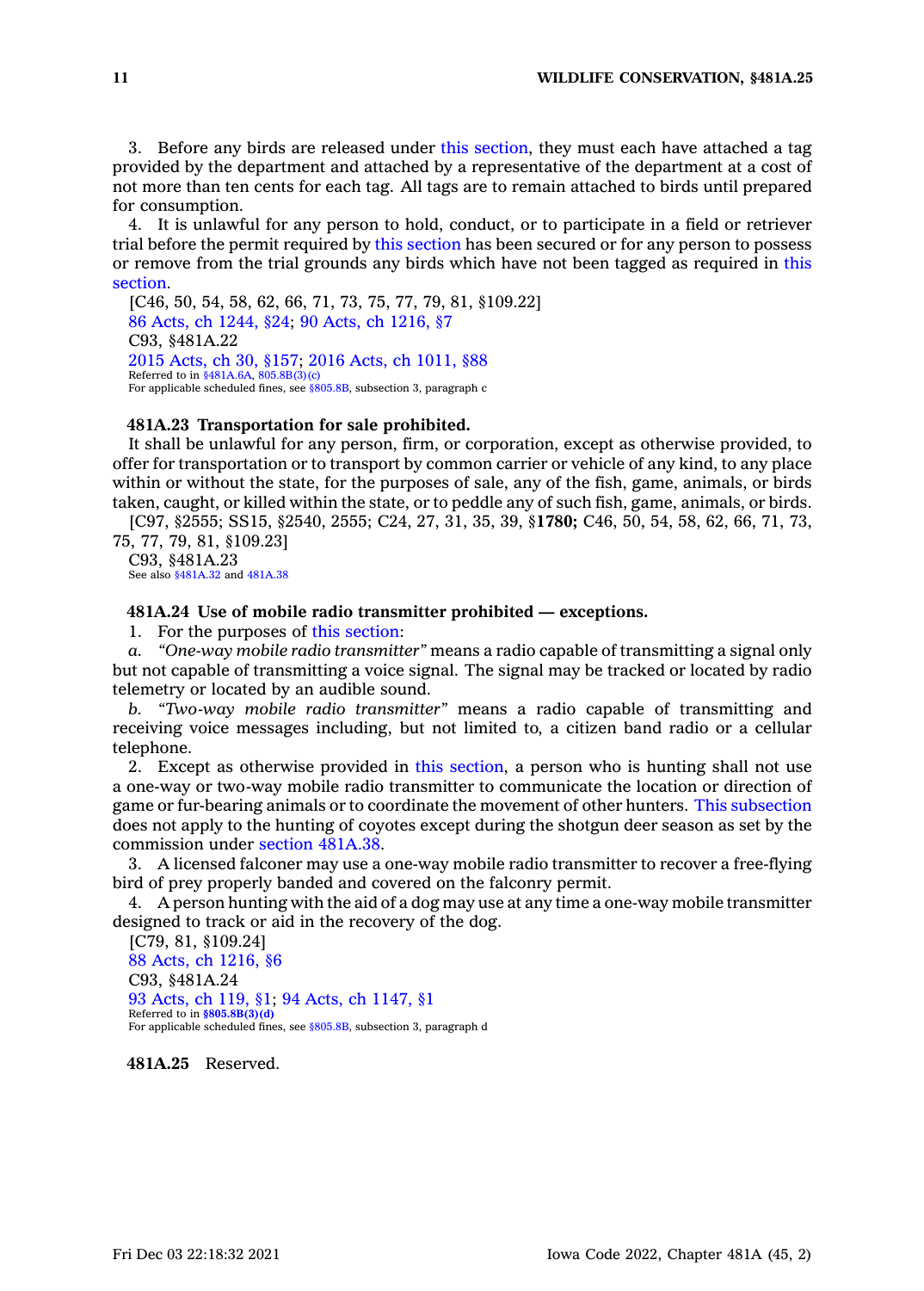### **481A.26 Unlawful transportation.**

No person, except as otherwise provided, shall ship, carry or transport in any one day, game, fish, birds, or animals, except fur-bearing animals in excess of the number legally permitted to be in possession of such <sup>a</sup> person.

[C97, §2555; SS15, §2555; C24, 27, 31, §1783; C35, §1782-e1; C39, §**1782.1;** C46, 50, 54, 58, 62, 66, 71, 73, 75, 77, 79, 81, §109.26]

C93, §481A.26 Referred to in **[§805.8B\(3\)\(c\)](https://www.legis.iowa.gov/docs/code/805.8B.pdf)** For applicable scheduled fine, see [§805.8B](https://www.legis.iowa.gov/docs/code/805.8B.pdf), subsection 3, paragraph <sup>c</sup>

# **481A.27 through 481A.29** Reserved.

#### **481A.30 Entire shipment contraband.**

In the shipping of fish, game, animals, birds, or furs, whenever <sup>a</sup> container includes one or more fish, game, animals, birds or furs that are contraband, the entire contents of the container shall be deemed contraband, and shall be seized by the director or the director's officers.

[C24, 27, 31, 35, 39, §**1787;** C46, 50, 54, 58, 62, 66, 71, 73, 75, 77, 79, 81, §109.30] C93, §481A.30

### **481A.31 Game brought into the state.**

It shall be lawful for any person, firm, or corporation to have in possession any fish or game lawfully taken outside the state and lawfully brought into the state, but the burden of proof shall be upon the person in such possession to show that such fish or game was lawfully killed and lawfully brought into the state.

[SS15, §2555; C24, 27, 31, 35, 39, §**1788;** C46, 50, 54, 58, 62, 66, 71, 73, 75, 77, 79, 81, §109.31]

C93, §481A.31

#### **481A.32 Violations — penalties.**

1. A person who does any of the following is guilty of <sup>a</sup> simple misdemeanor and shall be assessed <sup>a</sup> minimum fine of twenty dollars for each offense for which no other punishment is provided:

*a.* Takes, catches, kills, injures, destroys, has in possession, buys, sells, ships, or transports any frogs, fish, mussels, birds, their nests, eggs, or plumage, fowls, game, or animals or their fur or raw pelt in violation of the provisions of this [chapter](https://www.legis.iowa.gov/docs/code//481A.pdf) or of administrative rules of the commission.

*b.* Uses any device, equipment, seine, trap, net, tackle, firearm, drug, poison, explosive, or other substance or means, the use of which is prohibited by this [chapter](https://www.legis.iowa.gov/docs/code//481A.pdf).

*c.* Uses any device, equipment, seine, trap, net, tackle, firearm, drug, poison, explosive, or other substance or means at <sup>a</sup> time, place, or in <sup>a</sup> manner or for <sup>a</sup> purpose prohibited.

*d.* Does any other act in violation of the provisions of this [chapter](https://www.legis.iowa.gov/docs/code//481A.pdf) or of administrative rules of the commission.

2. Each fish, fowl, bird, bird's nest, egg, or plumage, and animal unlawfully caught, taken, killed, injured, destroyed, possessed, bought, sold, or shipped shall be <sup>a</sup> separate offense.

3. A person convicted of taking <sup>a</sup> deer, antelope, moose, buffalo, or elk with <sup>a</sup> prohibited weapon as defined by rules of the department, is subject to <sup>a</sup> fine of one hundred dollars for each offense committed while taking the animal with the prohibited weapon.

[R60, §4381 – 4383; C73, §4048, 4053, 4063; C97, §2543, 2544, 2551, 2552, 2556, 2558, 2561; S13, §2547-e, 2551-b, 2561, 2563-a8, -i, -o, -s, -v; SS15, §2540-a, 2544, 2551, 2552, 2556; C24, 27, 31, 35, 39, §**1789;** C46, 50, 54, 58, 62, 66, 71, 73, 75, 77, 79, 81, §109.32]

88 Acts, ch [1216,](https://www.legis.iowa.gov/docs/acts/1988/CH1216.pdf) §7, 8

C93, §481A.32

2002 Acts, ch [1147,](https://www.legis.iowa.gov/docs/acts/2002/CH1147.pdf) §1; 2018 Acts, ch [1026,](https://www.legis.iowa.gov/docs/acts/2018/CH1026.pdf) §150

Referred to in [§481A.59](https://www.legis.iowa.gov/docs/code/481A.59.pdf)

See also [§481A.23](https://www.legis.iowa.gov/docs/code/481A.23.pdf) and [481A.38](https://www.legis.iowa.gov/docs/code/481A.38.pdf) and applicable scheduled fine under [§805.8B](https://www.legis.iowa.gov/docs/code/805.8B.pdf), subsection 3, paragraphs f and g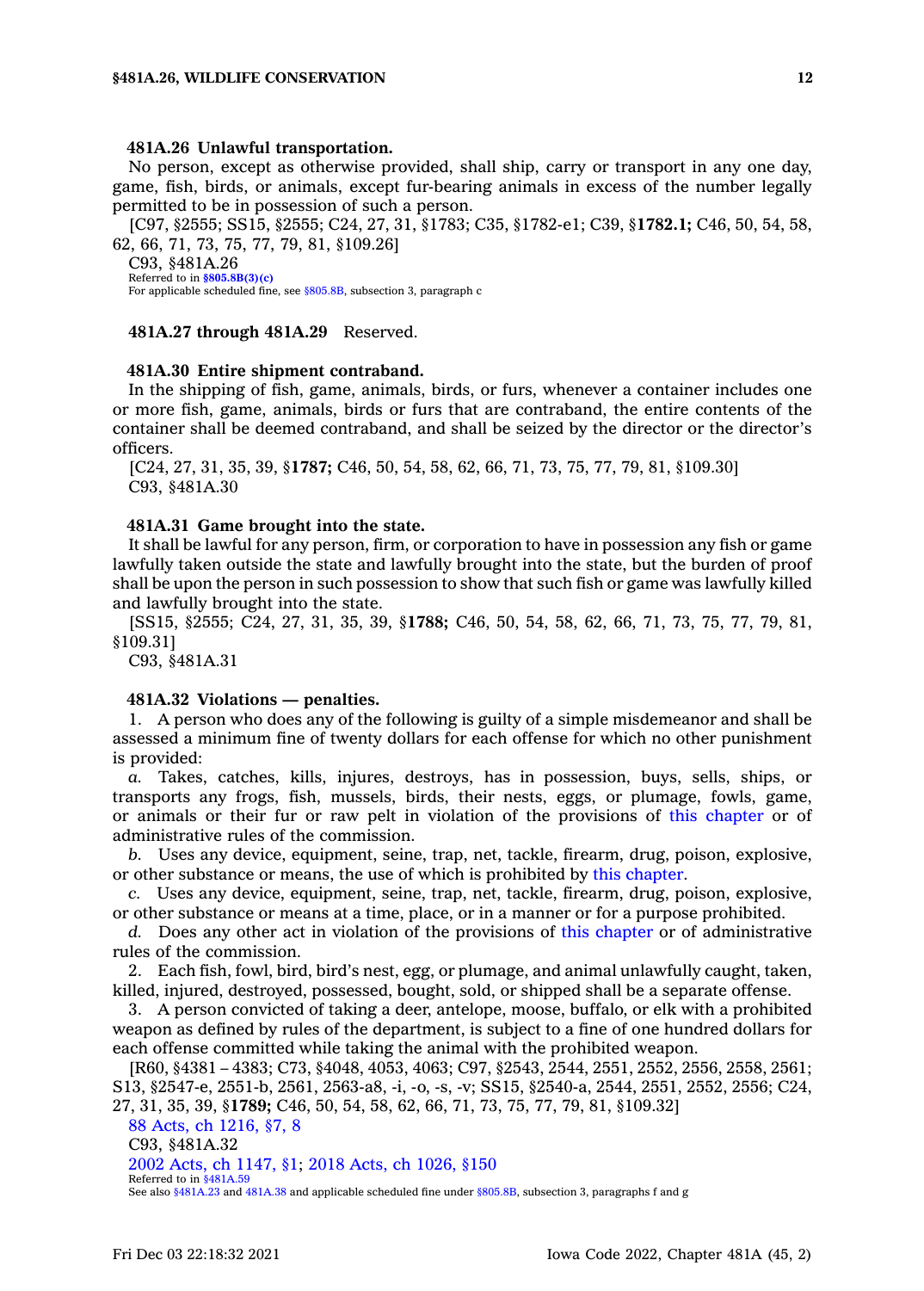### **481A.33 Violations relating to dams.**

1. A person who erects any dam or other obstruction prohibited by this [chapter](https://www.legis.iowa.gov/docs/code//481A.pdf) or at <sup>a</sup> place or in <sup>a</sup> manner prohibited shall be guilty of <sup>a</sup> simple misdemeanor.

2. A person who injures or destroys any dam lawfully erected shall be guilty of an aggravated misdemeanor.

[C97, §2548, 2550; SS15, §2548; C24, 27, 31, 35, 39, §**1790;** C46, 50, 54, 58, 62, 66, 71, 73, 75, 77, 79, 81, §109.33]

C93, §481A.33 2021 [Acts,](https://www.legis.iowa.gov/docs/acts/2021/CH0080.pdf) ch 80, §312 Section amended

### **481A.34 Violations by common carrier.**

A common carrier which violates any of the provisions of this [chapter](https://www.legis.iowa.gov/docs/code//481A.pdf) relating to receiving, having in possession, shipping, or delivering any fish, fowl, birds, birds' nests, eggs, or plumage, fur, raw pelts, game, or animals, in violation of the provisions of the Code or contrary to the regulations and restrictions provided in this [chapter](https://www.legis.iowa.gov/docs/code//481A.pdf), and any agent, employee, or servant of <sup>a</sup> common carrier violating such provisions, is guilty of <sup>a</sup> simple misdemeanor.

[C73, §4049; C97, §2557; C24, 27, 31, 35, 39, §**1791;** C46, 50, 54, 58, 62, 66, 71, 73, 75, 77, 79, 81, §109.34]

88 Acts, ch [1216,](https://www.legis.iowa.gov/docs/acts/1988/CH1216.pdf) §9 C93, §481A.34

# **481A.35 Attorney general and county attorneys.**

It shall be the duty of the attorney general, when requested by the director, to give the attorney general's opinion in writing upon any question of law arising under this [chapter](https://www.legis.iowa.gov/docs/code//481A.pdf); and it shall be the duty of all county attorneys in this state when requested by the director or any officer appointed by the commission, to prosecute all criminal actions brought in their respective counties for violations of the provisions of this [chapter](https://www.legis.iowa.gov/docs/code//481A.pdf). Nothing in [this](https://www.legis.iowa.gov/docs/code//481A.pdf) [chapter](https://www.legis.iowa.gov/docs/code//481A.pdf) shall be construed as prohibiting any person from instituting legal proceedings for the enforcement of any of the provisions thereof.

[R60, §4385; C73, §4051; C97, §2559; SS15, §2559; C24, 27, 31, 35, 39, §**1792;** C46, 50, 54, 58, 62, 66, 71, 73, 75, 77, 79, 81, §109.35]

C93, §481A.35 Referred to in **[§331.756\(23\)](https://www.legis.iowa.gov/docs/code/331.756.pdf)**

### **481A.36 Information — venue.**

1. In all prosecutions under this [chapter](https://www.legis.iowa.gov/docs/code//481A.pdf), any number of violations may be charged in one information, but each charge shall be set out in <sup>a</sup> separate count if more than one charge is included in one information.

2. Prosecutions for violations may be brought in the county in which any fish, fowl, bird, bird's nest, eggs, or plumage, or animals protected by this [chapter](https://www.legis.iowa.gov/docs/code//481A.pdf) were unlawfully caught, taken, killed, trapped, ensnared, bought, sold, or shipped unlawfully, or in any county into or through which they were received, transported, or found in the possession of any person.

[R60, §4385; C73, §4051; C97, §2559; SS15, §2559; C24, 27, 31, 35, 39, §**1793;** C46, 50, 54, 58, 62, 66, 71, 73, 75, 77, 79, 81, §109.36]

C93, §481A.36 2018 Acts, ch [1041,](https://www.legis.iowa.gov/docs/acts/2018/CH1041.pdf) §127; 2019 [Acts,](https://www.legis.iowa.gov/docs/acts/2019/CH0024.pdf) ch 24, §71

### **481A.37 Presumptive evidence.**

It shall be presumptive evidence of <sup>a</sup> violation of the provisions of this [chapter](https://www.legis.iowa.gov/docs/code//481A.pdf) for any person to:

1. Have in possession any fish, game, furs, birds, birds' nests, eggs or plumage, or animals, which have been unlawfully caught, taken, or killed.

2. Be in possession of such fish, game, furs, birds, or animals at <sup>a</sup> time when or place where it shall be unlawful to take, catch, or kill the same, except game, birds or animals, during the first ten days of the closed season.

3. Have in possession any implements, devices, equipment, or means whatever of taking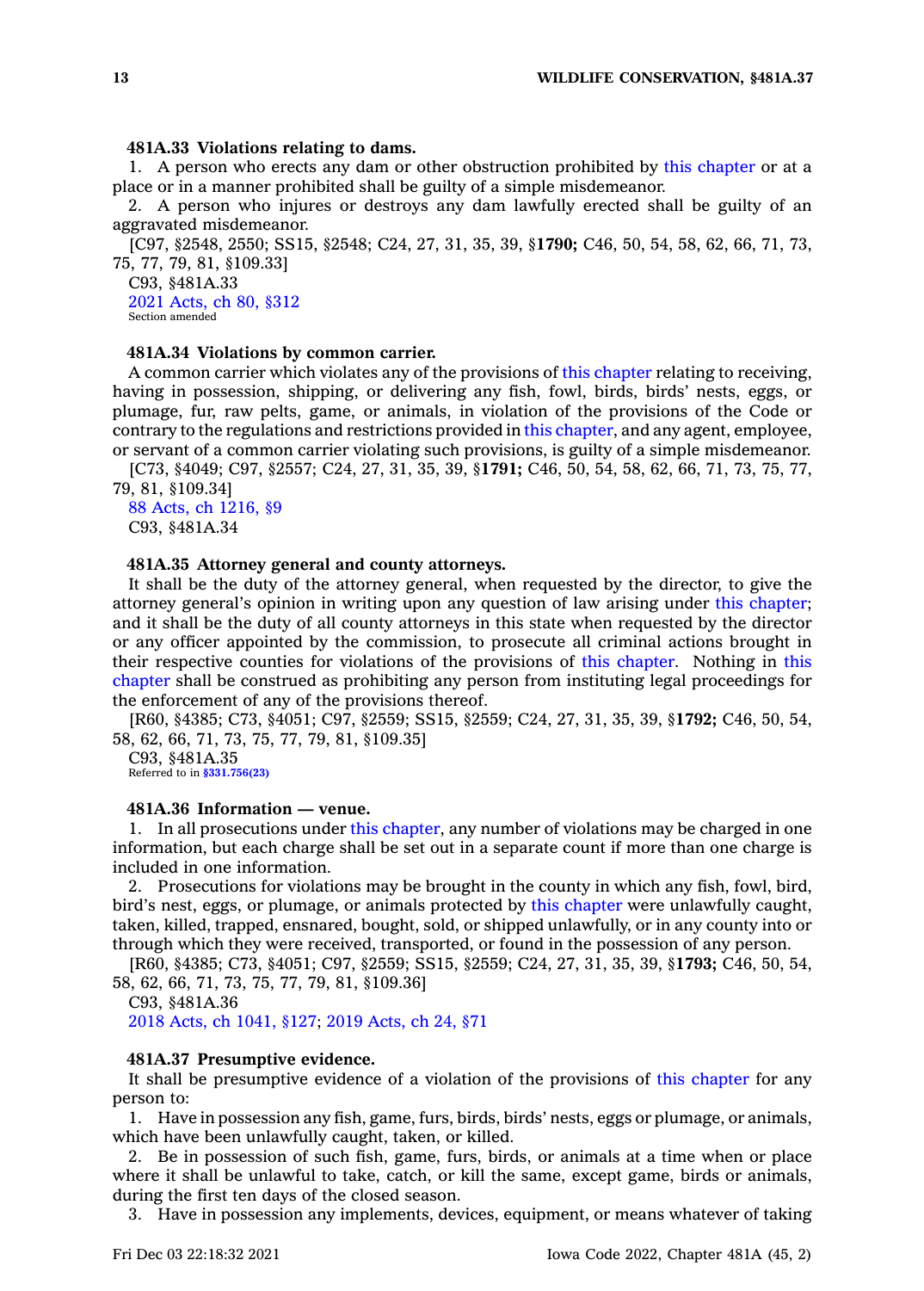fish, birds, or animals protected by the Code at any place where the possession or use thereof is prohibited.

[C97, §2554; S13, §2563-a10; SS15, §2554, 2555; C24, 27, 31, 35, 39, §**1794;** C46, 50, 54, 58, 62, 66, 71, 73, 75, 77, 79, 81, §109.37]

88 Acts, ch [1216,](https://www.legis.iowa.gov/docs/acts/1988/CH1216.pdf) §10, 11 C93, §481A.37

### SUBCHAPTER II

### PROPAGATION AND PROTECTION OF FISH, GAME, WILD BIRDS, AND ANIMALS

### **481A.38 Prohibited acts — restrictions on the taking of wildlife — special licenses.**

It is unlawful for <sup>a</sup> person to take, pursue, kill, trap or ensnare, buy, sell, possess, transport, or attempt to so take, pursue, kill, trap or ensnare, buy, sell, possess, or transport any game, protected nongame animals, fur-bearing animals or fur or skin of such animals, mussels, frogs, spawn or fish or any part thereof, except upon the terms, conditions, limitations, and restrictions set forth herein, and administrative rules necessary to carry out the purposes set out in section [481A.39](https://www.legis.iowa.gov/docs/code/481A.39.pdf), or as provided by the Code.

1. *a.* The commission may upon its own motion and after an investigation, alter, limit, or restrict the methods or means employed and the instruments or equipment used in taking wild mammals, birds subject to section [481A.48](https://www.legis.iowa.gov/docs/code/481A.48.pdf), fish, reptiles, and amphibians, if the investigation reveals that the action would be desirable or beneficial in promoting the interests of conservation, or the commission may, after an investigation when it is found there is imminent danger of loss of fish through natural causes, authorize the taking of fish by means found advisable to salvage imperiled fish populations.

*b.* The commission shall adopt <sup>a</sup> rule permitting <sup>a</sup> crossbow to be used only by individuals with disabilities who are physically incapable of using <sup>a</sup> bow and arrow under the conditions in which <sup>a</sup> bow and arrow is permitted. The commission shall prepare an application to be used by an individual requesting the status. The application shall require the individual's physician to sign <sup>a</sup> statement declaring that the individual is not physically able to use <sup>a</sup> bow and arrow.

2. If the commission finds that the number of hunters licensed or the type of license issued to take deer or wild turkey should be limited or further regulated, the commission shall adopt procedures, by rule, for issuing the licenses. This [subsection](https://www.legis.iowa.gov/docs/code/481A.38.pdf) does not apply to the hunting of wild turkey on <sup>a</sup> hunting preserve licensed under [chapter](https://www.legis.iowa.gov/docs/code//484B.pdf) 484B.

3. The department and the commission shall exercise regulatory authority regarding seasons, bag limits, possession limits, locality, the method of taking, or the taking of fish and wildlife within the boundaries of the Sac and Fox tribe settlement in Tama county only to the extent provided in <sup>a</sup> written agreement between the tribal council of the Sac and Fox tribe of the Mississippi in Iowa and the department. The written agreement shall not be construed to supersede or impair the regulatory authority exercised by the commission pursuant to the federal Migratory Bird Treaty Act, the federal Migratory Bird Stamp Hunting Act, the federal Endangered Species Act, or other federal law, and shall not be construed to supersede or impair the regulatory authority exercised by the Sac and Fox tribe of the Mississippi in Iowa pursuant to any federal act, statute, or law. The department and the commission shall not unreasonably fail to enter into an agreement and shall pursue such an agreement in an expedient manner. This [subsection](https://www.legis.iowa.gov/docs/code/481A.38.pdf) shall become effective upon signing of the written agreement by the director of the department and the chairperson of the Sac and Fox tribe of the Mississippi in Iowa.

[R60, §4381; C73, §4048; C97, §2551, 2555; S13, §2562-c, 2563-j, -k, -m, -n; SS15, §2540, 2551, 2555, 2562-b, -c, 2563-a1, -a2, -u; C24, 27, 31, §1718, 1719, 1755, 1767, 1774; C35, §1718-c1; C39, §**1794.001;** C46, 50, 54, 58, 62, 66, 71, 73, 75, 77, 79, 81, §109.38; 82 [Acts,](https://www.legis.iowa.gov/docs/acts/1982/CH1037.pdf) ch [1037,](https://www.legis.iowa.gov/docs/acts/1982/CH1037.pdf) §1]

84 Acts, ch [1213,](https://www.legis.iowa.gov/docs/acts/1984/CH1213.pdf) §1; 84 Acts, ch [1260,](https://www.legis.iowa.gov/docs/acts/84/CH1260.pdf) §1; 88 Acts, ch [1216,](https://www.legis.iowa.gov/docs/acts/88/CH1216.pdf) §12; 89 [Acts,](https://www.legis.iowa.gov/docs/acts/89/CH0087.pdf) ch 87, §1; 90 [Acts,](https://www.legis.iowa.gov/docs/acts/90/CH1109.pdf) ch [1109,](https://www.legis.iowa.gov/docs/acts/90/CH1109.pdf) §1; 92 Acts, ch [1160,](https://www.legis.iowa.gov/docs/acts/92/CH1160.pdf) §18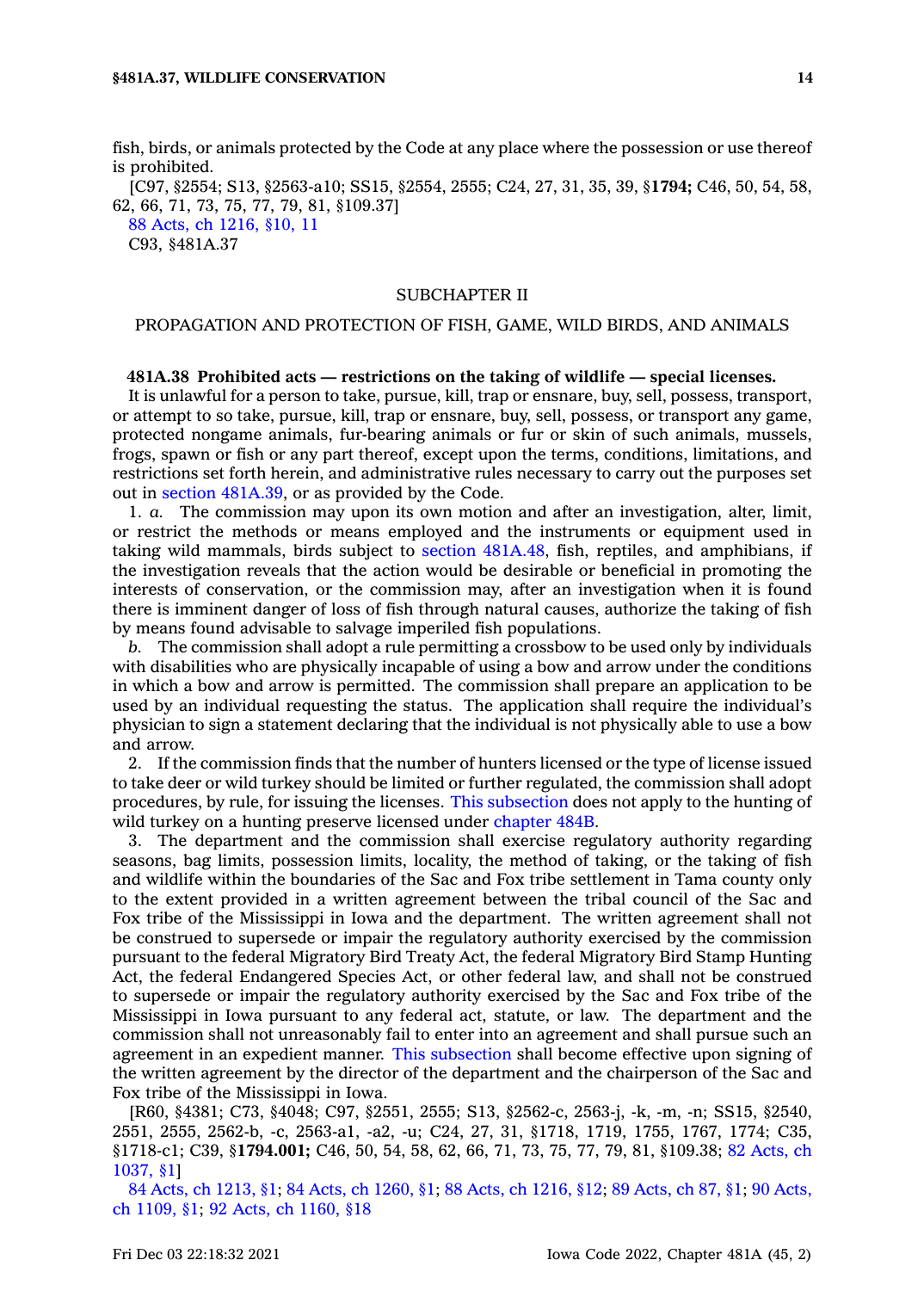### C93, §481A.38

96 Acts, ch [1129,](https://www.legis.iowa.gov/docs/acts/1996/CH1129.pdf) §97; 99 [Acts,](https://www.legis.iowa.gov/docs/acts/99/CH0039.pdf) ch 39, §1; 2001 [Acts,](https://www.legis.iowa.gov/docs/acts/2001/CH0134.pdf) ch 134, §1, 2; 2007 [Acts,](https://www.legis.iowa.gov/docs/acts/2007/CH0189.pdf) ch 189, §1, 2; 2011 [Acts,](https://www.legis.iowa.gov/docs/acts/2011/CH0025.pdf) ch 25, §143 Referred to in [§456A.24](https://www.legis.iowa.gov/docs/code/456A.24.pdf), [481A.24,](https://www.legis.iowa.gov/docs/code/481A.24.pdf) [481A.48](https://www.legis.iowa.gov/docs/code/481A.48.pdf), [481A.67](https://www.legis.iowa.gov/docs/code/481A.67.pdf), [483A.24](https://www.legis.iowa.gov/docs/code/483A.24.pdf), [483A.28](https://www.legis.iowa.gov/docs/code/483A.28.pdf), [805.8B\(3\)\(f\)](https://www.legis.iowa.gov/docs/code/805.8B.pdf), [805.8B\(3\)\(g\)](https://www.legis.iowa.gov/docs/code/805.8B.pdf) See also [§481A.23](https://www.legis.iowa.gov/docs/code/481A.23.pdf) and [481A.32](https://www.legis.iowa.gov/docs/code/481A.32.pdf) For applicable scheduled fines, see §805.8B, [subsection](https://www.legis.iowa.gov/docs/code/805.8B.pdf) 3, paragraphs f and g

#### **481A.39 Biological balance maintained.**

The commission is designated the sole agency to determine the facts as to whether biological balance does or does not exist. The commission shall, by administrative rule, extend, shorten, open, or close seasons and set, increase, or reduce catch limits, bag limits, size limits, possession limits, or territorial limitations or further regulate taking conditions in accordance with sound fish and wildlife management principles.

[C39, §**1794.002;** C46, 50, 54, 58, 62, 66, 71, 73, 75, 77, 79, 81, §109.39] 88 Acts, ch [1216,](https://www.legis.iowa.gov/docs/acts/1988/CH1216.pdf) §13 C93, §481A.39 Referred to in [§481A.5](https://www.legis.iowa.gov/docs/code/481A.5.pdf), [481A.6](https://www.legis.iowa.gov/docs/code/481A.6.pdf), [481A.9](https://www.legis.iowa.gov/docs/code/481A.9.pdf), [481A.38](https://www.legis.iowa.gov/docs/code/481A.38.pdf), [481A.48](https://www.legis.iowa.gov/docs/code/481A.48.pdf), [481A.67](https://www.legis.iowa.gov/docs/code/481A.67.pdf), [483A.6A](https://www.legis.iowa.gov/docs/code/483A.6A.pdf), [483A.28](https://www.legis.iowa.gov/docs/code/483A.28.pdf)

### **481A.40 Use of drugs on wildlife — penalty.**

1. For the purposes of this [section](https://www.legis.iowa.gov/docs/code/481A.40.pdf), *"drug"* means any chemical substance, other than food, that affects the structure or biological function of any wildlife under the jurisdiction of the department of natural resources.

2. Except with written authorization from the director or the director's designee or as otherwise provided by law, <sup>a</sup> person shall not administer any drug to any wildlife under the jurisdiction of the department of natural resources, including but not limited to drugs used for fertility control, disease prevention or treatment, immobilization, or growth stimulation.

3. This [section](https://www.legis.iowa.gov/docs/code/481A.40.pdf) does not prohibit the treatment of sick or injured wildlife by <sup>a</sup> licensed veterinarian or holder of <sup>a</sup> wildlife rehabilitation permit.

4. This [section](https://www.legis.iowa.gov/docs/code/481A.40.pdf) shall not be construed to limit employees of agencies of the state, the United States, or local animal control officers, licensed animal shelters, or licensed pounds in the performance of their official duties related to public health, wildlife management, or wildlife removal. However, <sup>a</sup> drug shall not be administered by any person for fertility control or growth stimulation except as provided in [subsection](https://www.legis.iowa.gov/docs/code/481A.40.pdf) 2.

5. An officer of the department may take possession of or dispose of any wildlife under the jurisdiction of the department of natural resources that the officer reasonably believes has been administered drugs in violation of this [section](https://www.legis.iowa.gov/docs/code/481A.40.pdf).

6. A person who violates this [section](https://www.legis.iowa.gov/docs/code/481A.40.pdf) is guilty of <sup>a</sup> serious misdemeanor. 2007 [Acts,](https://www.legis.iowa.gov/docs/acts/2007/CH0056.pdf) ch 56, §1

**481A.41** Reserved.

### **481A.42 Nongame protected — exclusion.**

Protected nongame species include wild fish, wild birds, wild bats, wild reptiles, and wild amphibians, an egg, <sup>a</sup> nest, <sup>a</sup> dead body or part of <sup>a</sup> dead body, and <sup>a</sup> product made from part of <sup>a</sup> body of <sup>a</sup> wild fish, wild bird, wild bat, wild reptile, or wild amphibian. However, nongame does not include game, fish that may be taken pursuant to regulations established under the Code or departmental rule, fur-bearing animals, turtles, or frogs, as defined in [this](https://www.legis.iowa.gov/docs/code//481A.pdf) [chapter](https://www.legis.iowa.gov/docs/code//481A.pdf). The commission shall designate by rule those species of nongame which by their abundance or habits are declared <sup>a</sup> nuisance, and these species shall not be protected. Rules adopted shall include but are not limited to <sup>a</sup> provision that states that any bat, except for the Indiana bat, which is found within <sup>a</sup> building that is occupied by human beings is not <sup>a</sup> protected nongame species.

[S13, §2563-q; C24, 27, 31, §1776; C39, §**1794.005;** C46, 50, 54, 58, 62, 66, 71, 73, 75, 77, 79, 81, §109.42]

83 [Acts,](https://www.legis.iowa.gov/docs/acts/1983/CH0168.pdf) ch 168, §6; 92 Acts, ch [1107,](https://www.legis.iowa.gov/docs/acts/1992/CH1107.pdf) §1 C93, §481A.42 93 [Acts,](https://www.legis.iowa.gov/docs/acts/1993/CH0020.pdf) ch 20, §1 Referred to in [§717B.1](https://www.legis.iowa.gov/docs/code/717B.1.pdf)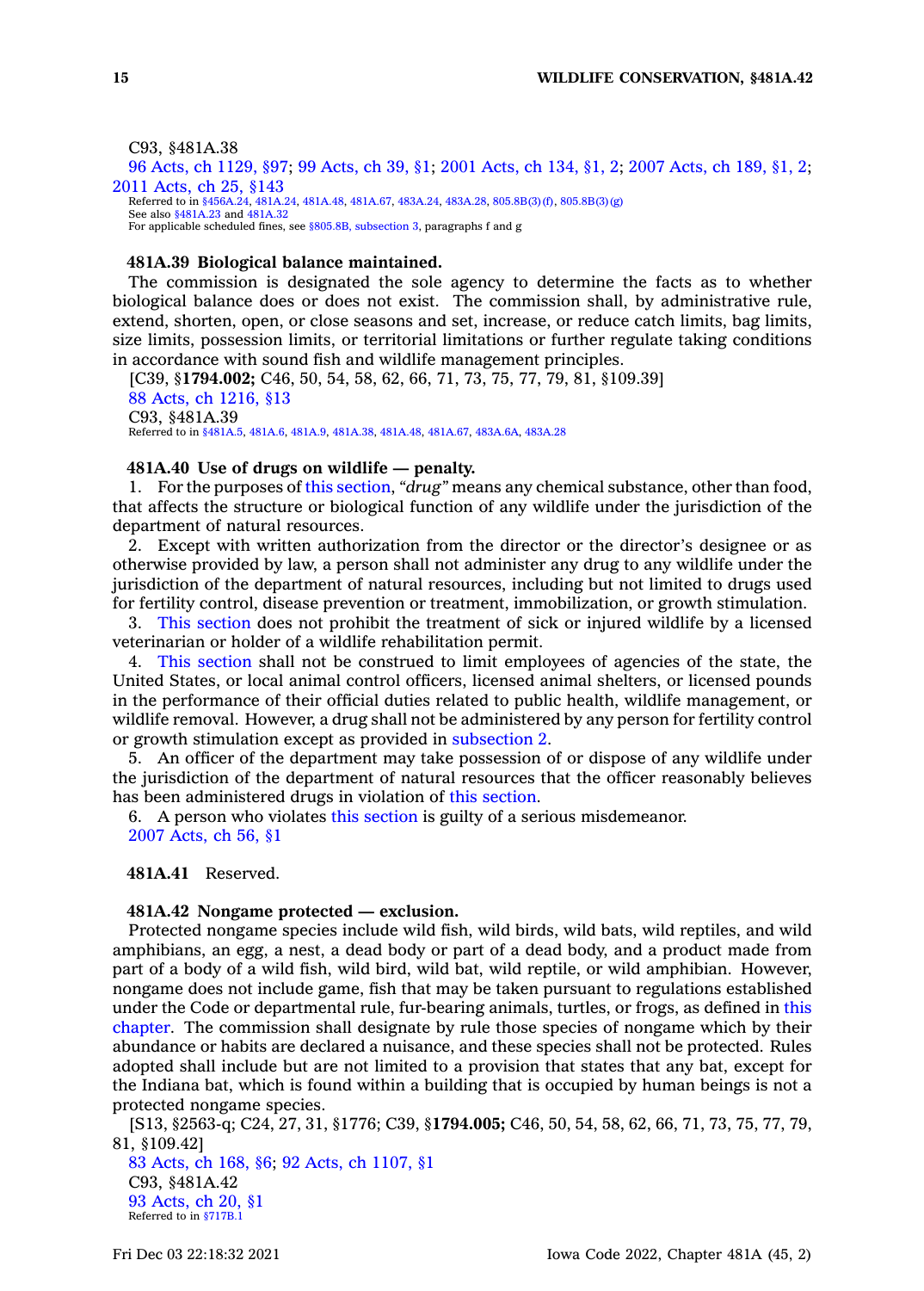### **481A.43 through 481A.46** Reserved.

### **481A.47 Importing fish and game — permits.**

1. Unless application is first made in writing to the commission for <sup>a</sup> permit and <sup>a</sup> permit is granted, <sup>a</sup> person, firm, or corporation shall not, except as otherwise provided, bring into the state of Iowa for the purpose of propagating or introducing, or place or introduce into any of the inland or boundary waters of the state, any fish or spawn thereof that are not native to such waters, or introduce or stock any bird or animal.

2. A permit shall be granted only after the commission has made such investigation or inspection of the fish, birds, or animals as the commission may deem necessary to determine whether or not such fish, birds, or animals are free from disease and whether or not such introduction will be beneficial or detrimental to the native wildlife and the people of the state, and may or may not approve such planting, releasing, or introduction according to its findings.

3. Nothing in this [section](https://www.legis.iowa.gov/docs/code/481A.47.pdf) shall prohibit licensed game breeders from securing native or exotic birds or animals from outside the state and bringing them into the state and <sup>a</sup> game breeder shall not be required to have <sup>a</sup> permit as provided in this [section](https://www.legis.iowa.gov/docs/code/481A.47.pdf) when such birds or animals are not released to the wild but are held on the game breeder's premises as breeding stock.

[C39, §**1794.010;** C46, 50, 54, 58, 62, 66, 71, 73, 75, 77, 79, 81, §109.47] C93, §481A.47 2018 Acts, ch [1026,](https://www.legis.iowa.gov/docs/acts/2018/CH1026.pdf) §151 Referred to in **[§805.8B\(3\)\(d\)](https://www.legis.iowa.gov/docs/code/805.8B.pdf)** For applicable scheduled fines, see [§805.8B](https://www.legis.iowa.gov/docs/code/805.8B.pdf), subsection 3, paragraph d

### SUBCHAPTER III

TERRITORIES, OPEN SEASONS, AND BAG AND POSSESSION LIMITS FOR GAME

### **481A.48 Restrictions on game birds and animals.**

1. A person, except as otherwise provided by law, shall not willfully disturb, pursue, shoot, kill, take or attempt to take, or have in possession any of the following game birds or animals except within the open season established by the commission: gray or fox squirrel, bobwhite quail, cottontail or jackrabbit, duck, snipe, pheasant, goose, woodcock, partridge, mourning dove, coot, rail, ruffed grouse, wild turkey, pigeon, or deer. The seasons, bag limits, possession limits, and locality shall be established by the department or commission under the authority of sections [456A.24](https://www.legis.iowa.gov/docs/code/456A.24.pdf), [481A.38](https://www.legis.iowa.gov/docs/code/481A.38.pdf), and [481A.39](https://www.legis.iowa.gov/docs/code/481A.39.pdf).

2. The commission may adopt rules for the taking and possession of migratory birds which are subject to the federal Migratory Bird Treaty Act and Migratory Bird Stamp Hunting Act during the time and in the manner permitted under those federal Acts. The commission shall not adopt <sup>a</sup> rule for the taking or possession of <sup>a</sup> migratory bird for which an open season is not authorized by another paragraph of this [section](https://www.legis.iowa.gov/docs/code/481A.48.pdf).

3. The commission may by rule permit the taking and possession of designated raptors and crows during the time and in the manner permitted under the federal Migratory Bird Treaty Act.

4. The commission shall establish methods by which pigeons may be taken which may include but are not limited to the use of trapping, chemical repellants, or toxic perches.

5. The commission shall establish one or more pistol or revolver seasons for hunting deer as separate firearm seasons or to coincide with one or more other firearm deer hunting seasons. Any pistol or revolver with <sup>a</sup> barrel length of at least four inches and firing straight wall or other centerfire ammunition propelling an expanding-type bullet with <sup>a</sup> maximum diameter of no less than three hundred fifty thousandths of one inch and no larger than five hundred thousandths of one inch and with <sup>a</sup> published or calculated muzzle energy of five hundred foot pounds or higher is legal for hunting deer during the pistol or revolver seasons. The commission shall adopt rules to allow black powder pistols or revolvers for hunting deer. The rules may limit types of projectiles. A person who is twenty years of age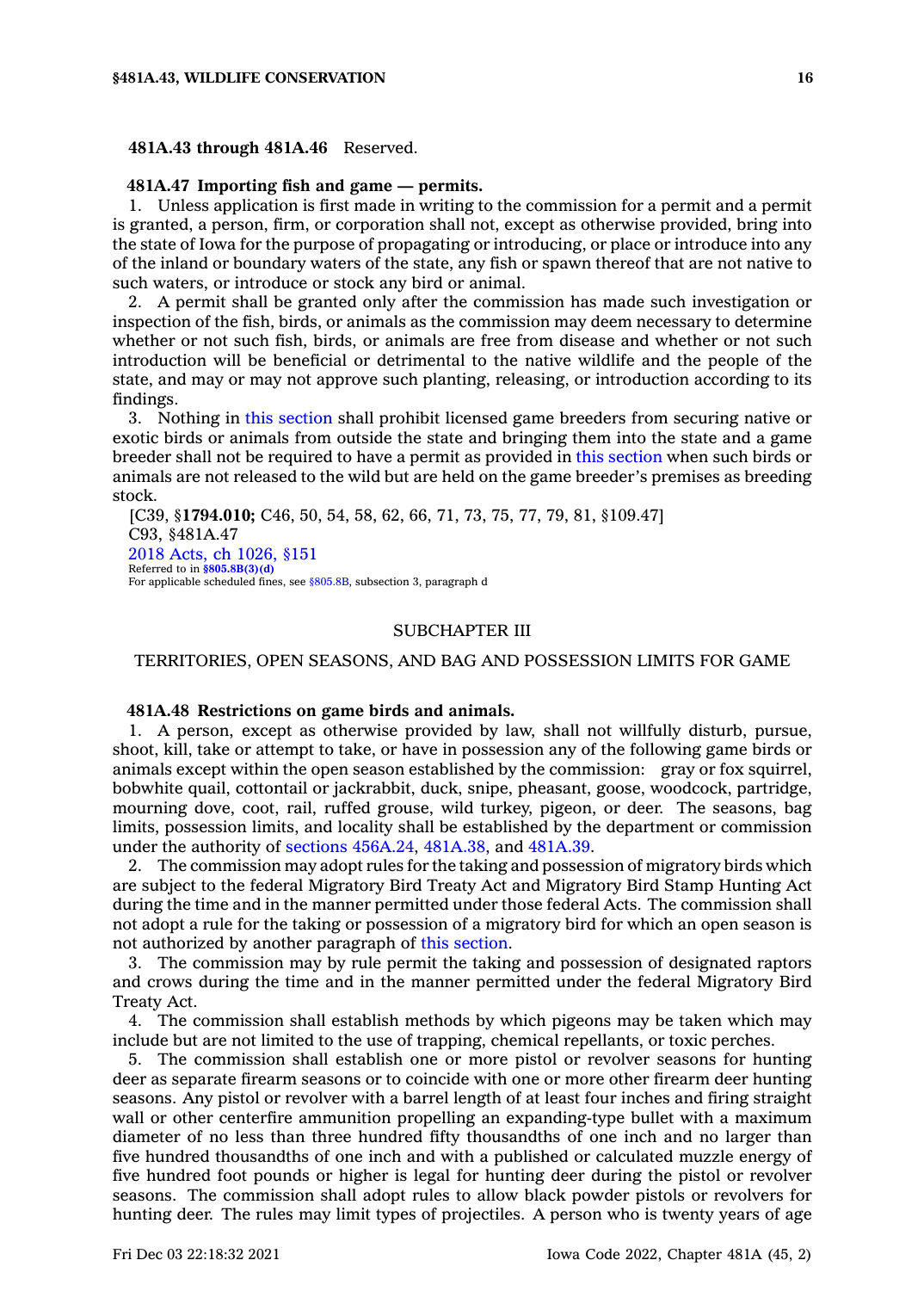or less shall not hunt deer with <sup>a</sup> pistol or revolver unless that person is accompanied and under direct supervision throughout the hunt by <sup>a</sup> responsible person with <sup>a</sup> valid hunting license who is at least twenty-one years of age, with the consent of <sup>a</sup> parent, guardian, or spouse who is at least twenty-one years of age, pursuant to section 724.22, [subsection](https://www.legis.iowa.gov/docs/code/724.22.pdf) 5. The responsible person with <sup>a</sup> valid hunting license who is at least twenty-one years of age shall be responsible for the conveyance of the pistol or revolver while the pistol or revolver is not actively being used for hunting. A person possessing <sup>a</sup> prohibited pistol or revolver while hunting deer commits <sup>a</sup> scheduled violation under section 805.8B, [subsection](https://www.legis.iowa.gov/docs/code/805.8B.pdf) 3, paragraph *"h"*, subparagraph (5).

6. The commission shall adopt rules pursuant to [chapter](https://www.legis.iowa.gov/docs/code//17A.pdf) 17A allowing the use of cartridge rifles to hunt deer as follows:

*a.* A cartridge rifle may be used to hunt deer during youth and disabled deer hunting season and first and second shotgun deer hunting seasons by <sup>a</sup> person who has <sup>a</sup> valid deer hunting license and is otherwise qualified to hunt.

*b.* A cartridge rifle that is allowed pursuant to this [subsection](https://www.legis.iowa.gov/docs/code/481A.48.pdf) shall be of the same caliber and use the same straight wall or other ammunition as is allowed for use in <sup>a</sup> pistol or revolver for hunting deer as provided in [subsection](https://www.legis.iowa.gov/docs/code/481A.48.pdf) 5. In addition, the commission shall provide, by rule, for the use of straight wall or other ammunition under this [subsection](https://www.legis.iowa.gov/docs/code/481A.48.pdf) that meets ballistics specifications similar to the requirements for straight wall or other ammunition allowed for use in <sup>a</sup> pistol or revolver for hunting deer as provided in [subsection](https://www.legis.iowa.gov/docs/code/481A.48.pdf) 5.

*c.* A person possessing <sup>a</sup> prohibited rifle while hunting deer commits <sup>a</sup> scheduled violation under section 805.8B, [subsection](https://www.legis.iowa.gov/docs/code/805.8B.pdf) 3, paragraph *"h"*, subparagraph (6). In addition, the hunting privileges of <sup>a</sup> person convicted of possessing <sup>a</sup> prohibited rifle while hunting deer shall be suspended for two years.

[R60, §4381; C73, §4048; C97, §2551, 2552; S13, §2563-q; SS15, §2551, 2552, 2563-u; C24, §1767, 1768, 1776; C27, 31, §1767, 1767-a1, 1768, 1776; C39, §**1794.011;** C46, 50, 54, 58, 62, 66, 71, 73, 75, 77, 79, 81, §109.48]

86 Acts, ch [1133,](https://www.legis.iowa.gov/docs/acts/1986/CH1133.pdf) §2, 3 C93, §481A.48 97 [Acts,](https://www.legis.iowa.gov/docs/acts/1997/CH0141.pdf) ch 141, §1; 2001 [Acts,](https://www.legis.iowa.gov/docs/acts/2001/CH0137.pdf) ch 137, §5; 2011 [Acts,](https://www.legis.iowa.gov/docs/acts/2011/CH0003.pdf) ch 3, §1; 2017 [Acts,](https://www.legis.iowa.gov/docs/acts/2017/CH0068.pdf) ch 68, §1; [2020](https://www.legis.iowa.gov/docs/acts/2020/CH1071.pdf) Acts, ch [1071,](https://www.legis.iowa.gov/docs/acts/2020/CH1071.pdf) §2

Referred to in [§170.8](https://www.legis.iowa.gov/docs/code/170.8.pdf), [481A.38](https://www.legis.iowa.gov/docs/code/481A.38.pdf), [805.8B\(3\)\(h\)](https://www.legis.iowa.gov/docs/code/805.8B.pdf) For applicable scheduled fines, see [§805.8B](https://www.legis.iowa.gov/docs/code/805.8B.pdf), subsection 3, paragraph h

**481A.49** Reserved.

### **481A.50 Selling birds.**

No part of the plumage, skin, or body of any bird protected by this [chapter](https://www.legis.iowa.gov/docs/code//481A.pdf) shall be sold or had in possession for sale, irrespective of whether said bird was captured or killed within or without the state, except as otherwise provided.

[C39, §**1794.013;** C46, 50, 54, 58, 62, 66, 71, 73, 75, 77, 79, 81, §109.50]

C93, §481A.50 Referred to in [§481A.55](https://www.legis.iowa.gov/docs/code/481A.55.pdf), [805.8B\(3\)\(c\)](https://www.legis.iowa.gov/docs/code/805.8B.pdf) For applicable scheduled fine, see [§805.8B](https://www.legis.iowa.gov/docs/code/805.8B.pdf), subsection 3, paragraph <sup>c</sup>

### **481A.51 Hunting license not trapping license.**

A hunting license shall not permit the holder to trap any fur-bearing animal as defined in this [chapter](https://www.legis.iowa.gov/docs/code//481A.pdf).

[SS15, §2563-a1; C24, 27, §1718; C31, §1718-c1; C39, §**1794.014;** C46, 50, 54, 58, 62, 66, 71, 73, 75, 77, 79, 81, §109.51]

C93, §481A.51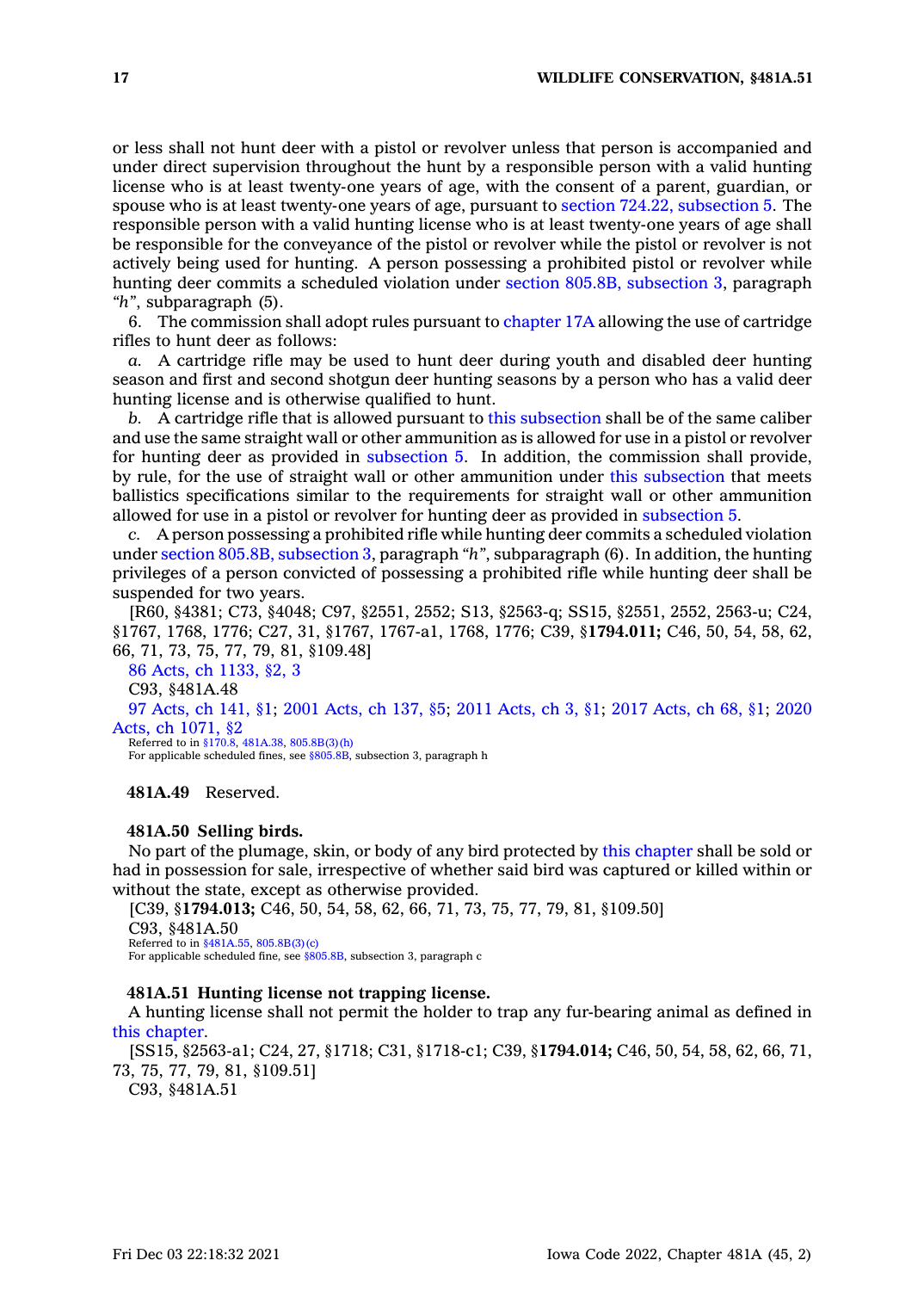#### **481A.52 Exhibiting catch to officer.**

A person who has in possession any game bird or game animal, fish or fur or part thereof shall upon request of the director or any officer appointed by the department exhibit it to the director or officer, and <sup>a</sup> refusal to do so is <sup>a</sup> violation of the Code.

[C31, §1768-c1; C39, §**1794.015;** C46, 50, 54, 58, 62, 66, 71, 73, 75, 77, 79, 81, §109.52] 88 Acts, ch [1216,](https://www.legis.iowa.gov/docs/acts/1988/CH1216.pdf) §14 C93, §481A.52 Referred to in **[§805.8B\(3\)\(d\)](https://www.legis.iowa.gov/docs/code/805.8B.pdf)** For applicable scheduled fines, see [§805.8B](https://www.legis.iowa.gov/docs/code/805.8B.pdf), subsection 3, paragraph d

#### **481A.53 Chasing from dens.**

It is unlawful to have in possession while hunting or to use while hunting any ferret or any device or any substance to be used for chasing animals from their dens.

[C31, §1767-c1; C39, §**1794.016;** C46, 50, 54, 58, 62, 66, 71, 73, 75, 77, 79, 81, §109.53] 88 Acts, ch [1216,](https://www.legis.iowa.gov/docs/acts/1988/CH1216.pdf) §15 C93, §481A.53 Referred to in **[§805.8B\(3\)\(d\)](https://www.legis.iowa.gov/docs/code/805.8B.pdf)**

For applicable scheduled fine, see [§805.8B](https://www.legis.iowa.gov/docs/code/805.8B.pdf), subsection 3, paragraph d

# **481A.54 Shooting rifle, shotgun, pistol, or revolver over water, highway, or railroad right-of-way.**

1. A person shall not shoot any rifle on or over any of the public waters or public highways of the state or any railroad right-of-way.

2. A person shall not shoot <sup>a</sup> shotgun with <sup>a</sup> slug load, pistol, or revolver on or over <sup>a</sup> public roadway as defined in section 321.1, [subsection](https://www.legis.iowa.gov/docs/code/321.1.pdf) 65.

3. This [section](https://www.legis.iowa.gov/docs/code/481A.54.pdf) does not apply to any peace officers or military personnel in the performance of their official duties.

[C31, §1772-c2; C39, §**1794.017;** C46, 50, 54, 58, 62, 66, 71, 73, 75, 77, 79, 81, §109.54] 91 [Acts,](https://www.legis.iowa.gov/docs/acts/1991/CH0234.pdf) ch 234, §1 C93, §481A.54 Referred to in **[§805.8B\(3\)\(b\)](https://www.legis.iowa.gov/docs/code/805.8B.pdf)**

For applicable scheduled fines, see [§805.8B](https://www.legis.iowa.gov/docs/code/805.8B.pdf), subsection 3, paragraph b

#### **481A.55 Selling game.**

1. Except as otherwise provided, <sup>a</sup> person shall not buy or sell, dead or alive, <sup>a</sup> bird or animal or any part of one which is protected by this [chapter](https://www.legis.iowa.gov/docs/code//481A.pdf), but this [section](https://www.legis.iowa.gov/docs/code/481A.55.pdf) does not apply to fur-bearing animals, bones of wild turkeys that were legally taken, and the skins, plumage, and antlers of legally taken game. This [section](https://www.legis.iowa.gov/docs/code/481A.55.pdf) does not prohibit the purchase of jackrabbits from sources outside this state. A person shall not purchase, sell, barter, or offer to purchase, sell, or barter for millinery or ornamental use the feathers of migratory game birds; and <sup>a</sup> person shall not purchase, sell, barter, or offer to purchase, sell, or barter mounted specimens of migratory game birds.

2. Section [481A.50](https://www.legis.iowa.gov/docs/code/481A.50.pdf) and this [section](https://www.legis.iowa.gov/docs/code/481A.55.pdf) do not apply to <sup>a</sup> game species, fur-bearing animal species, or variety of fish protected under this [chapter](https://www.legis.iowa.gov/docs/code//481A.pdf) which is sold by <sup>a</sup> nonprofit corporation as <sup>a</sup> part of <sup>a</sup> meal. The number of game of <sup>a</sup> game species or fur-bearing animal species, or <sup>a</sup> variety of fish protected by this [chapter](https://www.legis.iowa.gov/docs/code//481A.pdf) which are donated by <sup>a</sup> person to <sup>a</sup> nonprofit corporation plus any additional game of the same species or same variety of fish in the person's possession must not exceed the person's legal possession limit.

[C97, §2554; SS15, §2554; C24, 27, 31, §1769; C39, §**1794.018;** C46, 50, 54, 58, 62, 66, 71, 73, 75, 77, 79, 81, §109.55]

87 [Acts,](https://www.legis.iowa.gov/docs/acts/1987/CH0176.pdf) ch 176, §1; 88 Acts, ch [1216,](https://www.legis.iowa.gov/docs/acts/1988/CH1216.pdf) §16 C93, §481A.55 2007 [Acts,](https://www.legis.iowa.gov/docs/acts/2007/CH0028.pdf) ch 28, §13 Referred to in **[§805.8B\(3\)\(d\)](https://www.legis.iowa.gov/docs/code/805.8B.pdf)** For applicable scheduled fines, see [§805.8B](https://www.legis.iowa.gov/docs/code/805.8B.pdf), subsection 3, paragraph d

#### **481A.56 Training dogs.**

1. *a.* A person having <sup>a</sup> valid hunting license may train <sup>a</sup> bird dog on any game birds and <sup>a</sup> person having <sup>a</sup> valid fur harvester license may train <sup>a</sup> coonhound, foxhound, or trailing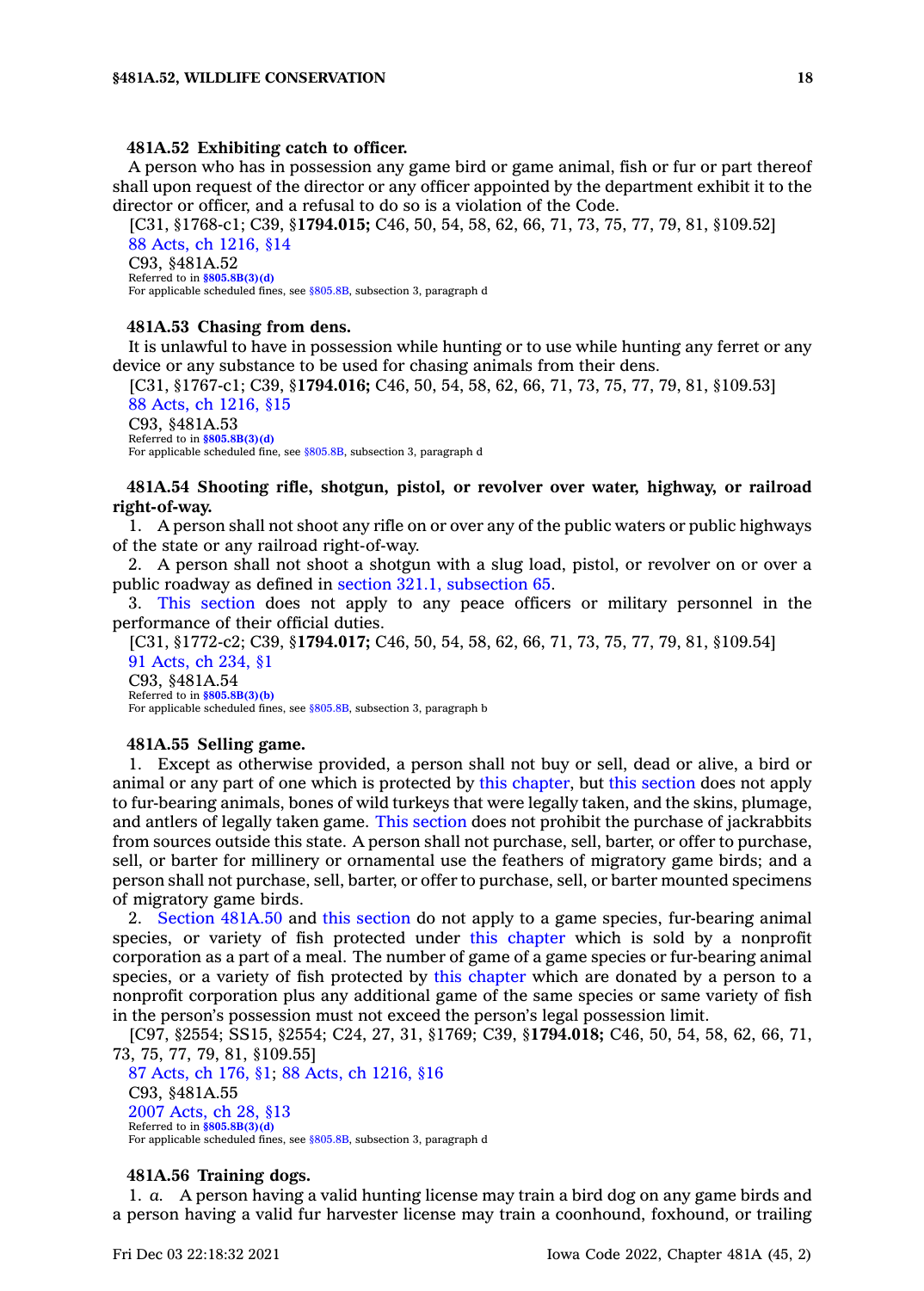dog on any fur-bearing animals at any time of the year including during the closed season on such birds or animals. However, the animals when pursued to <sup>a</sup> tree or den shall not be further chased or removed in any manner from the tree or den. A person having <sup>a</sup> hunting license may train <sup>a</sup> dog on coyote or groundhog.

*b.* Only <sup>a</sup> pistol, revolver, or other gun shooting blank cartridges shall be used while training dogs during closed season except as provided in [subsection](https://www.legis.iowa.gov/docs/code/481A.56.pdf) 2 of this [section](https://www.legis.iowa.gov/docs/code/481A.56.pdf).

2. Any pen-raised game bird may be used and may be shot in the training of bird dogs. Before any bird is released or used in the training of dogs, the bird shall have attached <sup>a</sup> band procured from the commission. The commission may charge <sup>a</sup> fee for such bands but the fee shall not exceed ten cents for each band.

3. A call back pen or live trap may be used for the purpose of retrieving banded birds when released in the wild for training purposes. Any bird not so banded when taken in <sup>a</sup> call back pen or trap shall be immediately returned unbanded to the wild. All call back pens or live traps when in use shall have attached <sup>a</sup> metal tag plainly labeled with the owner's name and address. Conservation officers shall have authority to confiscate such traps when found in use and not properly labeled.

4. The commission shall have the power to adopt rules prohibiting the training of any hunting dog on any game bird, game animal, or fur-bearing animal in the wild at any time when it has been determined that such training might have an adverse effect on the populations of these species.

[C39, §**1794.019;** C46, 50, 54, 58, 62, 66, 71, 73, 75, 77, 79, 81, §109.56] 85 [Acts,](https://www.legis.iowa.gov/docs/acts/1985/CH0010.pdf) ch 10, §1; 86 Acts, ch 1245, [§1854](https://www.legis.iowa.gov/docs/acts/86/CH1245.pdf); 88 Acts, ch [1216,](https://www.legis.iowa.gov/docs/acts/88/CH1216.pdf) §17 C93, §481A.56 2011 [Acts,](https://www.legis.iowa.gov/docs/acts/2011/CH0025.pdf) ch 25, §143 Referred to in [§481A.6A](https://www.legis.iowa.gov/docs/code/481A.6A.pdf), [484B.10](https://www.legis.iowa.gov/docs/code/484B.10.pdf), [805.8B\(3\)\(c\)](https://www.legis.iowa.gov/docs/code/805.8B.pdf) For applicable scheduled fines, see [§805.8B](https://www.legis.iowa.gov/docs/code/805.8B.pdf), subsection 3, paragraph <sup>c</sup>

#### **481A.56A Retrieval of wounded deer by leashed dogs.**

A person having <sup>a</sup> valid hunting license and <sup>a</sup> valid deer hunting license who has wounded <sup>a</sup> deer while hunting may use <sup>a</sup> dog to track and retrieve the wounded deer. An unarmed dog handler assisting in the recovery of <sup>a</sup> wounded deer is exempt from the licensing requirements as long as the handler is associated with the licensed hunter who wounded the deer. Any person using <sup>a</sup> dog for tracking wounded deer must maintain physical control of the dog at all times during the search by means of <sup>a</sup> maximum fifty-foot lead attached to the dog's collar or harness. The licensed hunter who wounded the deer may dispatch the deer using <sup>a</sup> legal method of take authorized by the person's deer hunting license consistent with all rules and regulations for that season. A person shall not chase, hunt, wound, or kill any animal other than the deer that the hunter is tracking, except in self-defense. Using <sup>a</sup> dog to track <sup>a</sup> wounded deer on private property is permissible with consent of the property owner. A person using <sup>a</sup> dog to track <sup>a</sup> wounded deer outside of legal deer hunting hours shall not be in possession of <sup>a</sup> firearm or archery device. The commission may adopt rules pursuant to [chapter](https://www.legis.iowa.gov/docs/code//17A.pdf) 17A to implement this [section](https://www.legis.iowa.gov/docs/code/481A.56A.pdf).

2020 Acts, ch [1096,](https://www.legis.iowa.gov/docs/acts/2020/CH1096.pdf) §1; 2021 [Acts,](https://www.legis.iowa.gov/docs/acts/2021/CH0043.pdf) ch 43, §1 Referred to in **[§805.8B\(3\)\(r\)](https://www.legis.iowa.gov/docs/code/805.8B.pdf)** For applicable scheduled fine, see §805.8B, subsection 3, paragraph <sup>r</sup> Section amended

### **481A.57 Possession and storage.**

A person having lawful possession of game or fur-bearing animals or their pelts lawfully taken by that person with <sup>a</sup> valid hunting or trapping license, may hold, possess, or store the game or fur-bearing animals or their pelts in an amount that does not exceed the possession limit for the game or fur-bearing animal, from the date of taking until the day before the first day of the next open season for that game or fur-bearing animal. Any person may possess up to twenty-five pounds of deer venison if the deer was obtained from <sup>a</sup> lawful source.

[C39, §**1794.020;** C46, 50, 54, 58, 62, 66, 71, 73, 75, 77, 79, 81, §109.57] 88 Acts, ch [1216,](https://www.legis.iowa.gov/docs/acts/1988/CH1216.pdf) §18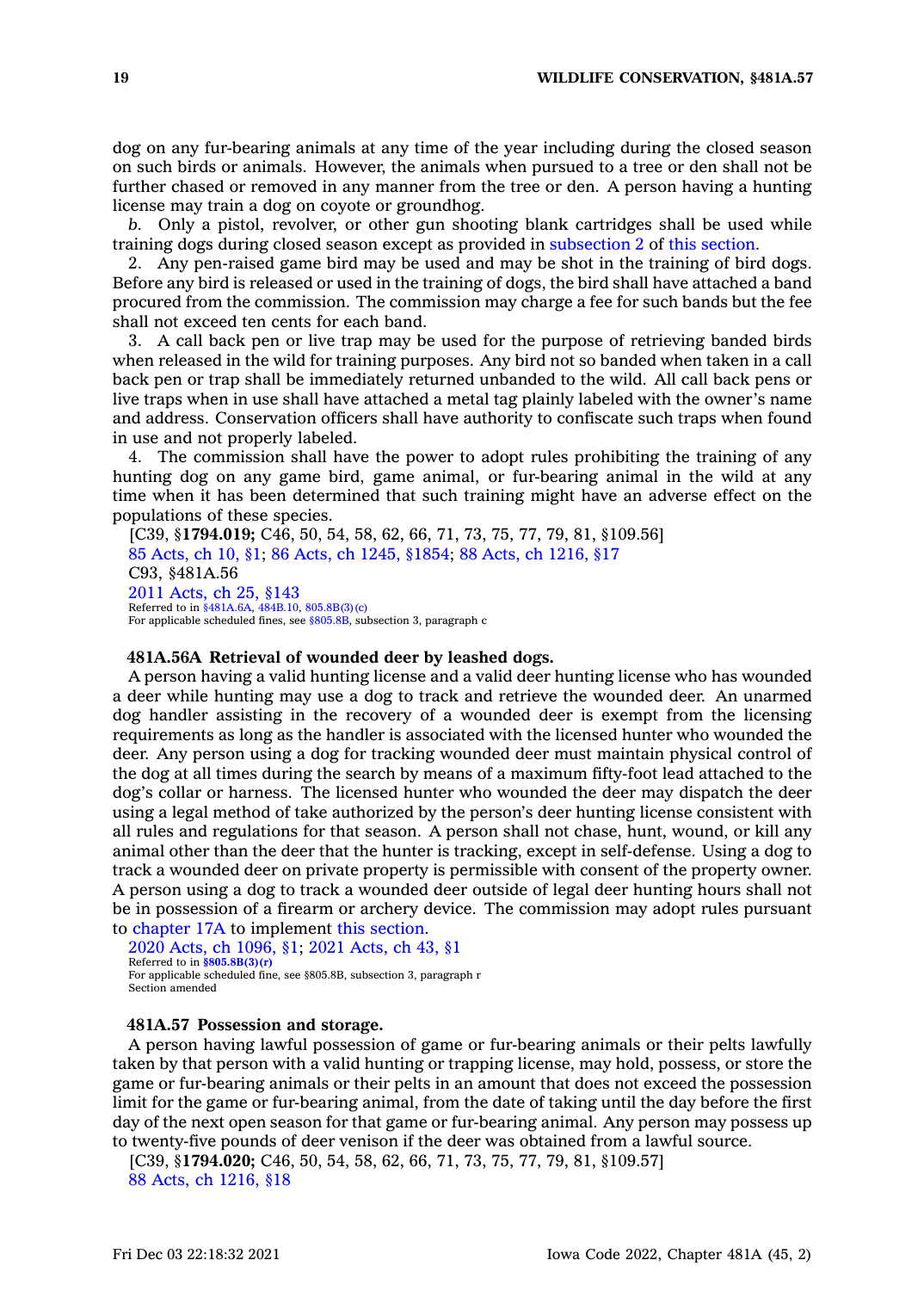C93, §481A.57 2002 Acts, ch [1147,](https://www.legis.iowa.gov/docs/acts/2002/CH1147.pdf) §2; 2016 Acts, ch [1021,](https://www.legis.iowa.gov/docs/acts/2016/CH1021.pdf) §1 Referred to in **[§805.8B\(3\)\(e\)](https://www.legis.iowa.gov/docs/code/805.8B.pdf)** For applicable scheduled fine, see [§805.8B](https://www.legis.iowa.gov/docs/code/805.8B.pdf), subsection 3, paragraph <sup>e</sup>

### **481A.58 Trapping birds or poisoning animals.**

No person except those acting under the authority of the director shall capture or take or attempt to capture or take, with any trap, snare or net, any game bird, nor shall any person use any poison or any medicated or poisoned food or any other substance for the killing, capturing or taking of any game bird or animal.

[R60, §4381; C73, §4048; C97, §2551; SS15, §2539, 2551; C24, 27, 31, §1773; C39, §**1794.021;** C46, 50, 54, 58, 62, 66, 71, 73, 75, 77, 79, 81, §109.58]

86 Acts, ch 1245, [§1855](https://www.legis.iowa.gov/docs/acts/1986/CH1245.pdf) C93, §481A.58 Referred to in **[§805.8B\(3\)\(d\)](https://www.legis.iowa.gov/docs/code/805.8B.pdf)** For applicable scheduled fines, see [§805.8B](https://www.legis.iowa.gov/docs/code/805.8B.pdf), subsection 3, paragraph d

#### **481A.59 Pigeons — interference prohibited.**

1. It shall be unlawful for any person or persons, except the owner or the owner's representatives, to shoot, kill, maim, injure, steal, capture, detain, or to interfere with any homing pigeon, commonly called "carrier pigeon", which shall at the time, have the name, initials, or other identification of its owner, stamped, marked, or attached thereon; or to remove any mark, band, or other means of identification from such pigeon which has the name, initials, or emblem of the owner stamped or marked upon it.

2. A person who violates the provisions of this [section](https://www.legis.iowa.gov/docs/code/481A.59.pdf) shall be punished as is provided in section [481A.32](https://www.legis.iowa.gov/docs/code/481A.32.pdf).

[C46, 50, 54, 58, 62, 66, 71, 73, 75, 77, 79, 81, §109.59] C93, §481A.59 2018 Acts, ch [1026,](https://www.legis.iowa.gov/docs/acts/2018/CH1026.pdf) §152

### SUBCHAPTER IV

#### GAME BREEDERS

# **481A.60 Raising game — rulemaking authority.**

A person shall not raise or sell game or fur-bearing animals of the kinds protected by [this](https://www.legis.iowa.gov/docs/code//481A.pdf) [chapter](https://www.legis.iowa.gov/docs/code//481A.pdf), except rock doves and pigeons, without first procuring <sup>a</sup> game breeder's license as provided by law. The commission may adopt rules which ensure that all game birds, game animals, and fur-bearing animals handled and confined by licensed game breeders are provided with humane care and treatment. A violation of <sup>a</sup> rule adopted by the commission is <sup>a</sup> cause for license revocation. This [section](https://www.legis.iowa.gov/docs/code/481A.60.pdf) does not apply to governmental zoos and exhibits. [C39, §**1794.022;** C46, 50, 54, 58, 62, 66, 71, 73, 75, 77, 79, 81, §109.60]

88 Acts, ch [1216,](https://www.legis.iowa.gov/docs/acts/1988/CH1216.pdf) §19; 91 [Acts,](https://www.legis.iowa.gov/docs/acts/1991/CH0237.pdf) ch 237, §1 C93, §481A.60 Referred to in [§481A.6A](https://www.legis.iowa.gov/docs/code/481A.6A.pdf), [805.8B\(3\)\(c\)](https://www.legis.iowa.gov/docs/code/805.8B.pdf) For applicable scheduled fines, see [§805.8B](https://www.legis.iowa.gov/docs/code/805.8B.pdf), subsection 3, paragraph <sup>c</sup>

#### **481A.61 Licensed game breeders — marketing game — penalty.**

1. Except as otherwise provided by law, <sup>a</sup> licensed game breeder whose original stock is obtained from <sup>a</sup> lawful source may possess any game bird, game animal, or fur-bearing animal, or any of their parts. Possession and use of the game birds, game animals, or fur-bearing animals obtained from <sup>a</sup> licensed game breeder are lawful.

2. Fur-bearing animals shall not be acquired for breeding or propagating purposes from any source unless they have been pen-raised for at least two successive generations.

3. A game breeder's license is not <sup>a</sup> license to possess, breed, propagate, sell, or dispose of any species which is defined as endangered or threatened under state law unless the species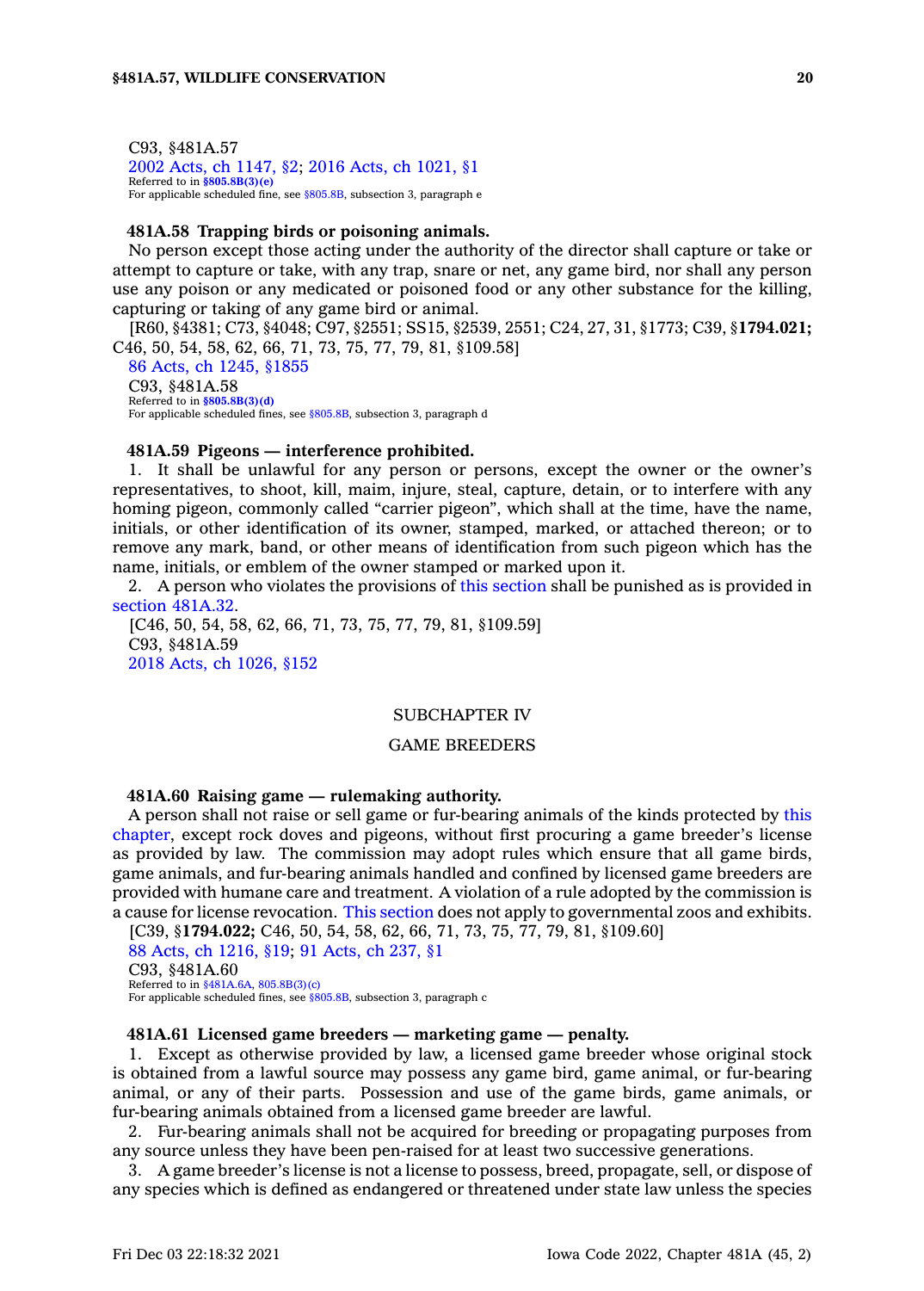is listed on the license. Its possession, breeding, propagation, sale, and disposal are subject to all applicable state and federal statutes.

4. A licensed game breeder shall not acquire protected live game animals, game birds, their eggs, or fur-bearing animals taken from the wild within this state.

5. Game birds or game animals may be sold for food only under the following conditions: *a.* The licensed game breeder shall file with the commission <sup>a</sup> facsimile of <sup>a</sup> stamp of

similar type to that used by the United States department of agriculture in grading meat.

*b.* Licensed game breeders may sell dressed game birds or game animals to markets for resale providing each game bird or game animal has affixed upon it in <sup>a</sup> conspicuous and legible manner the imprint of the game breeder's stamp.

*c.* The stamp shall bear the name and number of the game breeder in letters of at least twelve point type size.

6. Markets selling stamped game shall:

*a.* Maintain the stamp on each game bird or game animal until the bird or animal is disposed of or sold.

*b.* Keep <sup>a</sup> record showing the total number of game birds or game animals sold together with the name and address of the game breeder from whom purchased and the number of game birds and animals in each purchase.

7. Markets selling stamped game, together with their records, are subject to inspection by an authorized representative of the commission at any reasonable time.

8. Violation of <sup>a</sup> provision of this [section](https://www.legis.iowa.gov/docs/code/481A.61.pdf) may be cause for license revocation.

[C39, §**1794.023;** C46, 50, 54, 58, 62, 66, 71, 73, 75, 77, 79, 81, §109.61]

86 Acts, ch 1245, [§1854](https://www.legis.iowa.gov/docs/acts/1986/CH1245.pdf); 88 Acts, ch [1216,](https://www.legis.iowa.gov/docs/acts/1988/CH1216.pdf) §20 C93, §481A.61

Referred to in **[§805.8B\(3\)\(c\)](https://www.legis.iowa.gov/docs/code/805.8B.pdf)** For applicable scheduled fines, see [§805.8B](https://www.legis.iowa.gov/docs/code/805.8B.pdf), subsection 3, paragraph <sup>c</sup>

### **481A.62 Records — reports — inspection.**

1. A holder of <sup>a</sup> game breeder's license shall keep the records and make the reports required by this [section](https://www.legis.iowa.gov/docs/code/481A.62.pdf) on forms provided by the department. The records shall be open for inspection at any reasonable time by the department or its authorized agents.

2. At the time of every sale or conveyance of an animal, animal parts, or products, the licensee shall complete <sup>a</sup> game breeder's sales receipt on forms provided by the department. The forms shall require the following information:

*a.* The name, address, county, and license number assigned to the breeder.

*b.* The name and address of the purchaser.

*c.* The number, species, sex, and age of the animals or birds conveyed.

3. *a.* Licensees shall maintain business records for all species in an annual report record book. The records shall include the following information:

(1) For each animal acquired other than by birth on the licensee's game farm, the sex and species, the date of acquisition, the number acquired, and the name and address of the source from which acquired.

(2) For each animal born on the licensee's game farm, the sex, species, date of birth, and number of any band, tag, or tattoo subsequently attached to the animal.

(3) For each animal sold or disposed of other than by death the same information required by the game breeder's sales receipt.

(4) For each animal which dies, disappears, or is destroyed on the licensee's game farm, the sex, species, date of death, and the number of any band, tag, or tattoo attached to the animal.

*b.* The licensee's copies of the required sales receipts shall be kept with the record book and are considered <sup>a</sup> part of it.

*c.* Records required by this [section](https://www.legis.iowa.gov/docs/code/481A.62.pdf) shall be entered in the annual report record book within forty-eight hours of the event.

4. Each licensee shall file an annual report with the commission on or before January 31. The report shall detail the game breeder's operations during the preceding license year. The original report shall be forwarded to the department and <sup>a</sup> copy shall be retained in the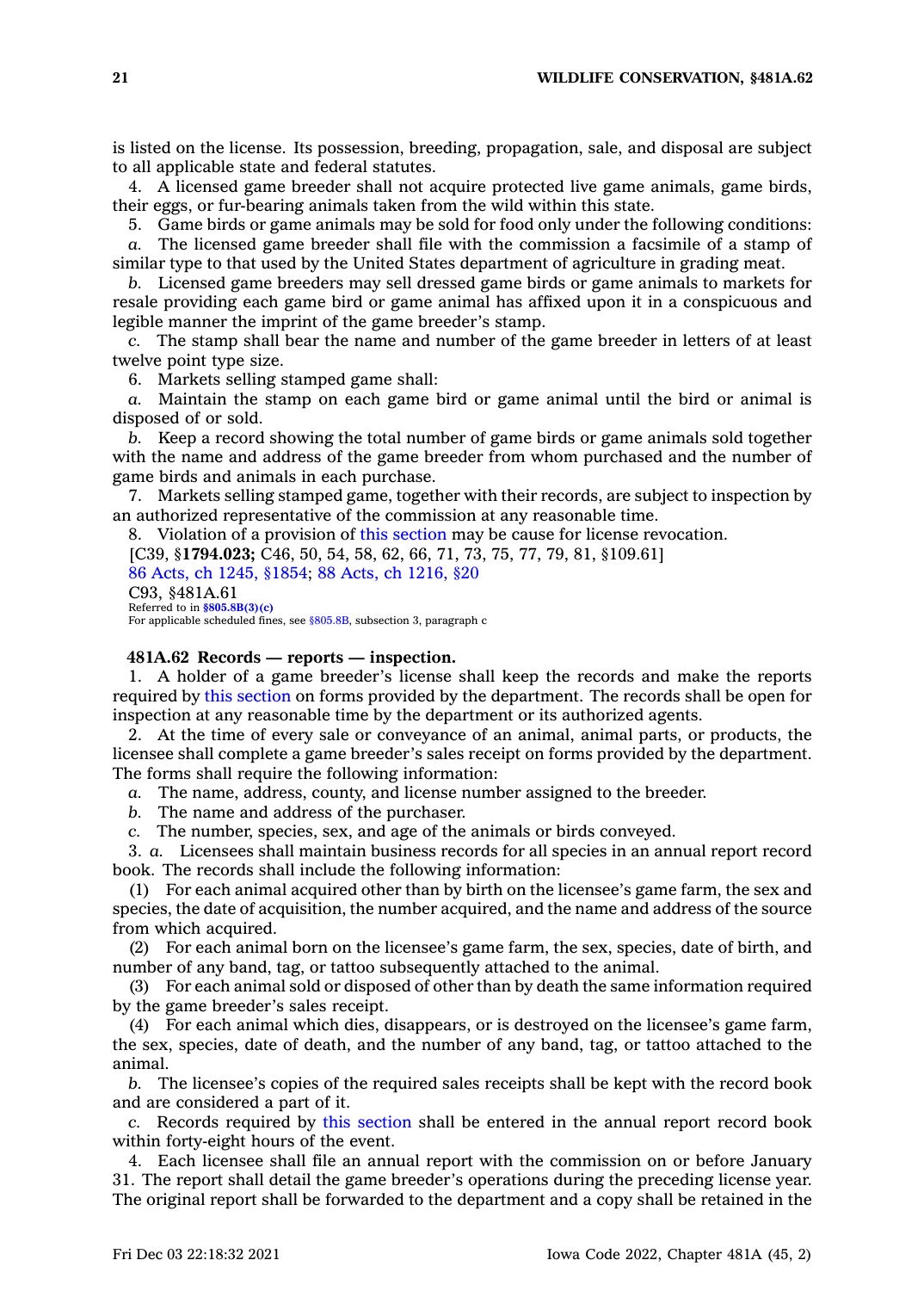breeder's file for <sup>a</sup> period of three years from the date of expiration of the breeder's last license issued. Failure to keep or submit the required records and report are grounds for <sup>a</sup> refusal to renew <sup>a</sup> license for the succeeding year.

5. An on-site inspection of facilities shall be conducted by an officer of the commission prior to the initial issuance of <sup>a</sup> game breeder's license. The facilities may be reinspected by an officer of the commission at any reasonable time.

6. Any officer of the commission may enter any place where any game bird, game animal, or fur-bearing animal is at the time located, or where it has been kept, or where the carcass of such animal may be, for the purpose of examining it in any way that may be necessary to determine whether it was or is infected with any contagious or infectious disease.

7. For the purpose of this [section](https://www.legis.iowa.gov/docs/code/481A.62.pdf), infectious and contagious disease includes rabies, hoof-and-mouth disease, leptospirosis, blackhead, or any other communicable disease so designated by the commission.

8. The commission may regulate or prohibit the importation into the state and exportation from the state of any species of game bird, game animal, or fur-bearing animal, domesticated or not, which in its opinion, for any reason, is determined to be detrimental to the health of animals within or without the state.

9. The commission may quarantine or destroy any game bird, game animal, or fur-bearing animal which is found to be infected with any contagious or infectious disease.

10. A licensed game breeder or other person having control of any game bird, game animal, or fur-bearing animal shall not knowingly offer for sale, sell, or barter such birds or animals which have an infectious or contagious disease, or allow those birds or animals to run at large or come in contact with any other game birds, game animals, or fur-bearing animals.

[C39, §**1794.024;** C46, 50, 54, 58, 62, 66, 71, 73, 75, 77, 79, 81, §109.62] 88 Acts, ch [1216,](https://www.legis.iowa.gov/docs/acts/1988/CH1216.pdf) §21 C93, §481A.62 2011 [Acts,](https://www.legis.iowa.gov/docs/acts/2011/CH0025.pdf) ch 25, §143 Referred to in **[§805.8B\(3\)\(c\)](https://www.legis.iowa.gov/docs/code/805.8B.pdf)** For applicable scheduled fines, see [§805.8B](https://www.legis.iowa.gov/docs/code/805.8B.pdf), subsection 3, paragraph c

**481A.63 Sale of bait — license.** Repealed by 93 Acts, ch 99, §6. See [§481A.144](https://www.legis.iowa.gov/docs/code/481A.144.pdf).

**481A.64** Reserved.

### SUBCHAPTER V

### SCIENTIFIC COLLECTING

### **481A.65 Licenses.**

The director, after investigation, may issue to any person <sup>a</sup> scientific collector's license, <sup>a</sup> wildlife salvage permit, educational project permit, or <sup>a</sup> wildlife rehabilitation permit. A scientific collector's license will authorize the licensee to collect for scientific purposes only, any birds, nests, eggs, or wildlife. A wildlife salvage permit will authorize the permittee to salvage for educational purposes, any birds, nests, eggs, or animals according to the rules of the department. An educational project permit authorizes the permittee to collect, keep, or possess for educational purposes birds, fish, or wildlife which are not endangered, threatened, or otherwise specially managed according to the rules of the department. A wildlife rehabilitation permit will authorize the permittee to possess for rehabilitation purposes only, any orphaned or injured wildlife according to the rules of the department. A person to whom <sup>a</sup> license or permit is issued shall not dispose of any birds, nests, eggs, or wildlife or their parts except upon written permission of the director. The application for such licenses and permits shall be made upon blanks furnished by the department. The commission shall establish, by rule, the tenure and applicable fee for each permit authorized in this [section](https://www.legis.iowa.gov/docs/code/481A.65.pdf). Each holder of <sup>a</sup> license or permit shall, by January 31 of each year, file with the department <sup>a</sup> report showing all specimens collected or possessed under authority of the license or permit. Upon <sup>a</sup> showing of cause the department may enter and inspect the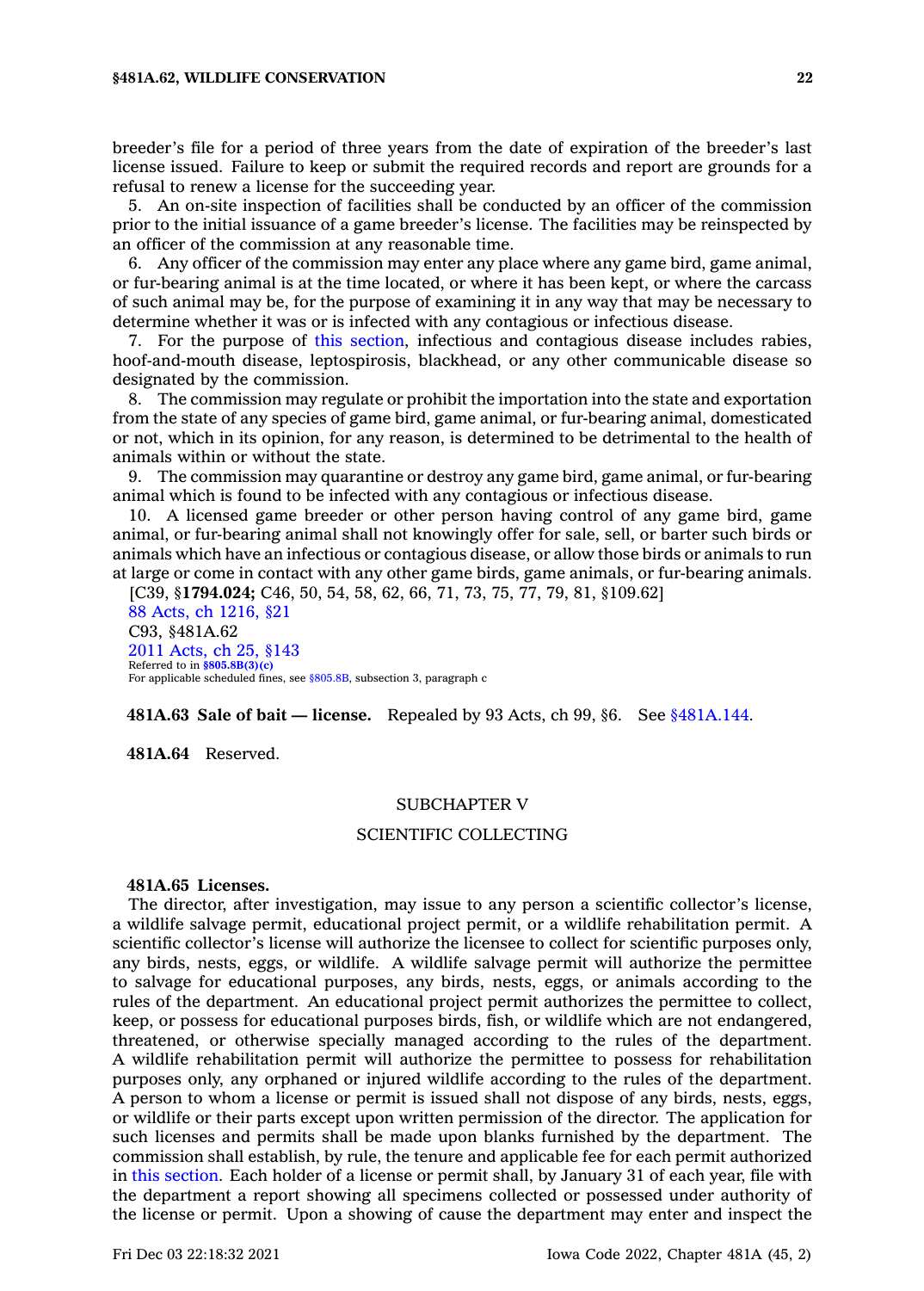premises and collections authorized by this [section](https://www.legis.iowa.gov/docs/code/481A.65.pdf). A license or permit may be revoked by the director, after due notice, at any time for cause.

[S13, §2563-o, -p; C24, 27, 31, §1779; C39, §**1794.027;** C46, 50, 54, 58, 62, 66, 71, 73, 75, 77, 79, 81, §109.65]

88 Acts, ch [1216,](https://www.legis.iowa.gov/docs/acts/1988/CH1216.pdf) §23 C93, §481A.65 95 [Acts,](https://www.legis.iowa.gov/docs/acts/1995/CH0046.pdf) ch 46, §1 Referred to in [§717F.7](https://www.legis.iowa.gov/docs/code/717F.7.pdf)

# **481A.66 Banding or marking.**

It shall be unlawful for any person to capture birds or animals for banding purposes except that the commission may, after investigation, issue <sup>a</sup> permit to any person permitting the person to capture birds or animals for the purpose of banding or marking same for scientific study, but no such birds or animals may be killed or injured or retained in possession, but must be liberated safely and promptly. Such permit may be revoked at any time for cause. Each holder of such permit shall report to the commission once each month the number, kind of birds or animals banded, and the band numbers.

[C39, §**1794.028;** C46, 50, 54, 58, 62, 66, 71, 73, 75, 77, 79, 81, §109.66] C93, §481A.66

### SUBCHAPTER VI

### ANGLING LAWS

### **481A.67 Seasons and limits — turtle harvesting restrictions.**

1. It is unlawful for <sup>a</sup> person, except as otherwise expressly provided, to take, capture, or kill fish, frogs, or turtles except during the open season established by the commission. It is unlawful during open season to take in any one day an amount in excess of the daily catch limit designated for each variety or each locality, or have in possession any variety of fish, frog, or turtle in excess of the possession limit, or have in possession any frog, fish, or turtle at any time under the minimum length or weight. The open season, possession limit, daily catch limit, and the minimum length or weight for each variety of fish, frog, or turtle shall be established by rule of the department or commission under the authority of sections [456A.24](https://www.legis.iowa.gov/docs/code/456A.24.pdf), [481A.38](https://www.legis.iowa.gov/docs/code/481A.38.pdf), [481A.39](https://www.legis.iowa.gov/docs/code/481A.39.pdf), and [482.1](https://www.legis.iowa.gov/docs/code/482.1.pdf).

2. Notwithstanding any provision of law to the contrary, the natural resource commission shall adopt rules pursuant to [chapter](https://www.legis.iowa.gov/docs/code//17A.pdf) 17A establishing seasons and daily catch limits for the noncommercial harvest of turtles in any waters of the state pursuant to section [483A.28](https://www.legis.iowa.gov/docs/code/483A.28.pdf). Seasons established pursuant to this [subsection](https://www.legis.iowa.gov/docs/code/481A.67.pdf) shall not apply to the noncommercial harvest of snapping turtles.

3. Notwithstanding any provision of law to the contrary, the natural resource commission shall adopt rules pursuant to [chapter](https://www.legis.iowa.gov/docs/code//17A.pdf) 17A establishing seasons and daily catch limits for the commercial harvest of turtles in any waters of the state.

[C97, §2540; SS15, §2540; C24, 27, 31, §1731, 1732, 1733; C39, §**1794.029;** C46, 50, 54, 58, 62, 66, 71, 73, 75, 77, 79, 81, §109.67]

86 Acts, ch 1245, [§1854](https://www.legis.iowa.gov/docs/acts/1986/CH1245.pdf); 88 Acts, ch [1216,](https://www.legis.iowa.gov/docs/acts/88/CH1216.pdf) §24 C93, §481A.67 2016 Acts, ch [1024,](https://www.legis.iowa.gov/docs/acts/2016/CH1024.pdf) §1, 2 Referred to in **[§805.8B\(3\)\(i\)](https://www.legis.iowa.gov/docs/code/805.8B.pdf)** For applicable scheduled fines, see [§805.8B](https://www.legis.iowa.gov/docs/code/805.8B.pdf), subsection 3, paragraph i Subsection 4 stricken pursuant to its own terms effective July 1, 2021

### **481A.68 Tip-up fishing device.**

1. As used in this [section](https://www.legis.iowa.gov/docs/code/481A.68.pdf), *"tip-up fishing device"* means an ice fishing mechanism with an attached flag or signal to indicate fishing action, used to hold <sup>a</sup> fishing rod or pole with line and hook.

2. A person shall not use more than three tip-up fishing devices for fishing in the waters of the Mississippi river, the Missouri river, and the Big Sioux river, and their connected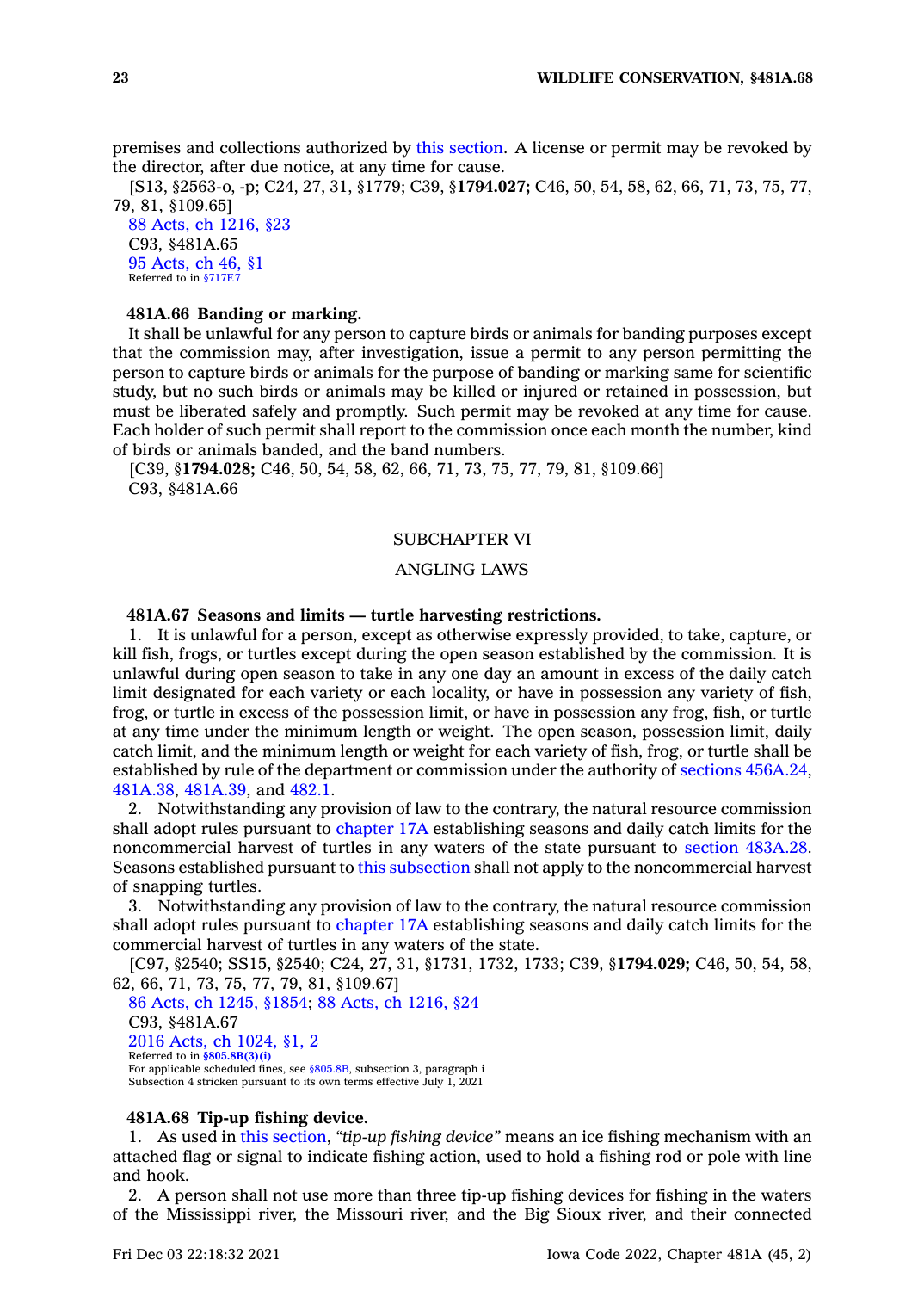backwaters. A person may use two or three hooks on the same line, but the total number of hooks used by each person shall not exceed three. Each tip-up fishing device used in fishing shall have attached <sup>a</sup> tag plainly labeled with the owner's name and address. A person shall not use <sup>a</sup> tip-up fishing device for fishing within three hundred feet of <sup>a</sup> dam or spillway or in <sup>a</sup> part of the river which is closed or posted against use of the device. Three tip-up fishing devices may be used in addition to the two lines with no more than two hooks per line, as specified in section [481A.72](https://www.legis.iowa.gov/docs/code/481A.72.pdf).

3. An untagged tip-up fishing device found in use shall be confiscated by any officer appointed pursuant to section [456A.13](https://www.legis.iowa.gov/docs/code/456A.13.pdf) or [456A.14](https://www.legis.iowa.gov/docs/code/456A.14.pdf).

88 Acts, ch [1041,](https://www.legis.iowa.gov/docs/acts/1988/CH1041.pdf) §1 C89, §109.68 C93, §481A.68 2003 [Acts,](https://www.legis.iowa.gov/docs/acts/2003/CH0031.pdf) ch 31, §1

### **481A.69 Fish designated.**

The commission may adopt rules designating game fish, commercial fish, and rough fish. 88 Acts, ch [1216,](https://www.legis.iowa.gov/docs/acts/1988/CH1216.pdf) §25 C89, §109.69 C93, §481A.69 Referred to in **[§805.8B\(3\)\(b\)](https://www.legis.iowa.gov/docs/code/805.8B.pdf)** For applicable scheduled fines, see [§805.8B](https://www.legis.iowa.gov/docs/code/805.8B.pdf), subsection 3, paragraph b

**481A.70** Reserved.

### **481A.71 Releasing unlawful catch.**

Any fish caught that is less than lawful minimum length or weight shall be handled with wet hands and released under water immediately with as little injury as possible.

[C39, §**1794.033;** C46, 50, 54, 58, 62, 66, 71, 73, 75, 77, 79, 81, §109.71]

C93, §481A.71 Referred to in **[§805.8B\(3\)\(b\)](https://www.legis.iowa.gov/docs/code/805.8B.pdf)** For applicable scheduled fine, see [§805.8B](https://www.legis.iowa.gov/docs/code/805.8B.pdf), subsection 3, paragraph b

#### **481A.72 Hooks and lines.**

1. Except as otherwise provided in this [chapter](https://www.legis.iowa.gov/docs/code//481A.pdf), <sup>a</sup> person shall not at any time take from the waters of the state any fish except with hook, line, and bait. A person shall not use more than three lines nor more than two hooks on each line in still fishing or trolling. In fly fishing not more than two flies may be used on one line, and in trolling and bait casting not more than two trolling spoons or artificial bait may be used on one line.

2. A person shall not leave fish line or lines and hooks in the water unattended by being out of visual sight of the lines and hooks.

3. One hook means <sup>a</sup> single, double, or treble pointed hook, and all hooks attached as <sup>a</sup> part of an artificial bait or lure shall be counted as one hook.

88 Acts, ch [1216,](https://www.legis.iowa.gov/docs/acts/1988/CH1216.pdf) §26 C89, §109.72 C93, §481A.72 2012 Acts, ch [1096,](https://www.legis.iowa.gov/docs/acts/2012/CH1096.pdf) §2, 23; 2013 [Acts,](https://www.legis.iowa.gov/docs/acts/2013/CH0090.pdf) ch 90, §144 Referred to in [§481A.68](https://www.legis.iowa.gov/docs/code/481A.68.pdf), [483A.28](https://www.legis.iowa.gov/docs/code/483A.28.pdf), [805.8B\(3\)\(b\)](https://www.legis.iowa.gov/docs/code/805.8B.pdf) For applicable scheduled fines, see [§805.8B](https://www.legis.iowa.gov/docs/code/805.8B.pdf), subsection 3, paragraph b

### **481A.73 Trotlines and tagged lines.**

In the waters of the state open to their use, <sup>a</sup> person shall not use more than five tagged lines set to take fish such as trotlines or throw lines. Such tagged lines shall not have in the aggregate more than fifteen hooks. Each separate line when in use shall have attached <sup>a</sup> tag plainly labeled with the owner's name and address, shall be checked at least once each twenty-four hours, and <sup>a</sup> person shall not use tagged lines in <sup>a</sup> stocked lake or within three hundred feet of <sup>a</sup> dam or spillway or in <sup>a</sup> stream or portion of stream, which is closed or posted against the use of such tackle. One end of such lines shall be set from the shore and be visible above the shore waterline, but no such line shall be set entirely across <sup>a</sup> stream or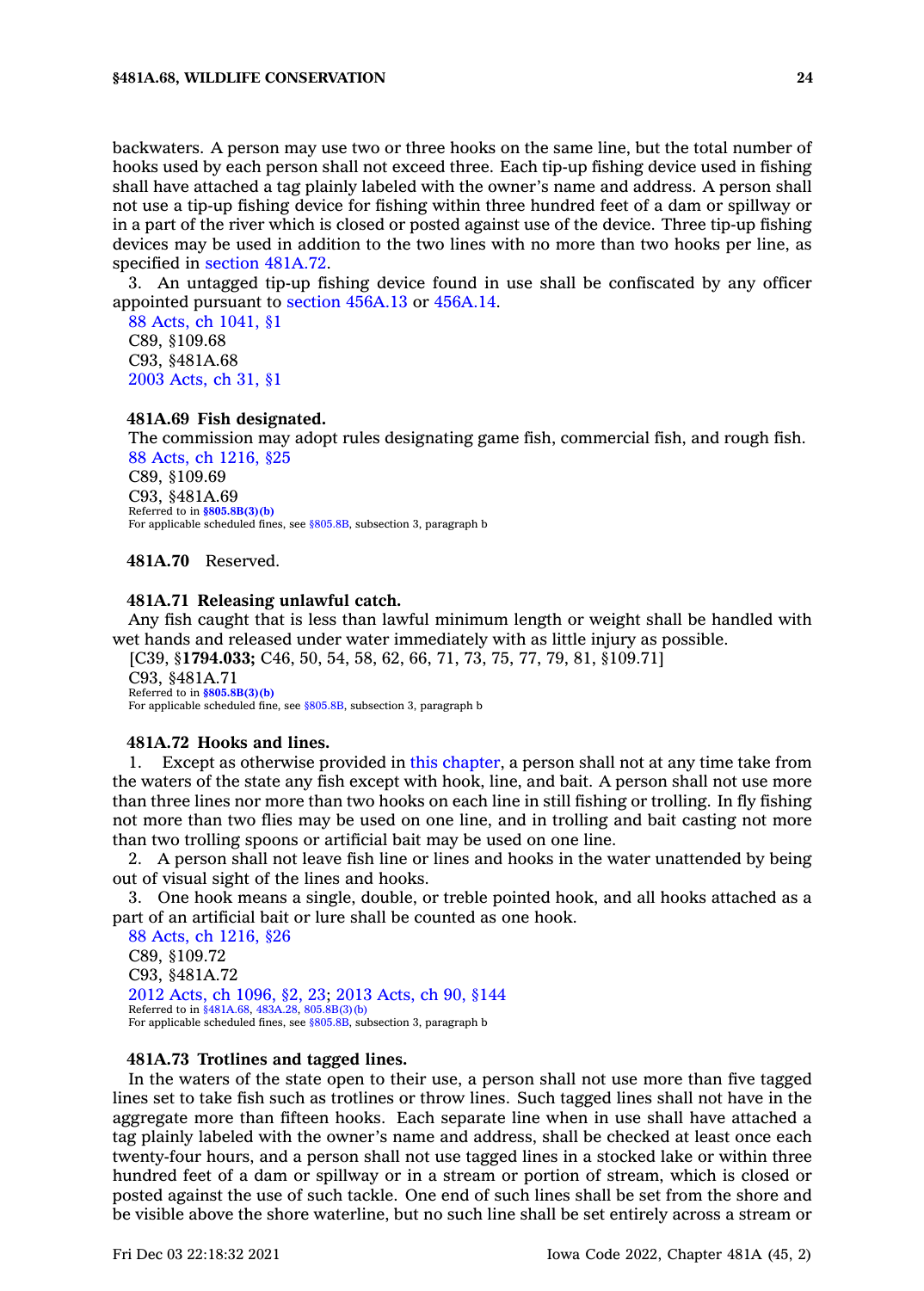body of water. Any untagged or unlawful lines when found in use shall be confiscated by any officer appointed by the director.

[C73, §4052; C97, §2540, 2542; SS15, §2540; C24, 27, 31, §1734; C39, §**1794.035, 1794.037;** C46, 50, 54, 58, 62, 66, 71, 73, §109.73, 109.75; C75, 77, 79, 81, §109.73] 88 Acts, ch [1216,](https://www.legis.iowa.gov/docs/acts/1988/CH1216.pdf) §27 C93, §481A.73 Referred to in **[§805.8B\(3\)\(j\)](https://www.legis.iowa.gov/docs/code/805.8B.pdf)** For applicable scheduled fines, see [§805.8B](https://www.legis.iowa.gov/docs/code/805.8B.pdf), subsection 3, paragraph j

### **481A.74 Where permitted.**

Trotlines and throw lines may be used in the border rivers of the state and in the inland waters. However, the commission may by rule prohibit the use of trotlines or throw lines in certain inland waters.

[C73, §4052; C97, §2540, 2542; C24, 27, 31, §1734; C39, §**1794.036;** C46, 50, 54, 58, 62, 66, 71, 73, 75, 77, 79, 81, §109.74]

C93, §481A.74

**481A.75** Reserved.

### **481A.76 Unlawful means — exception.**

It is unlawful, except as otherwise provided, to use on or in the waters of the state any grabhook, snaghook, any kind of <sup>a</sup> net, seine, trap, firearm, dynamite, or other explosives, or poisonous or stupefying substances, lime, ashes, electricity, or hand fishing in the taking or attempting to take any fish, except that gaffhooks or landing nets may be used to assist in landing fish. The commission may permit designated fish to be taken by hand fishing, by snagging, by spearing, by bow and arrow, and with artificial light at the times and at the places as determined by rules of the commission.

[C97, §2540; SS15, §2540; C24, 27, 31, §1735; C39, §**1794.038;** C46, 50, 54, 58, 62, 66, 71, 73, 75, 77, 79, 81, §109.76]

88 Acts, ch [1216,](https://www.legis.iowa.gov/docs/acts/1988/CH1216.pdf) §28 C93, §481A.76 2000 Acts, ch [1116,](https://www.legis.iowa.gov/docs/acts/2000/CH1116.pdf) §1 Referred to in **[§805.8B\(3\)\(d\)](https://www.legis.iowa.gov/docs/code/805.8B.pdf)** For applicable scheduled fine, see [§805.8B](https://www.legis.iowa.gov/docs/code/805.8B.pdf), subsection 3, paragraph d

**481A.77** Reserved.

#### **481A.78 Stocking private water.**

No private water may be stocked by the commission unless the owner agrees that such waters shall be open to the public for fishing, except that the commission may, after investigation to determine their suitability as to size, depth, living conditions for fish, and management, provide <sup>a</sup> breeding stock of fish for privately owned farm ponds on request of the owner.

[C39, §**1794.040;** C46, 50, 54, 58, 62, 66, 71, 73, 75, 77, 79, 81, §109.78] C93, §481A.78 Referred to in [§481A.141](https://www.legis.iowa.gov/docs/code/481A.141.pdf)

**481A.79** Reserved.

**481A.80 through 481A.82** Repealed by 93 Acts, ch 99, §6. See §481A.1, 481A.144, and 481A.145.

### **481A.83 Prohibited stocking.**

A person shall not stock or introduce into the waters of the state <sup>a</sup> live fish, except for hooked bait, without the permission of the director. This [section](https://www.legis.iowa.gov/docs/code/481A.83.pdf) does not apply to privately owned ponds and lakes.

88 Acts, ch [1216,](https://www.legis.iowa.gov/docs/acts/1988/CH1216.pdf) §30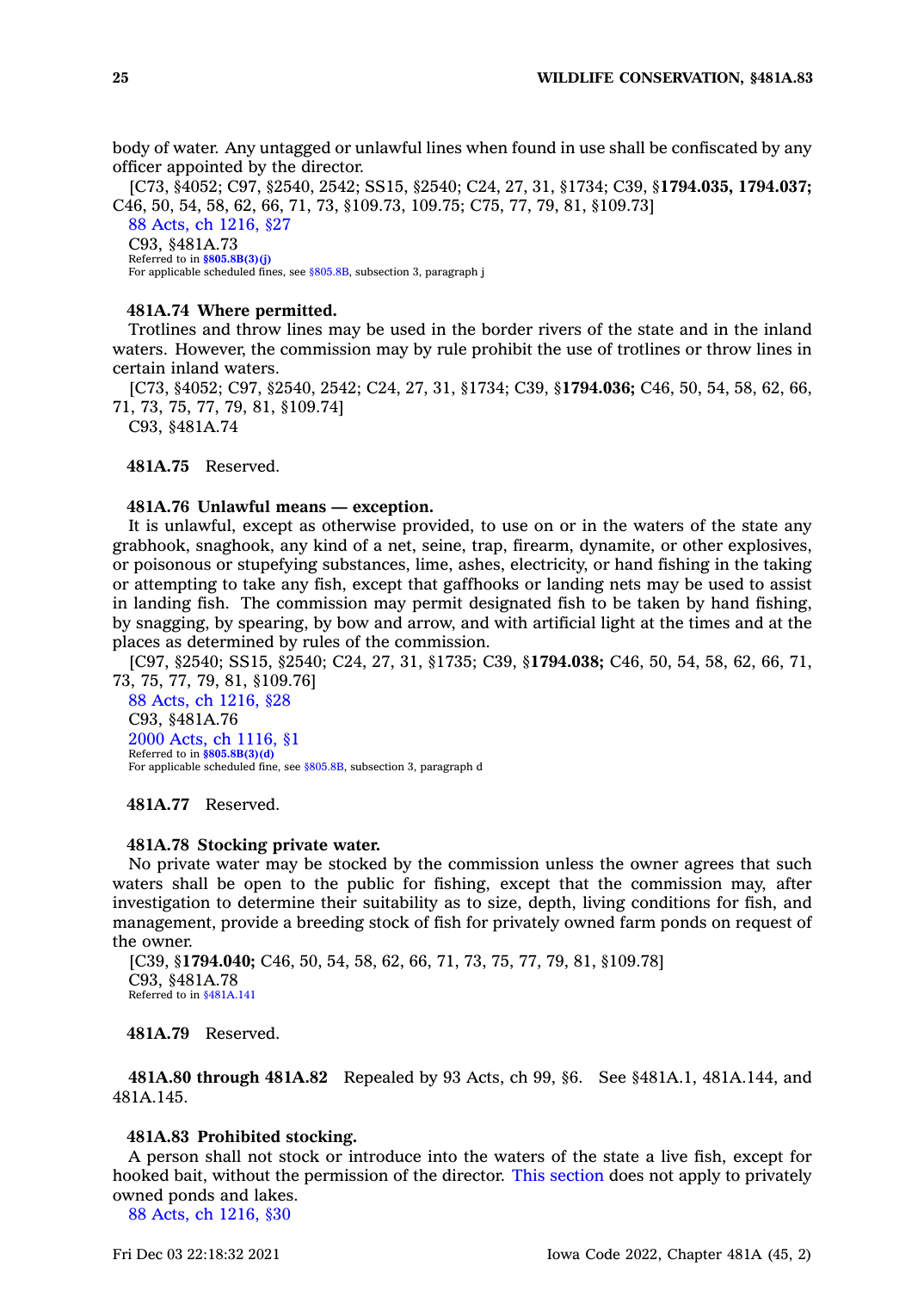C89, §109.83 C93, §481A.83 Referred to in **[§805.8B\(3\)\(c\)](https://www.legis.iowa.gov/docs/code/805.8B.pdf)** For applicable scheduled fine, see [§805.8B](https://www.legis.iowa.gov/docs/code/805.8B.pdf), subsection 3, paragraph <sup>c</sup>

# **481A.84 Frogs — catching — selling.**

1. Frogs may be taken by holders of <sup>a</sup> fishing license only and they may be used for bait or food purposes, but no person shall take more than four dozen frogs in any one day or have in possession at any one time more than eight dozen frogs. Licensed bait dealers authorized by law to sell bait may have in their possession to supply the bait needs of their customers, not more than twenty dozen frogs.

2. No person shall use any device, net, barrier or fence of any kind which prevents frogs from having free access to and egress from the water.

3. Transportation out of the state in any manner or for any purposes, of frogs taken in Iowa, is prohibited.

4. Nothing in this [chapter](https://www.legis.iowa.gov/docs/code//481A.pdf) shall be construed to prevent the purchase, sale or possession of frogs or any portion of the carcasses of frogs that have been legally taken and shipped in from without the state.

5. Nothing herein shall prevent any person from catching frogs on the person's own premises for the person's private use.

[C39, §**1794.046;** C46, 50, 54, 58, 62, 66, 71, 73, 75, 77, 79, 81, §109.84] C93, §481A.84 Referred to in **[§805.8B\(3\)\(c\)](https://www.legis.iowa.gov/docs/code/805.8B.pdf)** See [§481A.67](https://www.legis.iowa.gov/docs/code/481A.67.pdf) For applicable scheduled fines, see [§805.8B](https://www.legis.iowa.gov/docs/code/805.8B.pdf), subsection 3, paragraph <sup>c</sup>

### **481A.85 Prohibited areas.**

It shall be unlawful for any person at any time, except as otherwise provided, to take any fish, minnows, frogs, or other aquatic, biological life from any state fish hatchery, nursery, or other area under the jurisdiction of the commission operated for fish production purposes.

[C39, §**1794.047;** C46, 50, 54, 58, 62, 66, 71, 73, 75, 77, 79, 81, §109.85] C93, §481A.85 Referred to in **[§805.8B\(3\)\(e\)](https://www.legis.iowa.gov/docs/code/805.8B.pdf)**

For applicable scheduled fine, see [§805.8B](https://www.legis.iowa.gov/docs/code/805.8B.pdf), subsection 3, paragraph <sup>e</sup>

#### **481A.86 Federal employees excepted.**

Authorized employees of the United States bureau of sport fisheries and wildlife are hereby authorized to conduct fish culture operations, rescue work on the boundary waters of the state, and other operations necessary for rescue and hatchery work.

[C39, §**1794.048;** C46, 50, 54, 58, 62, 66, 71, 73, 75, 77, 79, 81, §109.86] C93, §481A.86

### SUBCHAPTER VII

# TRAPPING OR HUNTING OF FUR-BEARING ANIMALS

### **481A.87 Open seasons.**

Except as otherwise provided, <sup>a</sup> person shall not take, capture, kill, or have in possession <sup>a</sup> fur-bearing animal or any of its parts at any time except during the open season as set by the commission except where the killing, trapping, or ensnaring is for the protection of <sup>a</sup> person or public or private property with the prior permission of <sup>a</sup> duly appointed representative of the commission. If prior permission is impractical or impossible to obtain and the fur-bearing animal represents <sup>a</sup> threat to <sup>a</sup> person, domestic animal, or private property, the fur-bearing animal may be taken without prior permission. All fur-bearing animals and all parts thereof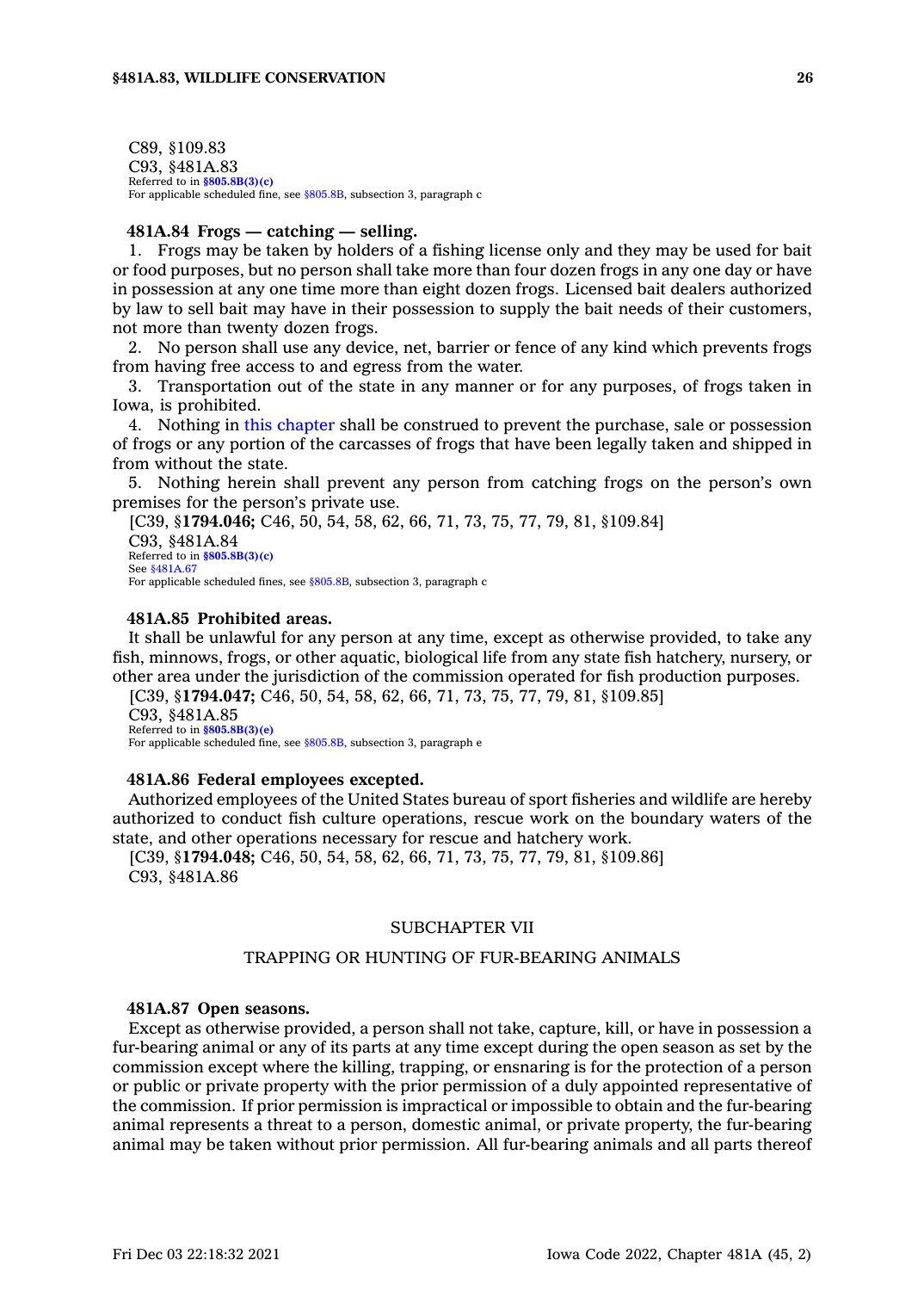taken as provided in this [section](https://www.legis.iowa.gov/docs/code/481A.87.pdf) shall be disposed of on the site or shall be relinquished to <sup>a</sup> representative of the commission.

[C97, §2553; SS15, §2553; C24, §1766; C27, 31, §1766, 1766-a1; C39, §**1794.049;** C46, §109.87, 109.93; C50, 54, 58, 62, 66, 71, 73, 75, 77, 79, 81, §109.87] 88 Acts, ch [1216,](https://www.legis.iowa.gov/docs/acts/1988/CH1216.pdf) §31 C93, §481A.87 94 Acts, ch [1148,](https://www.legis.iowa.gov/docs/acts/1994/CH1148.pdf) §2 Referred to in **[§805.8B\(3\)\(l\)](https://www.legis.iowa.gov/docs/code/805.8B.pdf)** For applicable scheduled fines, see [§805.8B](https://www.legis.iowa.gov/docs/code/805.8B.pdf), subsection 3, paragraph "l"

**481A.88** Reserved.

### **481A.89 Permit to hold hides.**

Upon application, which shall be filed with the commission within ten days after the close of the open season, any person may be permitted to hold hides or skins of fur-bearing animals lawfully taken for <sup>a</sup> longer time than specified above. Such application shall be verified and shall show the number and varieties of the skins or hides to be held by the applicant. The commission shall thereupon issue <sup>a</sup> permit to such applicant to hold such skins or hides, which permit shall authorize the holder to sell or otherwise dispose of such skins or hides.

[C31, §1766-c4; C39, §**1794.051;** C46, 50, 54, 58, 62, 66, 71, 73, 75, 77, 79, 81, §109.89] C93, §481A.89

# **481A.90 Disturbing dens.**

1. A person shall not molest or disturb, in any manner, any den, lodge, or house of <sup>a</sup> fur-bearing animal or beaver dam except by written permission of an officer appointed by the director.

2. This [section](https://www.legis.iowa.gov/docs/code/481A.90.pdf) does not prohibit the owner from destroying <sup>a</sup> den to protect the owner's property.

[C39, §**1794.052;** C46, 50, 54, 58, 62, 66, 71, 73, 75, 77, 79, 81, §109.90] 88 Acts, ch [1216,](https://www.legis.iowa.gov/docs/acts/1988/CH1216.pdf) §32; 89 [Acts,](https://www.legis.iowa.gov/docs/acts/1989/CH0083.pdf) ch 83, §23 C93, §481A.90 Referred to in **[§805.8B\(3\)\(d\)](https://www.legis.iowa.gov/docs/code/805.8B.pdf)** For applicable scheduled fine, see [§805.8B](https://www.legis.iowa.gov/docs/code/805.8B.pdf), subsection 3, paragraph d

### **481A.91 Shooting or spearing.**

A person shall not kill <sup>a</sup> beaver, mink, otter, or muskrat with <sup>a</sup> shotgun or spear. A person shall not possess <sup>a</sup> beaver, mink, otter, or muskrat or the carcasses, skins, or parts of any one of those animals that have been killed with <sup>a</sup> shotgun or spear.

[C31, §1767-c2; C39, §**1794.053;** C46, 50, 54, 58, 62, 66, 71, 73, 75, 77, 79, 81, §109.91] C93, §481A.91 2016 Acts, ch [1073,](https://www.legis.iowa.gov/docs/acts/2016/CH1073.pdf) §137 Referred to in **[§805.8B\(3\)\(d\)](https://www.legis.iowa.gov/docs/code/805.8B.pdf)** For applicable scheduled fine, see [§805.8B](https://www.legis.iowa.gov/docs/code/805.8B.pdf), subsection 3, paragraph d

#### **481A.92 Traps — disturbing dens — tags for traps.**

1. A person shall not use or attempt to use colony traps in taking, capturing, trapping, or killing any game or fur-bearing animals except muskrats as determined by rule of the commission. Box traps capable of capturing more than one game or fur-bearing animal at each setting are prohibited. A valid hunting license is required for box trapping cottontail rabbits and squirrels. All traps and snares used for the taking of fur-bearing animals shall have <sup>a</sup> metal tag attached plainly labeled with the user's name and address. All traps and snares, except those which are placed entirely under water, shall be checked at least once every twenty-four hours. Officers appointed by the department may confiscate such traps and snares found in use that are not properly labeled or checked.

2. Except as otherwise provided, <sup>a</sup> person shall not use chemicals, explosives, smoking devices, mechanical ferrets, wire, tool, instrument, or water to remove fur-bearing animals from their dens. Humane traps, or traps designed to kill instantly, with <sup>a</sup> jaw spread, as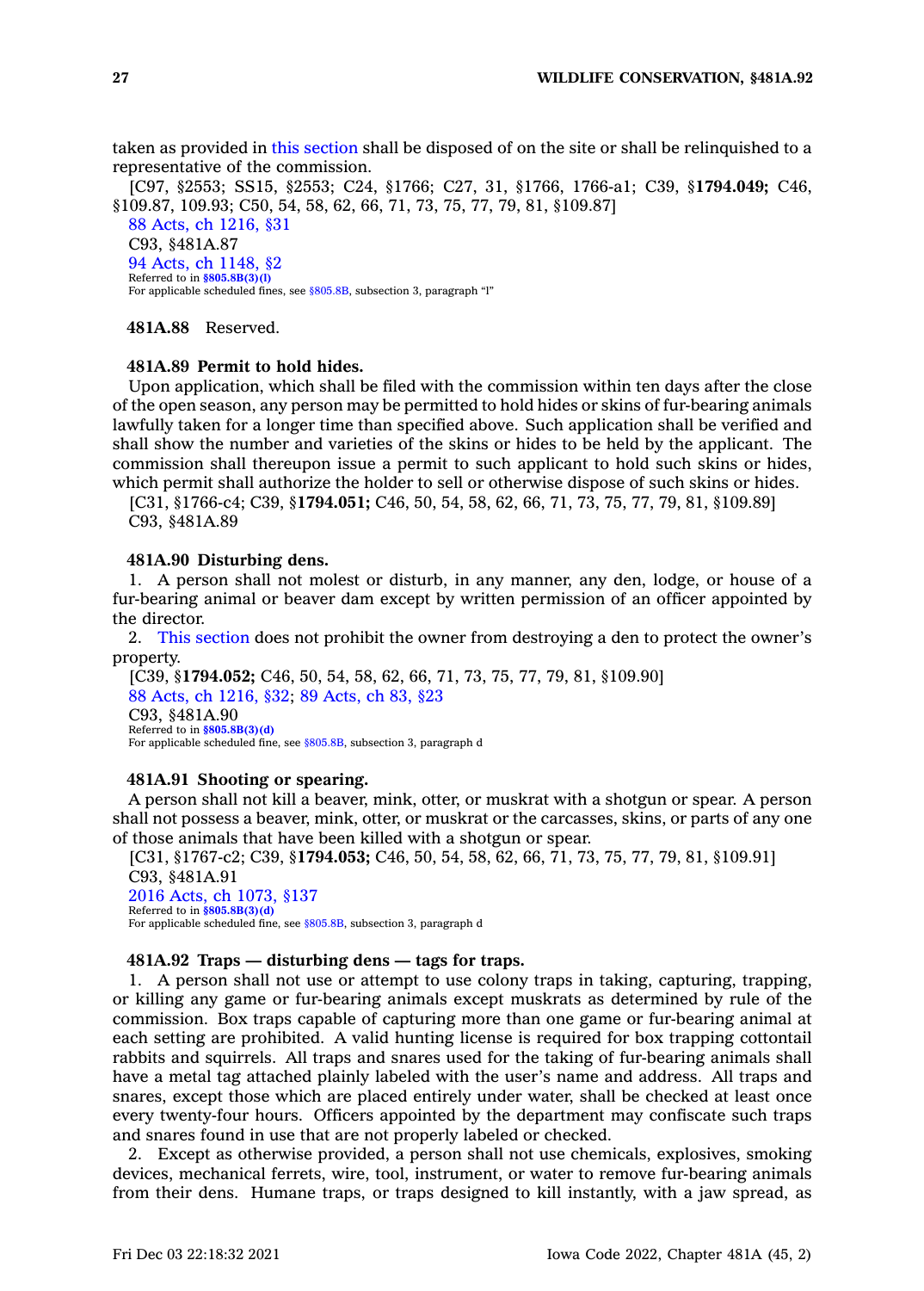### **§481A.92, WILDLIFE CONSERVATION 28**

originally manufactured, exceeding eight inches are unlawful to use except when placed entirely under water.

3. Conibear type traps and snares shall not be set on the right-of-way of <sup>a</sup> public road within two hundred yards of the entry to <sup>a</sup> private drive serving <sup>a</sup> residence without the permission of the occupant.

4. A snare when set shall not have <sup>a</sup> loop larger than eight inches in horizontal measurement except for <sup>a</sup> snare set with at least one-half of the loop under water. A snare set on private land other than roadsides within thirty yards of <sup>a</sup> pond, lake, creek, drainage ditch, stream, or river shall not have <sup>a</sup> loop larger than eleven inches in horizontal measurement.

5. All snares shall have <sup>a</sup> functional deer lock which will not allow the snare loop to close smaller than two and one-half inches in diameter.

[R60, §4381; C73, §4048; C97, §2551, 2558; SS15, §2539, 2551; C24, 27, 31, §1771, 1773; C39, §**1794.054;** C46, 50, 54, 58, 62, 66, 71, 73, 75, 77, 79, 81, §109.92]

88 Acts, ch [1216,](https://www.legis.iowa.gov/docs/acts/1988/CH1216.pdf) §33 C93, §481A.92 99 [Acts,](https://www.legis.iowa.gov/docs/acts/1999/CH0040.pdf) ch 40, §1 Referred to in **[§805.8B\(3\)\(c\)](https://www.legis.iowa.gov/docs/code/805.8B.pdf)** For applicable scheduled fines, see [§805.8B](https://www.legis.iowa.gov/docs/code/805.8B.pdf), subsection 3, paragraph <sup>c</sup>

#### **481A.93 Hunting by artificial light.**

1. A person shall not throw or cast the rays of <sup>a</sup> spotlight, headlight, or other artificial light on <sup>a</sup> highway, or in <sup>a</sup> field, woodland, or forest for the purpose of spotting, locating, or taking or attempting to take or hunt <sup>a</sup> bird or animal, except raccoons or other fur-bearing animals when treed with the aid of dogs, while having in possession or control, either singly or as one of <sup>a</sup> group of persons, any firearm, bow, or other implement or device whereby <sup>a</sup> bird or animal could be killed or taken.

2. This [section](https://www.legis.iowa.gov/docs/code/481A.93.pdf) does not apply to any of the following:

*a.* Deer being taken by or under the control of <sup>a</sup> local governmental body within its corporate limits pursuant to an approved special deer population control plan.

*b.* A person who is totally blind using <sup>a</sup> laser sight on <sup>a</sup> bow or gun while hunting, if all of the following apply:

(1) The person's total blindness is supported by medical evidence produced by an eye care professional who is an ophthalmologist, optometrist, or medical doctor. The eye care professional must certify that the person has no vision or light perception in either eye. The certification must be carried on the person of the totally blind person and made available for inspection by the department.

(2) The totally blind person is accompanied and aided by <sup>a</sup> person who is at least eighteen years of age and whose vision is not seriously impaired. The accompanying person must purchase <sup>a</sup> hunting license that includes the wildlife habitat fee as provided in rules adopted pursuant to [section](https://www.legis.iowa.gov/docs/code/483A.1.pdf) 483A.1 if applicable. If the accompanying person is not required to have <sup>a</sup> hunting license the person is not required to pay the wildlife habitat fee. During the hunt, the accompanying adult must be within arm's reach of the totally blind person, and must be able to identify the target and the location of the laser sight beam on the target. A person other than the totally blind person shall not shoot the laser sight-equipped gun or bow.

*c.* A person using an infrared light source to hunt coyotes as long as the infrared light source is mounted to the method of take or to <sup>a</sup> scope mounted on the method of take. However, no person shall use an infrared light source to hunt coyotes during any established muzzleloader, bow, or shotgun deer hunting season.

[C62, 66, 71, 73, 75, 77, 79, 81, §109.93] 88 Acts, ch [1216,](https://www.legis.iowa.gov/docs/acts/1988/CH1216.pdf) §34 C93, §481A.93 98 Acts, ch [1203,](https://www.legis.iowa.gov/docs/acts/1998/CH1203.pdf) §1; 2008 Acts, ch [1161,](https://www.legis.iowa.gov/docs/acts/2008/CH1161.pdf) §20; 2012 Acts, ch [1096,](https://www.legis.iowa.gov/docs/acts/2012/CH1096.pdf) §3, 23; 2018 Acts, ch [1159,](https://www.legis.iowa.gov/docs/acts/2018/CH1159.pdf) [§14,](https://www.legis.iowa.gov/docs/acts/2018/CH1159.pdf) 28; 2020 Acts, ch [1021,](https://www.legis.iowa.gov/docs/acts/2020/CH1021.pdf) §1 Referred to in **[§805.8B\(3\)\(e\)](https://www.legis.iowa.gov/docs/code/805.8B.pdf)**

For applicable scheduled fine, see [§805.8B](https://www.legis.iowa.gov/docs/code/805.8B.pdf), subsection 3, paragraph <sup>e</sup>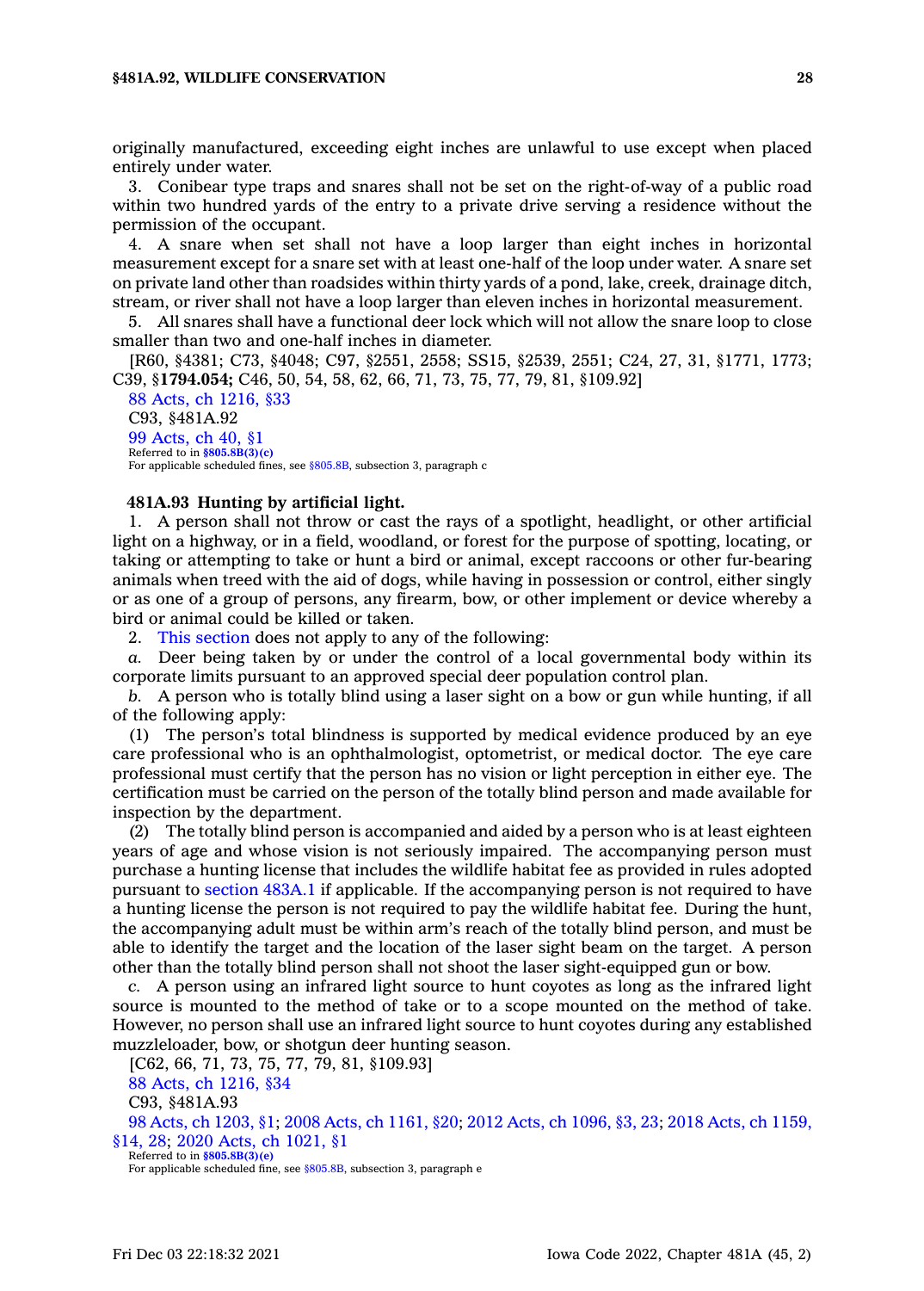### SUBCHAPTER VIII

### FUR DEALERS

### **481A.94 Definition.**

The term *"fur dealer"* as used in this [chapter](https://www.legis.iowa.gov/docs/code//481A.pdf) shall mean any person, firm, partnership, or corporation engaged in the business of buying, bartering, trading, or otherwise obtaining raw hides or skins of fur-bearing animals.

[C39, §**1794.055;** C46, 50, 54, 58, 62, 66, 71, 73, 75, 77, 79, 81, §109.94] C93, §481A.94

### **481A.95 License — reciprocity.**

1. A license shall be required of each fur dealer and each employee, agent, or representative of <sup>a</sup> fur dealer except when the employee, agent, or representative is operating solely on the premises of <sup>a</sup> licensed fur dealer. A fur dealer shall conduct business only at the location specified on the dealer's license, at an established fur auction, at the nonadvertised residence of <sup>a</sup> licensed fur harvester, or at the place of business specified on the license of any fur dealer. A nonresident licensed fur dealer may purchase location permits to operate at locations other than at the location specified on the fur dealer's license. A resident licensed fur dealer may obtain location permits without fee. Each location permit shall be valid only for the one location specified on the location permit and shall entitle the fur dealer and employee, agent, or representative of the licensed fur dealer to operate at that location. The commission shall, upon application and the payment of the required license fee, if any, furnish the proper license and location permits to the dealer.

2. A resident of another state shall pay the fee provided by statute for the nonresident fur dealer's license unless that state has <sup>a</sup> reciprocity agreement with this state. The reciprocity agreement must provide that each state will charge nonresidents from the other state the same fee for the nonresident fur dealer's license and the fee under the agreement must be less than the statutory fee of this state for nonresidents and higher than the statutory fee of this state for residents.

[C31, §1766-c3; C35, §1794-e1; C39, §**1794.056;** C46, 50, 54, 58, 62, 66, 71, 73, 75, 77, 79, 81, §109.95]

84 Acts, ch [1199,](https://www.legis.iowa.gov/docs/acts/1984/CH1199.pdf) §1; 89 [Acts,](https://www.legis.iowa.gov/docs/acts/1989/CH0090.pdf) ch 90, §1; 91 [Acts,](https://www.legis.iowa.gov/docs/acts/1991/CH0237.pdf) ch 237, §2 C93, §481A.95 Referred to in **[§805.8B\(3\)\(e\)](https://www.legis.iowa.gov/docs/code/805.8B.pdf)** For applicable scheduled fines, see [§805.8B](https://www.legis.iowa.gov/docs/code/805.8B.pdf), subsection 3, paragraph <sup>e</sup>

### **481A.96 Possession by dealer.**

A licensed fur dealer may have in possession at any time skins or hides of animals which have been lawfully taken.

[C31, §1766-c4; C39, §**1794.058;** C46, 50, 54, 58, 62, 66, 71, 73, 75, 77, 79, 81, §109.96] C93, §481A.96

#### **481A.97 Reports.**

Fur dealers shall keep accurate, current records of their transactions. The records shall show the number and kinds of hides and skins which have been purchased, the date of purchase, and the name and address of the seller. Such records shall be open at all reasonable times to inspection by the commission. On or before May 15 of each year, each fur dealer shall file <sup>a</sup> verified inventory with the commission. The inventory shall include all transactions for the preceding year.

[C31, §1766-c1; C39, §**1794.059;** C46, 50, 54, 58, 62, 66, 71, 73, 75, 77, 79, 81, §109.97] C93, §481A.97

Referred to in **[§805.8B\(3\)\(d\)](https://www.legis.iowa.gov/docs/code/805.8B.pdf)**

For applicable scheduled fines, see [§805.8B](https://www.legis.iowa.gov/docs/code/805.8B.pdf), subsection 3, paragraph d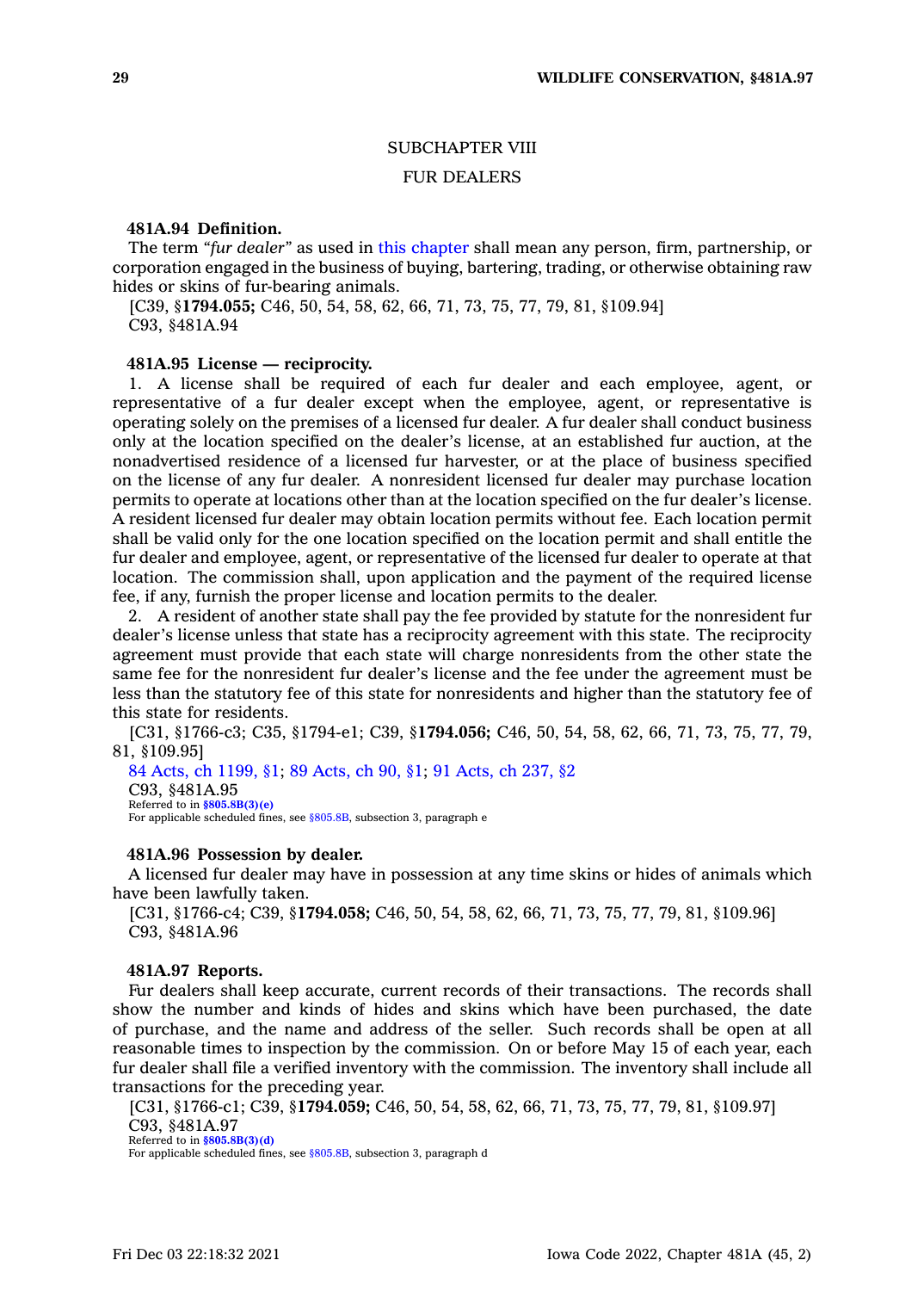#### **481A.98 Reporting violations.**

Each fur dealer shall report to the commission the name of any person, if known to the dealer, who attempts to sell any skins or hides which appear to have been unlawfully taken or possessed by that person.

[C31, §1766-c2; C39, §**1794.060;** C46, 50, 54, 58, 62, 66, 71, 73, 75, 77, 79, 81, §109.98] 88 Acts, ch [1216,](https://www.legis.iowa.gov/docs/acts/1988/CH1216.pdf) §35 C93, §481A.98 2021 [Acts,](https://www.legis.iowa.gov/docs/acts/2021/CH0076.pdf) ch 76, §121 Section amended

**481A.99 through 481A.119** Reserved.

### SUBCHAPTER IX

# PROHIBITED ACTS

#### **481A.120 Hunting from aircraft or snowmobiles prohibited.**

A person, either singly or as one of <sup>a</sup> group of persons, shall not intentionally kill or wound, attempt to kill or wound, or pursue any animal, fowl, or fish from or with an aircraft in flight or from or with any self-propelled vehicles designed for travel on snow or ice which utilize sled type runners, or skis, or an endless belt tread, or wheel or any combination thereof and which are commonly known as snowmobiles.

[C50, 54, 58, 62, 66, 71, 73, 75, 77, 79, 81, §109.120] 88 Acts, ch [1216,](https://www.legis.iowa.gov/docs/acts/1988/CH1216.pdf) §36 C93, §481A.120 Referred to in **[§805.8B\(3\)\(e\)](https://www.legis.iowa.gov/docs/code/805.8B.pdf)** For applicable scheduled fine, see [§805.8B](https://www.legis.iowa.gov/docs/code/805.8B.pdf), subsection 3, paragraph <sup>e</sup>

### **481A.121 Turtles and crayfish — taking by nonresidents or aliens.**

It shall be unlawful for any nonresident or alien to take turtles or crayfish in Iowa, by any means or method, except from the Missouri and Mississippi rivers and the Big Sioux river.

[C62, 66, 71, 73, 75, 77, 79, 81, §109.121] C93, §481A.121

### **481A.122 Hunters' orange apparel.**

1. A person shall not hunt deer with firearms unless the person is at the time wearing one or more of the following articles of visible, external apparel: A vest, coat, jacket, sweatshirt, sweater, shirt, or coveralls, the color and material of which shall be solid blaze orange.

2. A person shall not hunt upland game birds, as defined by the department, unless the person is at the time wearing one or more of the following articles of visible, external apparel: A hat, cap, vest, coat, jacket, sweatshirt, sweater, shirt, or coveralls, the color and material of which shall be at least fifty percent solid blaze orange.

3. This [section](https://www.legis.iowa.gov/docs/code/481A.122.pdf) is not applicable to <sup>a</sup> person who is legally hunting with <sup>a</sup> raptor. [C71, 73, 75, 77, 79, 81, §109.122] 88 Acts, ch [1216,](https://www.legis.iowa.gov/docs/acts/1988/CH1216.pdf) §37 C93, §481A.122 2004 Acts, ch [1115,](https://www.legis.iowa.gov/docs/acts/2004/CH1115.pdf) §1; 2009 [Acts,](https://www.legis.iowa.gov/docs/acts/2009/CH0144.pdf) ch 144, §17 Referred to in **[§805.8B\(3\)\(d\)](https://www.legis.iowa.gov/docs/code/805.8B.pdf)** For applicable scheduled fine, see [§805.8B](https://www.legis.iowa.gov/docs/code/805.8B.pdf), subsection 3, paragraph d

#### **481A.123 Prohibited hunting near buildings, feedlots.**

1. A person shall not discharge <sup>a</sup> firearm or shoot or attempt to shoot <sup>a</sup> game or fur-bearing animal within two hundred yards of <sup>a</sup> building inhabited by people or domestic livestock or within two hundred yards of <sup>a</sup> feedlot unless the owner or tenant has given consent. However, within the corporate limits of <sup>a</sup> city, <sup>a</sup> person may take deer with <sup>a</sup> firearm within fifty yards of <sup>a</sup> building inhabited by people or domestic livestock, or <sup>a</sup> feedlot pursuant to an approved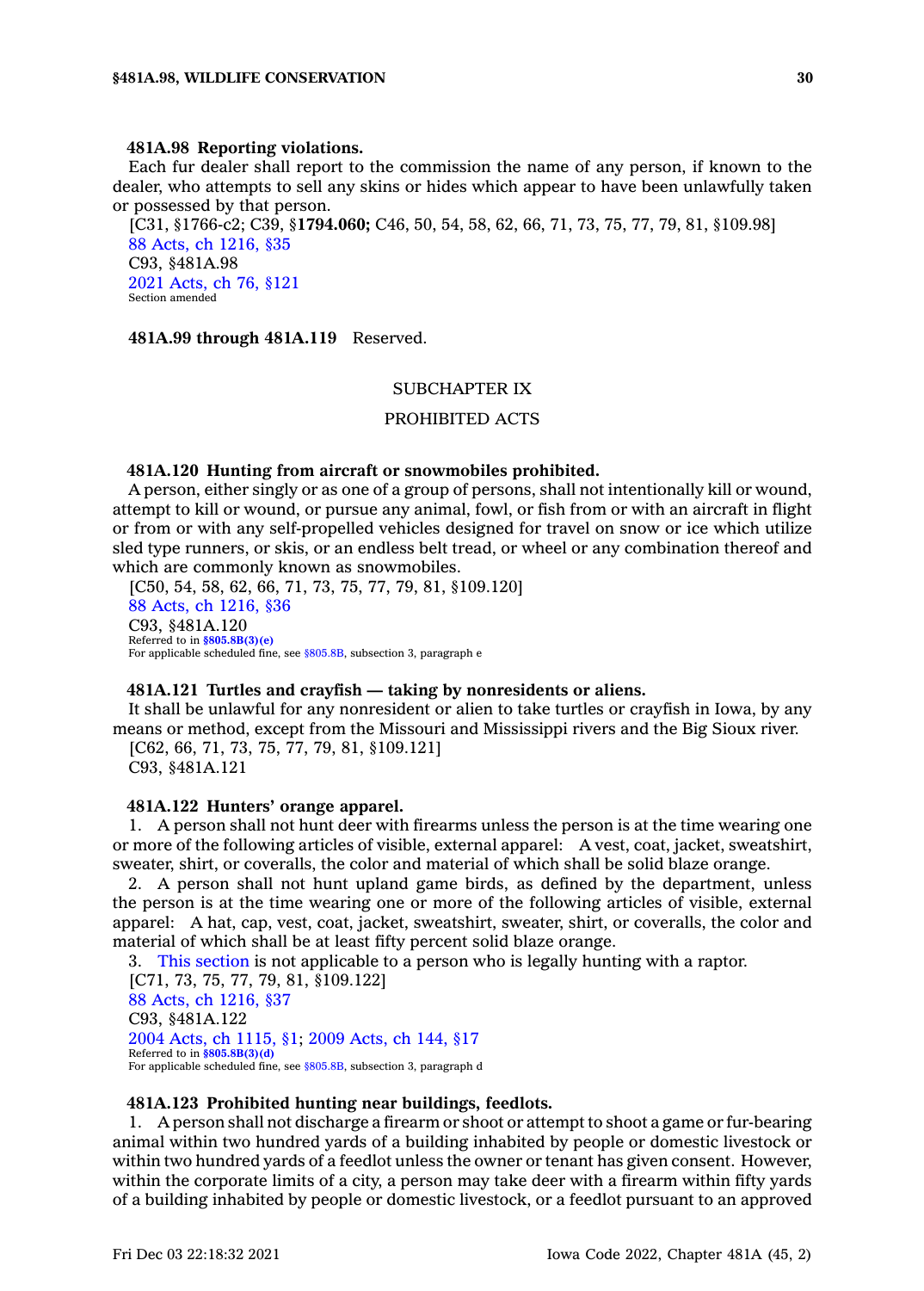special deer population control plan, if the person obtains permission of the owner or tenant of the building or feedlot.

2. As used in this [section](https://www.legis.iowa.gov/docs/code/481A.123.pdf), *"feedlot"* means <sup>a</sup> lot, yard, corral, or other area in which livestock are present and confined, for the purposes of feeding and growth before slaughter. The term does not include areas which are used for the raising of crops or other vegetation and upon which livestock are allowed to graze or feed.

3. *a.* This [section](https://www.legis.iowa.gov/docs/code/481A.123.pdf) does not apply to the discharge of <sup>a</sup> firearm for the purpose of target shooting on premises posted as <sup>a</sup> target shooting range that is open to the public, if the premises have been used as <sup>a</sup> target shooting range prior to the erection of <sup>a</sup> building inhabited by people or domestic livestock, or prior to the construction of <sup>a</sup> feedlot, located within two hundred yards of the target shooting range. This [subsection](https://www.legis.iowa.gov/docs/code/481A.123.pdf) applies only to the erection of <sup>a</sup> building inhabited by people or domestic livestock or to the construction of <sup>a</sup> feedlot located within two hundred yards of <sup>a</sup> target shooting range that is open to the public and that is identified as <sup>a</sup> target shooting range by the city, county, state, or federal government, which erection or construction occurs on or after May 14, 2004.

*b.* As used in this [subsection](https://www.legis.iowa.gov/docs/code/481A.123.pdf), *"target shooting"* means the discharge of <sup>a</sup> firearm at an inanimate object, for amusement or as <sup>a</sup> test of skill in marksmanship.

4. *a.* This [section](https://www.legis.iowa.gov/docs/code/481A.123.pdf) does not apply to the discharge of <sup>a</sup> firearm on premises identified as <sup>a</sup> public hunting area, if the premises have been identified as <sup>a</sup> public hunting area prior to the erection of <sup>a</sup> building inhabited by people or domestic livestock, or prior to the construction of <sup>a</sup> feedlot, located within two hundred yards of the public hunting area. This [subsection](https://www.legis.iowa.gov/docs/code/481A.123.pdf) applies only to the erection of <sup>a</sup> building inhabited by people or domestic livestock or to the construction of <sup>a</sup> feedlot located within two hundred yards of <sup>a</sup> public hunting area, which erection or construction occurs on or after May 14, 2004.

*b.* As used in this [subsection](https://www.legis.iowa.gov/docs/code/481A.123.pdf), *"public hunting area"* means public lands or waters available for hunting by the public, and identified as <sup>a</sup> public hunting area by the city, county, state, or federal government.

5. *a.* This [section](https://www.legis.iowa.gov/docs/code/481A.123.pdf) does not apply to the discharge of <sup>a</sup> firearm on <sup>a</sup> farm unit by the owner or tenant of the farm unit or by <sup>a</sup> family member of the owner or tenant of the farm unit.

*b.* As used in this [subsection](https://www.legis.iowa.gov/docs/code/481A.123.pdf), *"family member"*, *"farm unit"*, *"owner"*, and *"tenant"* mean the same as defined in section 483A.24, [subsection](https://www.legis.iowa.gov/docs/code/483A.24.pdf) 2.

6. This [section](https://www.legis.iowa.gov/docs/code/481A.123.pdf) does not apply to the discharge of <sup>a</sup> firearm for the purpose of developing and retaining the shooting proficiency of certified law enforcement officers on premises owned by the state, <sup>a</sup> county, or <sup>a</sup> municipality, and operated by <sup>a</sup> law enforcement agency, which are not open to the general public and which were in operation prior to March 28, 2013.

7. Subject to [subsection](https://www.legis.iowa.gov/docs/code/481A.123.pdf) 1, an owner or tenant of private premises located in the unincorporated area of <sup>a</sup> county, or <sup>a</sup> person to whom the owner or tenant has given consent, may discharge <sup>a</sup> firearm for the purpose of target shooting on those private premises. The use of such private premises for target shooting shall not be found to be in violation of <sup>a</sup> noise ordinance or declared <sup>a</sup> public or private nuisance or be otherwise prohibited under state or local law. As used in this [subsection](https://www.legis.iowa.gov/docs/code/481A.123.pdf), *"target shooting"* means the discharge of <sup>a</sup> firearm at an inanimate object, for amusement or as <sup>a</sup> test of skill in marksmanship.

[C77, 79, 81, §109.123] 88 Acts, ch [1216,](https://www.legis.iowa.gov/docs/acts/1988/CH1216.pdf) §38; 90 Acts, ch [1194,](https://www.legis.iowa.gov/docs/acts/90/CH1194.pdf) §1; 92 Acts, ch [1149,](https://www.legis.iowa.gov/docs/acts/92/CH1149.pdf) §1 C93, §481A.123 2000 Acts, ch [1116,](https://www.legis.iowa.gov/docs/acts/2000/CH1116.pdf) §2; 2004 Acts, ch [1160,](https://www.legis.iowa.gov/docs/acts/2004/CH1160.pdf) §1, 2; 2007 [Acts,](https://www.legis.iowa.gov/docs/acts/2007/CH0028.pdf) ch 28, §14; 2013 [Acts,](https://www.legis.iowa.gov/docs/acts/2013/CH0009.pdf) ch 9, §1, [2](https://www.legis.iowa.gov/docs/acts/2013/CH0009.pdf); 2017 [Acts,](https://www.legis.iowa.gov/docs/acts/2017/CH0069.pdf) ch 69, §48 Referred to in **[§805.8B\(3\)\(c\)](https://www.legis.iowa.gov/docs/code/805.8B.pdf)** For applicable scheduled fine, see [§805.8B](https://www.legis.iowa.gov/docs/code/805.8B.pdf), subsection 3, paragraph c

#### **481A.124 Taking predominantly white deer of the whitetail species prohibited.**

1. A person shall not take <sup>a</sup> predominantly white deer in this state.

2. This [section](https://www.legis.iowa.gov/docs/code/481A.124.pdf) only applies to whitetail, other than farm deer that are kept as provided in [chapter](https://www.legis.iowa.gov/docs/code//170.pdf) 170.

3. A person violating [subsection](https://www.legis.iowa.gov/docs/code/481A.124.pdf) 1 is guilty of <sup>a</sup> simple misdemeanor. 88 Acts, ch [1184,](https://www.legis.iowa.gov/docs/acts/1988/CH1184.pdf) §1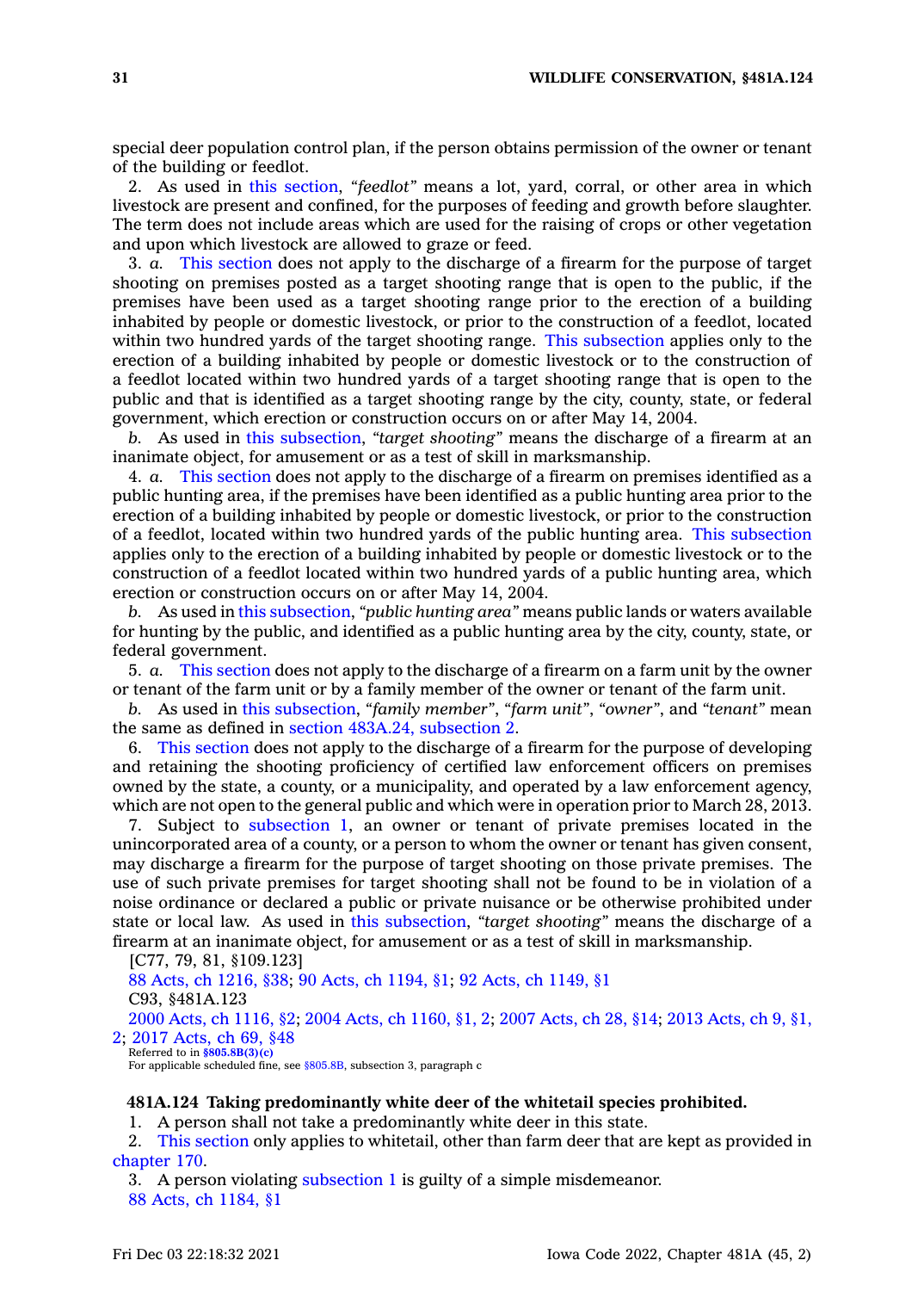C89, §109.124 C93, §481A.124 2003 [Acts,](https://www.legis.iowa.gov/docs/acts/2003/CH0149.pdf) ch 149, §17, 23

**481A.125 Intentional interference with lawful hunting, fishing, or fur-harvesting activities — penalties.**

1. As used in this [section](https://www.legis.iowa.gov/docs/code/481A.125.pdf), *"interfere with hunting, fishing, or fur-harvesting activities"* means one or more of the following:

*a.* To intentionally place oneself in <sup>a</sup> location where <sup>a</sup> human presence may affect the behavior of <sup>a</sup> fur-bearing animal, game, bird, or fish or the feasibility of killing or taking <sup>a</sup> fur-bearing animal, game, bird, or fish with the intent of obstructing or harassing another person who is lawfully hunting, fishing, or fur harvesting.

*b.* To intentionally create <sup>a</sup> visual, aural, olfactory, or physical stimulus for the purpose of affecting the behavior of <sup>a</sup> fur-bearing animal, game, bird, or fish with the intent of obstructing or harassing another person who is lawfully hunting, fishing, or fur harvesting.

*c.* To intentionally affect the condition or alter the placement of personal property used for the purpose of killing or taking <sup>a</sup> fur-bearing animal, game, bird, or fish with the intent of obstructing or harassing another person who is lawfully hunting, fishing, or fur harvesting.

2. A person shall not interfere with the lawful hunting, fishing, or fur-harvesting activities of another person in an area where hunting, fishing, or fur harvesting is authorized by <sup>a</sup> custodian of public property or an owner or lessee of private property.

3. A person who commits:

*a.* A first offense of interfering with hunting, fishing, or fur-harvesting activities is guilty of <sup>a</sup> simple misdemeanor.

*b.* A second or subsequent offense is punishable as <sup>a</sup> serious misdemeanor.

4. If <sup>a</sup> person who commits interfering with hunting, fishing, or fur-harvesting activities possesses <sup>a</sup> license, certificate, or permit issued by the department, the license, certificate, or permit is subject to suspension or revocation pursuant to section [481A.134](https://www.legis.iowa.gov/docs/code/481A.134.pdf).

5. This [section](https://www.legis.iowa.gov/docs/code/481A.125.pdf) shall not prohibit <sup>a</sup> landowner, tenant, or an employee of <sup>a</sup> landowner or tenant from performing normal agricultural operations or <sup>a</sup> law enforcement officer from performing official duties.

91 [Acts,](https://www.legis.iowa.gov/docs/acts/1991/CH0234.pdf) ch 234, §2 CS91, §109.125 C93, §481A.125 2000 Acts, ch [1076,](https://www.legis.iowa.gov/docs/acts/2000/CH1076.pdf) §1; 2000 Acts, ch [1232,](https://www.legis.iowa.gov/docs/acts/2000/CH1232.pdf) §76, 77

### **481A.125A Remote control or internet hunting — criminal and civil penalties.**

1. As used in this [section](https://www.legis.iowa.gov/docs/code/481A.125A.pdf), *"remote control or internet hunting"* means use of <sup>a</sup> computer or other electronic device, equipment, or software to remotely control the aiming or discharge of <sup>a</sup> firearm or other weapon, allowing <sup>a</sup> person who is not physically present to take <sup>a</sup> wild animal, <sup>a</sup> game bird or ungulate kept on <sup>a</sup> hunting preserve under [chapter](https://www.legis.iowa.gov/docs/code//484B.pdf) 484B, or <sup>a</sup> preserve whitetail kept on <sup>a</sup> hunting preserve under [chapter](https://www.legis.iowa.gov/docs/code//484C.pdf) 484C.

2. A person shall not offer for sale, take, or assist in the taking of <sup>a</sup> wild animal, <sup>a</sup> game bird or ungulate kept on <sup>a</sup> hunting preserve under [chapter](https://www.legis.iowa.gov/docs/code//484B.pdf) 484B, or <sup>a</sup> preserve whitetail kept on <sup>a</sup> hunting preserve under [chapter](https://www.legis.iowa.gov/docs/code//484C.pdf) 484C, by remote control or internet hunting.

3. A person who violates this [section](https://www.legis.iowa.gov/docs/code/481A.125A.pdf) is guilty of <sup>a</sup> serious misdemeanor. A second or subsequent violation of this [section](https://www.legis.iowa.gov/docs/code/481A.125A.pdf) is punishable as <sup>a</sup> class "D" felony.

4. In addition, any person who violates this [section](https://www.legis.iowa.gov/docs/code/481A.125A.pdf) is subject to a civil penalty, which may be levied by the department, of not more than ten thousand dollars for each violation of [this](https://www.legis.iowa.gov/docs/code/481A.125A.pdf) [section](https://www.legis.iowa.gov/docs/code/481A.125A.pdf). The moneys collected from imposition of <sup>a</sup> civil penalty shall be deposited in the state fish and game protection fund.

2007 [Acts,](https://www.legis.iowa.gov/docs/acts/2007/CH0156.pdf) ch 156, §1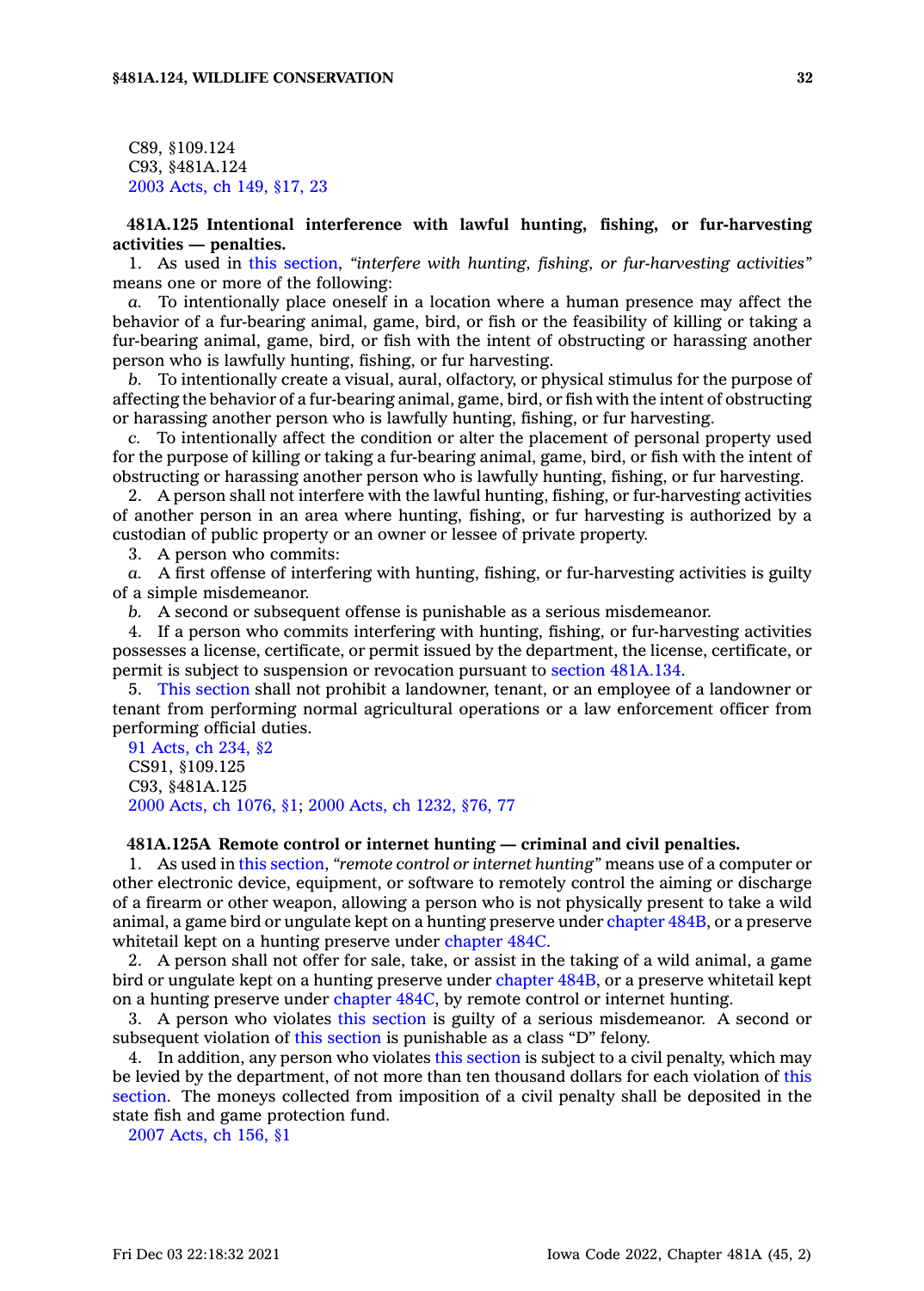# SUBCHAPTER X

# TAXIDERMY

# **481A.126 Taxidermy.**

1. *"Taxidermist"* as used in this [section](https://www.legis.iowa.gov/docs/code/481A.126.pdf) means <sup>a</sup> person engaged in the business of preserving or mounting game, fish, or fur-bearing animals as defined in this [chapter](https://www.legis.iowa.gov/docs/code//481A.pdf).

2. A license is required for the practice of taxidermy. The commission, upon application and payment of the required license fee, shall furnish proper certificates to the applicant. The director may revoke the license for good cause.

3. A licensed taxidermist may possess at any time game, fish, or fur-bearing animals which have been lawfully taken.

4. A taxidermist shall keep accurate records of its transactions showing the numbers and kinds of specimens received for preserving, the date of acquisition, and the name and address of the owner of the specimens.

5. A person shall not put or leave any game, fish, or fur-bearing animal in the custody of another person for the purpose of having taxidermy services performed unless each specimen has <sup>a</sup> tag attached which is signed by the possessor and states the address of the possessor, the total number and species of the specimens and the date the specimens were killed.

6. All transactions, tags, and specimens left in the custody of the taxidermist by another person shall be open to inspection by <sup>a</sup> conservation officer at any reasonable hour.

[82 Acts, ch [1010,](https://www.legis.iowa.gov/docs/acts/1982/CH1010.pdf) §1] C83, §109.126 88 Acts, ch [1216,](https://www.legis.iowa.gov/docs/acts/1988/CH1216.pdf) §39, 40 C93, §481A.126 Referred to in **[§805.8B\(3\)\(d\)](https://www.legis.iowa.gov/docs/code/805.8B.pdf)** For applicable scheduled fines, see [§805.8B](https://www.legis.iowa.gov/docs/code/805.8B.pdf), subsection 3, paragraph d

**481A.127 through 481A.129** Reserved.

### SUBCHAPTER XI

# CIVIL DAMAGES — SUSPENSIONS

# **481A.130 Damages in addition to penalty — animals — ginseng.**

1. In addition to the penalties for violations of this [chapter](https://www.legis.iowa.gov/docs/code//481A.pdf) and [chapters](https://www.legis.iowa.gov/docs/code//350.pdf) 350, [461A](https://www.legis.iowa.gov/docs/code//461A.pdf), [481B](https://www.legis.iowa.gov/docs/code//481B.pdf), and [482](https://www.legis.iowa.gov/docs/code//482.pdf), <sup>a</sup> person convicted of unlawfully selling, taking, catching, killing, injuring, destroying, or having in possession any animal, shall reimburse the state for the value of such as follows:

*a.* For each elk, antelope, buffalo, or moose, two thousand five hundred dollars.

*b.* For each wild turkey, two hundred dollars.

*c.* For each bird or animal or the raw pelt or plumage of such bird or animal for which damages are not otherwise prescribed, fifty dollars.

*d.* For each reptile, mussel, or amphibian, fifteen dollars.

*e.* For each beaver, bobcat, mink, otter, red fox, gray fox, or raccoon, two hundred dollars.

*f.* For each animal classified by the commission as an endangered or threatened species, one thousand dollars.

*g.* For each antlered deer, reimbursement shall be based on the score of the antlered deer as measured by the Boone and Crockett club's scoring system for whitetail deer as follows:

(1) 150 gross inches or less: A minimum of two thousand dollars and not more than five thousand dollars, and eighty hours of community service or, in lieu of the community service, <sup>a</sup> minimum of four thousand dollars and not more than ten thousand dollars, in an amount that is deemed reasonable by the court.

(2) More than 150 gross inches: A minimum of five thousand dollars and not more than ten thousand dollars, and eighty hours of community service or, in lieu of the community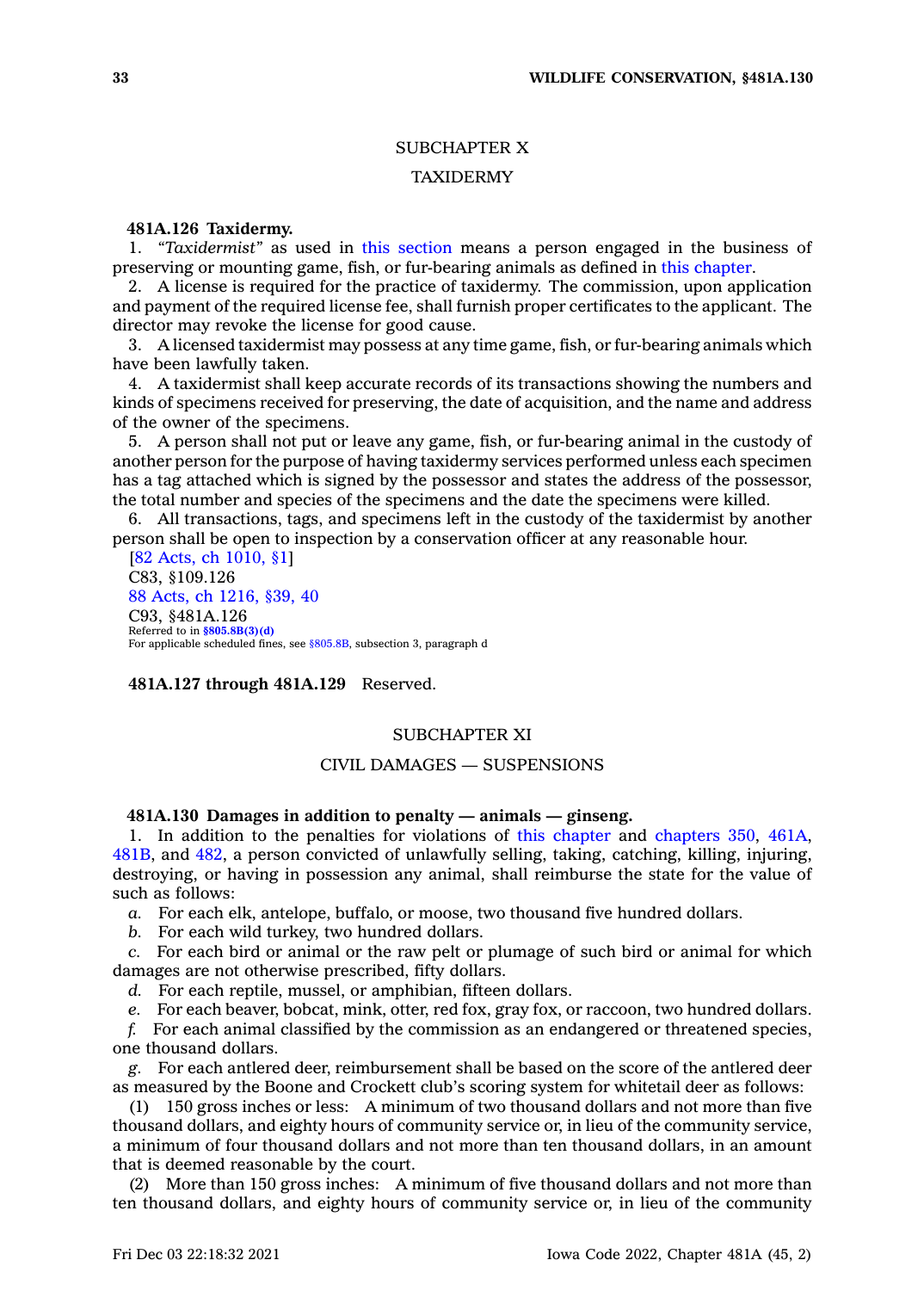service, <sup>a</sup> minimum of ten thousand dollars and not more than twenty thousand dollars, in an amount that is deemed reasonable by the court.

*h.* For each deer, except as provided in paragraph *"g"*, and for each swan or crane, one thousand five hundred dollars.

*i.* For each fish, reimbursement shall be as follows:

(1) For each fish of <sup>a</sup> species other than shovelnose sturgeon, with an established daily limit greater than twenty-five, fifteen dollars.

(2) For each fish of <sup>a</sup> species other than paddlefish and muskellunge, with an established daily limit of twenty-five or less, fifty dollars.

(3) For each shovelnose sturgeon, paddlefish, and muskellunge, one thousand dollars.

2. In addition to any other penalty, <sup>a</sup> person convicted of unlawfully harvesting wild ginseng in violation of section [456A.24](https://www.legis.iowa.gov/docs/code/456A.24.pdf) shall reimburse the state at one hundred fifty percent of the ginseng's market value, as determined by the department.

3. This [section](https://www.legis.iowa.gov/docs/code/481A.130.pdf) does not apply to <sup>a</sup> landowner who cooperates with the department of natural resources and the department of agriculture and land stewardship to remove all whitetail from enclosed land as provided in [section](https://www.legis.iowa.gov/docs/code/170.5.pdf) 170.5, even if all whitetail are not removed.

4. This [section](https://www.legis.iowa.gov/docs/code/481A.130.pdf) does not apply to <sup>a</sup> person who is liable to pay restitution to the department pursuant to section [481A.151](https://www.legis.iowa.gov/docs/code/481A.151.pdf) for injury to <sup>a</sup> wild animal caused by polluting <sup>a</sup> water of this state in violation of state law.

[C75, 77, 79, 81, §109.130; 82 Acts, ch [1211,](https://www.legis.iowa.gov/docs/acts/1982/CH1211.pdf) §1 – 3]

88 Acts, ch [1216,](https://www.legis.iowa.gov/docs/acts/1988/CH1216.pdf) §41; 90 Acts, ch [1142,](https://www.legis.iowa.gov/docs/acts/1990/CH1142.pdf) §1; 92 Acts, ch [1186,](https://www.legis.iowa.gov/docs/acts/1992/CH1186.pdf) §2 C93, §481A.130

93 [Acts,](https://www.legis.iowa.gov/docs/acts/1993/CH0038.pdf) ch 38, §2; 98 Acts, ch [1203,](https://www.legis.iowa.gov/docs/acts/1998/CH1203.pdf) §2, 3; 99 [Acts,](https://www.legis.iowa.gov/docs/acts/1999/CH0058.pdf) ch 58, §1; 2003 [Acts,](https://www.legis.iowa.gov/docs/acts/2003/CH0149.pdf) ch 149, §18, 23; 2004 Acts, ch [1124,](https://www.legis.iowa.gov/docs/acts/2004/CH1124.pdf) §1; 2007 [Acts,](https://www.legis.iowa.gov/docs/acts/2007/CH0028.pdf) ch 28, §15; 2009 [Acts,](https://www.legis.iowa.gov/docs/acts/2009/CH0144.pdf) ch 144, §18 – 20 Referred to in [§481A.131](https://www.legis.iowa.gov/docs/code/481A.131.pdf), [481A.132](https://www.legis.iowa.gov/docs/code/481A.132.pdf), [481A.133](https://www.legis.iowa.gov/docs/code/481A.133.pdf), [716.8](https://www.legis.iowa.gov/docs/code/716.8.pdf)

#### **481A.131 Judgment — execution.**

1. In each case of conviction of unlawfully taking, catching, killing, injuring, destroying, or having in possession any fish, game, or fur-bearing animal, the court shall enter <sup>a</sup> judgment in favor of the state of Iowa for liquidated damages in an amount as provided in [section](https://www.legis.iowa.gov/docs/code/481A.130.pdf) [481A.130](https://www.legis.iowa.gov/docs/code/481A.130.pdf). If two or more persons who have acted together are convicted of the unlawful taking, catching, killing, injuring, destroying, or having possession of any fish, game, or fur-bearing animal, the judgment shall be entered against them jointly.

2. Any liquidated damages assessed under this [section](https://www.legis.iowa.gov/docs/code/481A.131.pdf) and section [481A.130](https://www.legis.iowa.gov/docs/code/481A.130.pdf) shall be paid to the clerk of court. The clerk of court shall remit the damages paid to the department of natural resources. The department of natural resources shall credit such damages to the state fish and game protection fund.

3. The return of any uninjured fish, game, or fur-bearing animal which has been unlawfully taken, caught, or possessed, to the place where taken or caught or to any other place approved by the commission, shall constitute the discharge of any liquidated damages provided under section [481A.130](https://www.legis.iowa.gov/docs/code/481A.130.pdf).

4. Civil suits for the collection of judgments may be prosecuted by the attorney general or by county attorneys.

[C75, 77, 79, 81, §109.131; 82 Acts, ch [1211,](https://www.legis.iowa.gov/docs/acts/1982/CH1211.pdf) §4] 86 Acts, ch 1245, [§1854](https://www.legis.iowa.gov/docs/acts/1986/CH1245.pdf) C93, §481A.131 2012 Acts, ch [1118,](https://www.legis.iowa.gov/docs/acts/2012/CH1118.pdf) §7 Referred to in [§716.8](https://www.legis.iowa.gov/docs/code/716.8.pdf)

### **481A.132 Service of process or arrest —pendency of damage claim.**

Service of process upon or arrest of any person charged with provisions of this [chapter](https://www.legis.iowa.gov/docs/code//481A.pdf) for which damages may be assessed pursuant to section [481A.130](https://www.legis.iowa.gov/docs/code/481A.130.pdf), shall serve as notice of the pendency of the liquidated damage claim. Trial on the criminal charge may be separated from the determination of the liquidated damage claim in the discretion of the court or by the request of the defendant, but upon conviction of the defendant in the criminal case, the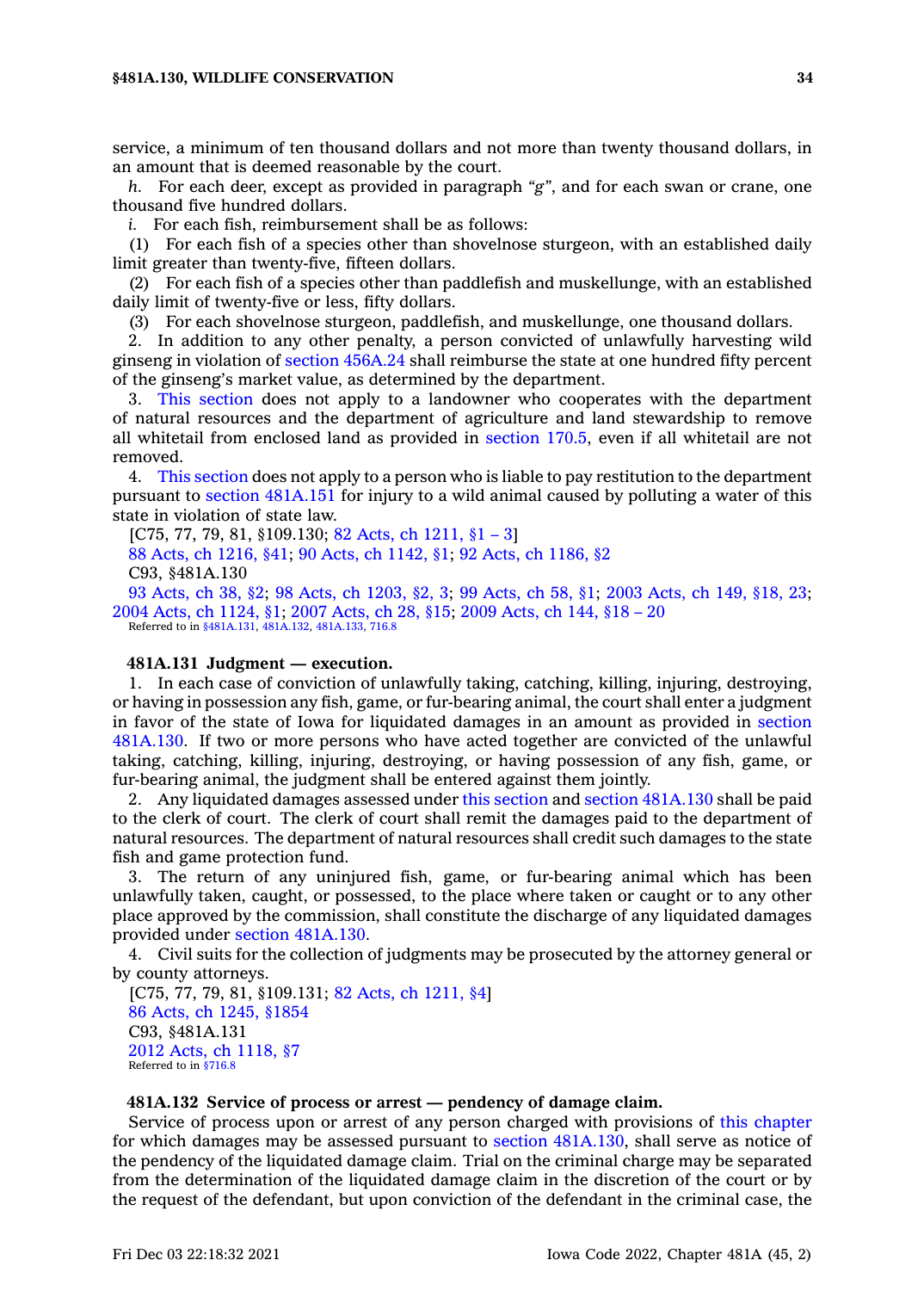only issue to be determined by the court on the liquidated damage claim is the fact of such conviction.

[C77, 79, 81, §109.132] C93, §481A.132

### **481A.133 Suspension of licenses, certificates, and permits.**

A person who is assessed damages pursuant to section [481A.130](https://www.legis.iowa.gov/docs/code/481A.130.pdf) shall immediately surrender all licenses, certificates, and permits to hunt, fish, or trap in the state to the department. The licenses, permits, and certificates, and the privileges associated with them shall remain suspended until the assessed damages and any accrued interest are paid in full. Upon payment of the assessed damages and any accrued interest, the suspension shall be lifted. Interest shall begin to accrue as of the date of judgment at <sup>a</sup> rate of ten percent per year.

90 Acts, ch [1198,](https://www.legis.iowa.gov/docs/acts/1990/CH1198.pdf) §2 C91, §109.133 C93, §481A.133 2007 [Acts,](https://www.legis.iowa.gov/docs/acts/2007/CH0028.pdf) ch 28, §16

### SUBCHAPTER XII

# CANCELLATIONS, SUSPENSIONS, REVOCATIONS, AND PENALTIES

### **481A.134 Authority to cancel, suspend, or revoke license — point system.**

The department shall establish rules pursuant to [chapter](https://www.legis.iowa.gov/docs/code//17A.pdf) 17A providing for the suspension or revocation of licenses issued by the department. The rules may include procedures for summary cancellation of <sup>a</sup> license based on documentation that the licensee failed to pay the applicable fee for the license. For purposes of determining when to suspend or revoke <sup>a</sup> license issued by the department under this [section](https://www.legis.iowa.gov/docs/code/481A.134.pdf), the department shall adopt <sup>a</sup> point system pursuant to [chapter](https://www.legis.iowa.gov/docs/code//17A.pdf) 17A for the purpose of weighing the seriousness of violations of the provisions of this [chapter](https://www.legis.iowa.gov/docs/code//481A.pdf) or [chapter](https://www.legis.iowa.gov/docs/code//481B.pdf) 481B, [482](https://www.legis.iowa.gov/docs/code//482.pdf), [483A](https://www.legis.iowa.gov/docs/code//483A.pdf), [484A](https://www.legis.iowa.gov/docs/code//484A.pdf), or [484B](https://www.legis.iowa.gov/docs/code//484B.pdf), or of committing trespass as defined in [section](https://www.legis.iowa.gov/docs/code/716.7.pdf) 716.7 while hunting deer, other than farm deer as defined in [section](https://www.legis.iowa.gov/docs/code/170.1.pdf) 170.1 or preserve whitetail as defined in [section](https://www.legis.iowa.gov/docs/code/484C.1.pdf) 484C.1. The weighted scale may be amended from time to time as experience dictates.

90 Acts, ch [1198,](https://www.legis.iowa.gov/docs/acts/1990/CH1198.pdf) §3 C91, §109.134 92 Acts, ch [1160,](https://www.legis.iowa.gov/docs/acts/1992/CH1160.pdf) §19 C93, §481A.134 2004 Acts, ch [1070,](https://www.legis.iowa.gov/docs/acts/2004/CH1070.pdf) §1; 2007 [Acts,](https://www.legis.iowa.gov/docs/acts/2007/CH0028.pdf) ch 28, §17 Referred to in [§481A.125](https://www.legis.iowa.gov/docs/code/481A.125.pdf)

### **481A.135 Repeat offender — records, enforcement, and penalties.**

1. The commission shall establish by rule, <sup>a</sup> recordkeeping system and other administrative procedures necessary to administer this [section](https://www.legis.iowa.gov/docs/code/481A.135.pdf).

2. A person who pleads guilty or is convicted of <sup>a</sup> violation of any provision of this [chapter](https://www.legis.iowa.gov/docs/code//481A.pdf) or [chapter](https://www.legis.iowa.gov/docs/code//481B.pdf) 481B, [482](https://www.legis.iowa.gov/docs/code//482.pdf), [483A](https://www.legis.iowa.gov/docs/code//483A.pdf), [484A](https://www.legis.iowa.gov/docs/code//484A.pdf), or [484B](https://www.legis.iowa.gov/docs/code//484B.pdf), or trespass as defined in [section](https://www.legis.iowa.gov/docs/code/716.7.pdf) 716.7 while hunting deer, other than farm deer as defined in [section](https://www.legis.iowa.gov/docs/code/170.1.pdf) 170.1 or preserve whitetail as defined in section [484C.1](https://www.legis.iowa.gov/docs/code/484C.1.pdf), while the person's license or licenses are suspended or revoked is guilty of <sup>a</sup> simple misdemeanor if the person has no other violations within the previous three years which occurred while the person's license or licenses have been suspended or revoked.

3. A person who pleads guilty or is convicted of <sup>a</sup> violation of any provision of this [chapter](https://www.legis.iowa.gov/docs/code//481A.pdf) or [chapter](https://www.legis.iowa.gov/docs/code//481B.pdf) 481B, [482](https://www.legis.iowa.gov/docs/code//482.pdf), [483A](https://www.legis.iowa.gov/docs/code//483A.pdf), [484A](https://www.legis.iowa.gov/docs/code//484A.pdf), or [484B](https://www.legis.iowa.gov/docs/code//484B.pdf), or trespass as defined in [section](https://www.legis.iowa.gov/docs/code/716.7.pdf) 716.7 while hunting deer, other than farm deer as defined in [section](https://www.legis.iowa.gov/docs/code/170.1.pdf) 170.1 or preserve whitetail as defined in section [484C.1](https://www.legis.iowa.gov/docs/code/484C.1.pdf), while the person's license or licenses are suspended or revoked is guilty of <sup>a</sup> serious misdemeanor if the person has one other violation within the previous three years which occurred while the person's license or licenses have been suspended or revoked.

4. A person who pleads guilty or is convicted of <sup>a</sup> violation of any provision of this [chapter](https://www.legis.iowa.gov/docs/code//481A.pdf) or [chapter](https://www.legis.iowa.gov/docs/code//481B.pdf) 481B, [482](https://www.legis.iowa.gov/docs/code//482.pdf), [483A](https://www.legis.iowa.gov/docs/code//483A.pdf), [484A](https://www.legis.iowa.gov/docs/code//484A.pdf), or [484B](https://www.legis.iowa.gov/docs/code//484B.pdf), or trespass as defined in [section](https://www.legis.iowa.gov/docs/code/716.7.pdf) 716.7 while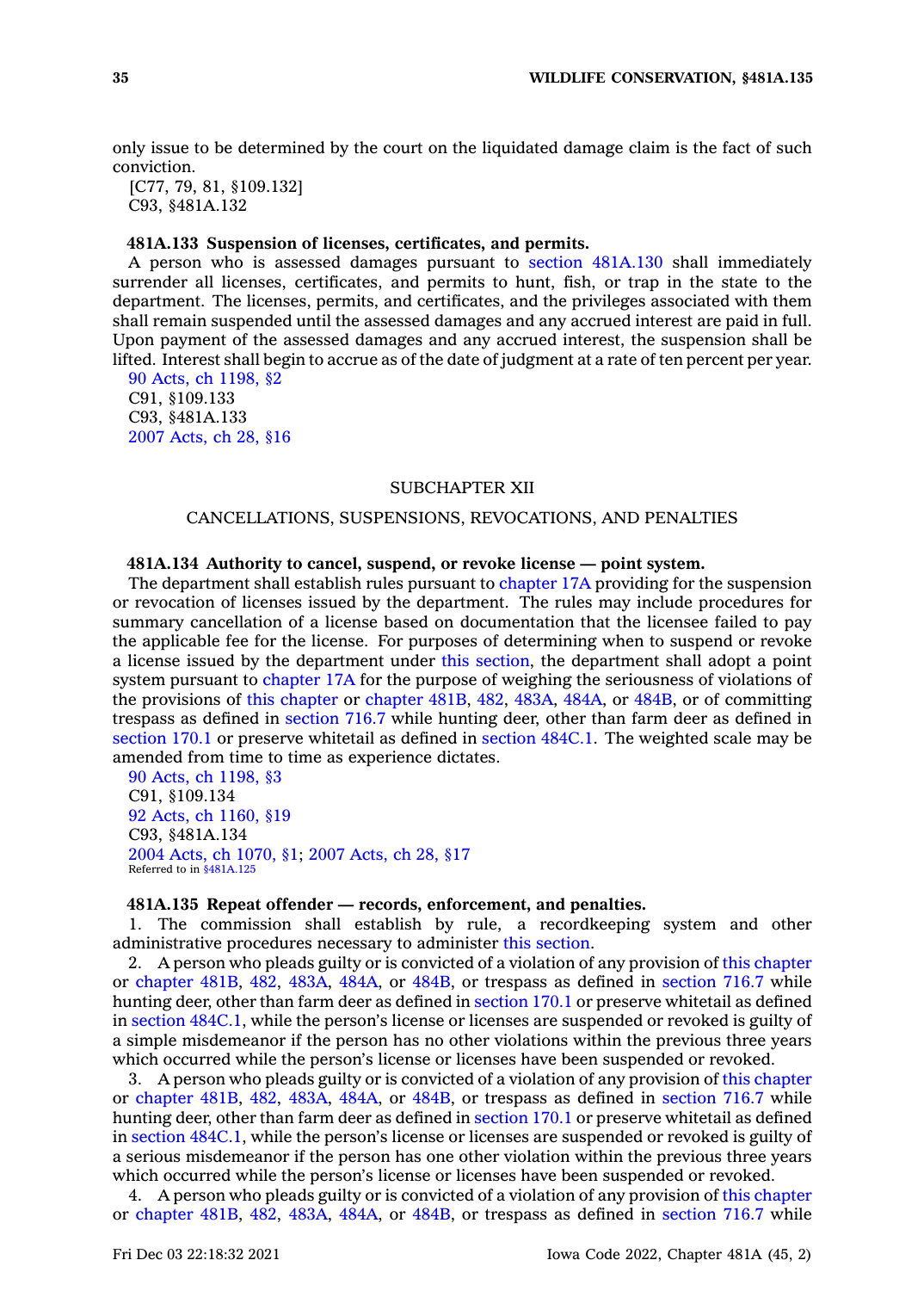hunting deer, other than farm deer as defined in [section](https://www.legis.iowa.gov/docs/code/170.1.pdf) 170.1 or preserve whitetail as defined in section [484C.1](https://www.legis.iowa.gov/docs/code/484C.1.pdf), while the person's license or licenses are suspended or revoked is guilty of an aggravated misdemeanor when the person has had two or more convictions within the previous three years which occurred while the person's license or licenses have been suspended or revoked.

5. An indictment or trial information for <sup>a</sup> violation requiring an enhanced penalty under this [section](https://www.legis.iowa.gov/docs/code/481A.135.pdf) shall specify the underlying violation committed by the person.

90 Acts, ch [1198,](https://www.legis.iowa.gov/docs/acts/1990/CH1198.pdf) §4 C91, §109.135 92 Acts, ch [1160,](https://www.legis.iowa.gov/docs/acts/1992/CH1160.pdf) §20 C93, §481A.135 2007 [Acts,](https://www.legis.iowa.gov/docs/acts/2007/CH0028.pdf) ch 28, §18; 2010 Acts, ch [1140,](https://www.legis.iowa.gov/docs/acts/2010/CH1140.pdf) §22

# **481A.136 Unlawful commercialization of wildlife — penalty.**

1. A person shall not buy or sell <sup>a</sup> wild animal or part of <sup>a</sup> wild animal if the wild animal is taken, transported, or possessed in violation of the laws of this state, or <sup>a</sup> rule adopted by the department.

2. A person violating [subsection](https://www.legis.iowa.gov/docs/code/481A.136.pdf) 1 is guilty of <sup>a</sup> serious misdemeanor. 92 Acts, ch [1186,](https://www.legis.iowa.gov/docs/acts/1992/CH1186.pdf) §3

### **481A.137 Abandonment of dead or injured wildlife.**

1. While taking or attempting to take game or fur-bearing animals, <sup>a</sup> person shall not abandon an injured game or fur-bearing animal without making <sup>a</sup> reasonable effort to retrieve the animal from the field. A person shall not leave <sup>a</sup> useable portion of game or <sup>a</sup> fur-bearing animal in the field.

2. A person violating [subsection](https://www.legis.iowa.gov/docs/code/481A.137.pdf) 1 is subject to <sup>a</sup> scheduled fine as provided in [section](https://www.legis.iowa.gov/docs/code/805.8B.pdf) 805.8B, [subsection](https://www.legis.iowa.gov/docs/code/805.8B.pdf) 3, paragraph *"e"*.

3. As used in this [section](https://www.legis.iowa.gov/docs/code/481A.137.pdf), *"useable portion"* means the following:

*a.* For game, that part of an animal which is customarily processed for human consumption.

*b.* For <sup>a</sup> fur-bearing animal, the fur or hide of the animal.

4. This [section](https://www.legis.iowa.gov/docs/code/481A.137.pdf) does not apply to pigeons or crows.

92 Acts, ch [1149,](https://www.legis.iowa.gov/docs/acts/1992/CH1149.pdf) §2; 2001 [Acts,](https://www.legis.iowa.gov/docs/acts/2001/CH0137.pdf) ch 137, §5 Referred to in **[§805.8B\(3\)\(e\)](https://www.legis.iowa.gov/docs/code/805.8B.pdf)**

#### **481A.138 through 481A.140** Reserved.

#### SUBCHAPTER XIII

# AQUACULTURE

### **481A.141 Aquaculture — license required.**

1. A person shall not engage in the business of aquaculture until that person has applied for and has been issued an aquaculture unit license from the department. The application period extends from January 1, or the date of the application, through December 31. A license shall not be issued to operate an aquaculture unit on private or nonmeandered lakes and streams and ponds that may become stocked with fish from public waters or natural migration. A pond stocked by the department pursuant to section [481A.78](https://www.legis.iowa.gov/docs/code/481A.78.pdf) shall not be used for aquaculture purposes.

2. The following persons must obtain an aquaculture unit license:

*a.* A person who, for commercial purposes, rears or maintains live animals or plants for food, bait, or for stocking in waters of the state.

*b.* An owner or operator of <sup>a</sup> pond where guests or customers are allowed to fish for <sup>a</sup> fee, or allowed to take fish without regard to angling licenses, seasons, gear restrictions, or bag limits.

3. The cultivation and sale of tropical fish species or ornamental aquatic plants or animals,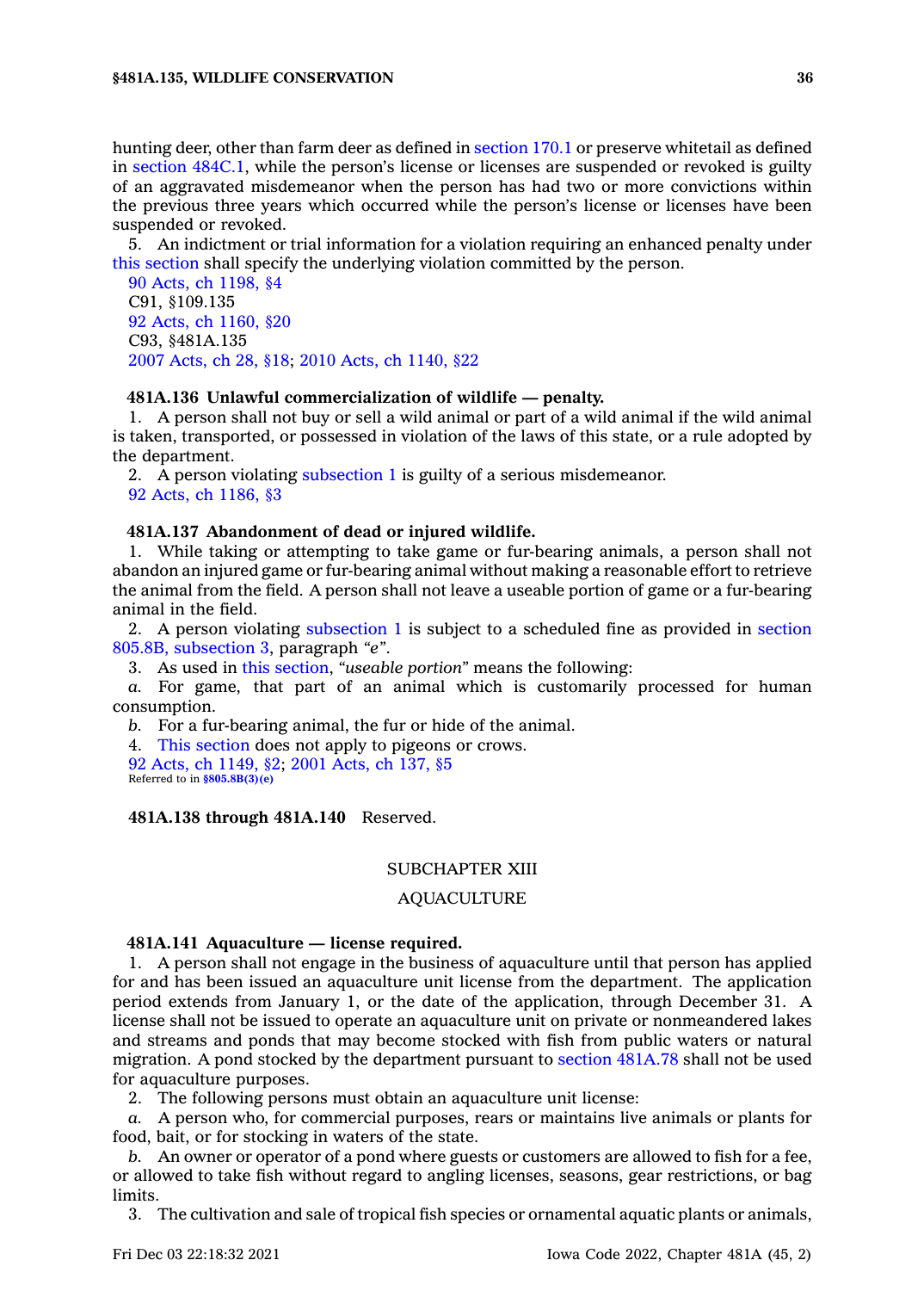not utilized for human consumption or bait purposes, but maintained in closed systems and utilized by the pet industry or hobbyists are exempt from license requirements.

92 Acts, ch [1216,](https://www.legis.iowa.gov/docs/acts/1992/CH1216.pdf) §3

# **481A.142 Licensed aquaculture units — activities allowed.**

A holder of an aquaculture unit license may:

1. Possess, propagate, buy, sell, deal in, and transport the aquatic organisms produced from breeding stock legally acquired, including minnows.

2. Sell fish for stocking purposes within or outside the state. Fish which are nonindigenous to Iowa shall not be received or sold in the state unless the aquaculture unit has obtained an importation permit from the department. The department shall establish, by rule, requirements governing importation, and shall include <sup>a</sup> list of approved aquaculture species. Failure to comply with this [subsection](https://www.legis.iowa.gov/docs/code/481A.142.pdf) will result in loss of license and <sup>a</sup> violator is subject to the scheduled fine provided in [section](https://www.legis.iowa.gov/docs/code/805.8B.pdf) 805.8B.

3. Hold, feed, and sell carp, buffalofish, and other fish legally taken by commercial fishers.

4. Harvest aquatic life on land under control of the aquaculture unit with commercial devices without obtaining any permits for the devices.

5. *a.* Sell bait, including minnows and frogs, propagated or raised within the licensed unit without having to obtain <sup>a</sup> bait dealer's license. However, aquaculture units wishing to take bait from areas other than their licensed units must also obtain <sup>a</sup> bait dealer's license.

*b.* A nonresident aquaculture unit licensee shall be limited to selling bait at wholesale unless the home state of the nonresident licensee allows residents of this state to sell bait at retail.

6. Take any gull, tern, or merganser within the bounds of the unit. An owner or operator of the licensed aquaculture unit, however, must first obtain <sup>a</sup> permit for this activity from the department or the United States fish and wildlife service. Each permittee shall file an annual report with the department which itemizes the birds taken during the period covered by the permit, and dispose of birds taken according to methods established by the department. The department shall not issue <sup>a</sup> subsequent permit to any person failing to file this report.

92 Acts, ch [1216,](https://www.legis.iowa.gov/docs/acts/1992/CH1216.pdf) §4; 2001 [Acts,](https://www.legis.iowa.gov/docs/acts/2001/CH0137.pdf) ch 137, §5; 2004 Acts, ch [1029,](https://www.legis.iowa.gov/docs/acts/2004/CH1029.pdf) §1; 2012 Acts, ch [1118,](https://www.legis.iowa.gov/docs/acts/2012/CH1118.pdf) §8 Referred to in **[§805.8B\(3\)\(d\)](https://www.legis.iowa.gov/docs/code/805.8B.pdf)**

For applicable scheduled fines, see [§805.8B](https://www.legis.iowa.gov/docs/code/805.8B.pdf), subsection 3, paragraph d

#### **481A.143 Licensed aquaculture units — requirements.**

1. Each licensed aquaculture unit shall prepare an annual report of all fish bought, sold, and shipped. The records shall include species name as well as the weight, volume, or count of fish involved. Reports shall be filed on or before December 31 of each year for the preceding year. The department may refuse to renew <sup>a</sup> unit license if the annual report is not provided.

2. Each licensed aquaculture unit shall secure its breeding stock from licensed aquaculture units or licensed aquaculturists in the state or from lawful sources outside the state. An aquaculture unit shall not secure stock in any other manner.

3. A shipment of fish must be accompanied by <sup>a</sup> duplicate of the sales invoice showing the name and address of the producer, date of shipment, the species being transported, the weight, volume, or count of each species being shipped and the name and address of the consignee. A duplicate of the sales invoice must be retained by the aquaculture unit or aquaculturist for one year following the sale.

4. A licensed aquaculture unit shall comply with all state laws pertaining to possession, taking, or selling of bait which it handles. The director may revoke the unit license of any person violating this [subsection](https://www.legis.iowa.gov/docs/code/481A.143.pdf) or <sup>a</sup> rule adopted by the department.

5. Minnow and bait boxes and tanks within licensed aquaculture units shall be open for inspection by the department at all times.

6. Aquaculture units shall not import live fish, viable eggs, or semen of any species of the salmonid family (trout, salmon, or char) and ictalurid family (catfishes and bullheads), including hybrids, unless the owner or operator possesses <sup>a</sup> fish importation permit. For the species listed in this [subsection](https://www.legis.iowa.gov/docs/code/481A.143.pdf) only, importation permits shall not be issued unless the fish, eggs, or semen have been inspected by the department and found to be free of disease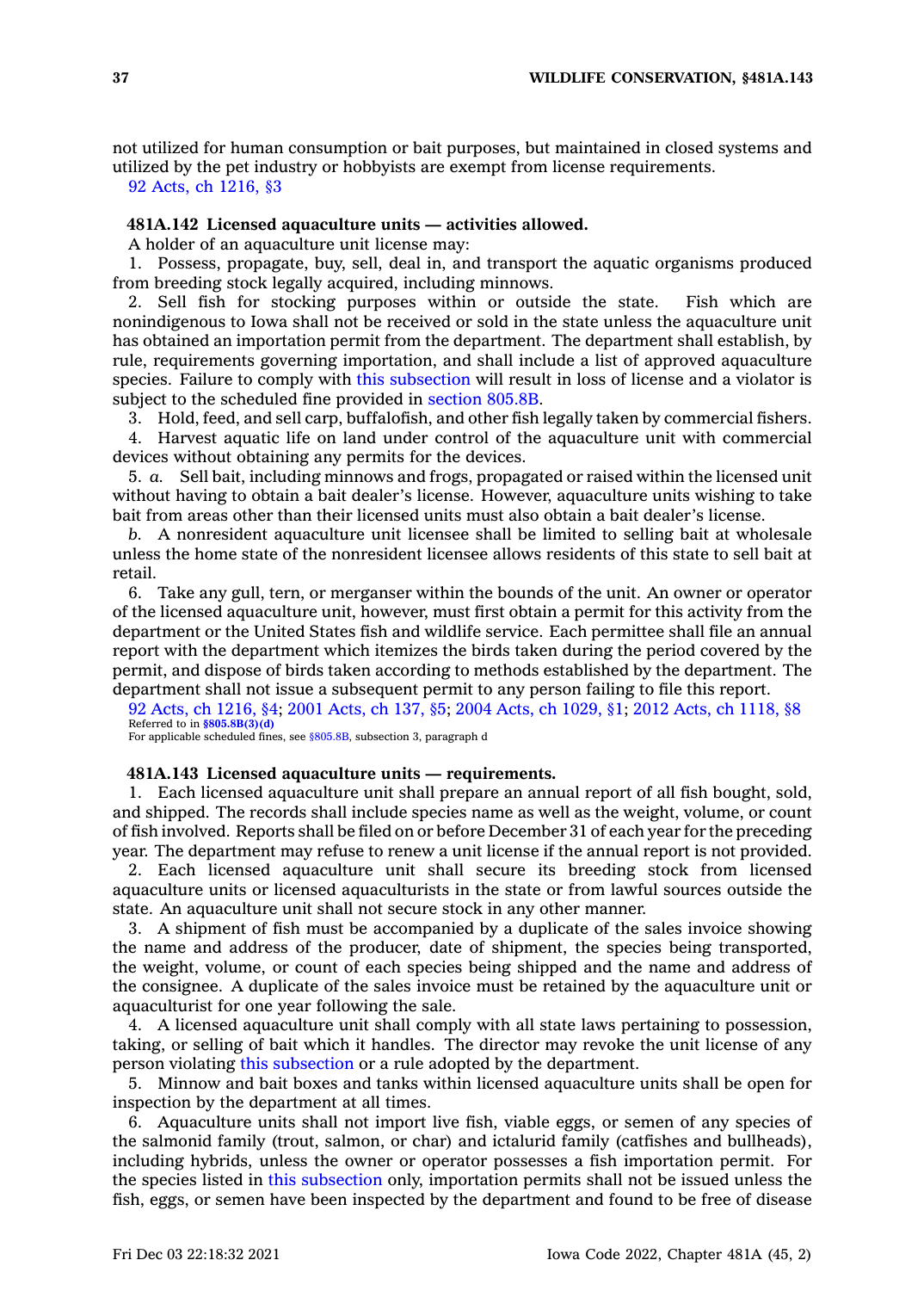detrimental to the state's fishery resources. The owner or operator of an aquaculture unit must provide <sup>a</sup> statement certifying the fish listed in this [subsection](https://www.legis.iowa.gov/docs/code/481A.143.pdf) or their eggs or semen to be disease free, and include the date of inspection. Certification is not required for other fish species, but the department may require inspection at any time. The department shall establish, by rule, those diseases detrimental to the state's fishery resources and the location of authorized certified pathologists for inspection.

92 Acts, ch [1216,](https://www.legis.iowa.gov/docs/acts/1992/CH1216.pdf) §5

# **481A.144 Licensed bait dealers — requirements.**

1. A person shall not sell minnows, frogs, crayfish, or salamanders for fish bait without first obtaining <sup>a</sup> bait dealer's license from the department upon payment of the license fee. A licensee shall comply with all laws pertaining to taking, possessing, and selling of bait handled by the licensee. If convicted of violating <sup>a</sup> provision of this [chapter](https://www.legis.iowa.gov/docs/code//481A.pdf) or <sup>a</sup> rule adopted pursuant to this [chapter](https://www.legis.iowa.gov/docs/code//481A.pdf), <sup>a</sup> licensee shall forfeit the licensee's bait dealer license upon demand of the director.

2. When taking bait from lakes and streams, bait dealers shall take only the size of bait which they can use, and shall return all small minnows and frogs to the water immediately.

3. A minnow and bait box and <sup>a</sup> tank shall be open to inspection by the department at all times. A licensee shall have tanks and bait boxes of sufficient size and with proper aeration to keep the bait alive and prevent substantial loss.

4. A person shall not take or attempt to take minnows for commercial purposes from any waters of the state or shall not transport minnows without first obtaining <sup>a</sup> bait dealer's license. However, <sup>a</sup> person taking or transporting minnows for personal use is not required to have <sup>a</sup> bait dealer's license.

92 Acts, ch [1216,](https://www.legis.iowa.gov/docs/acts/1992/CH1216.pdf) §6; 93 [Acts,](https://www.legis.iowa.gov/docs/acts/93/CH0099.pdf) ch 99, §2; 2012 Acts, ch [1118,](https://www.legis.iowa.gov/docs/acts/2012/CH1118.pdf) §9 Referred to in **[§805.8B\(3\)\(k\)](https://www.legis.iowa.gov/docs/code/805.8B.pdf)** For applicable scheduled fines, see [§805.8B](https://www.legis.iowa.gov/docs/code/805.8B.pdf), subsection 3, paragraph k

### **481A.145 Taking and selling of minnows and other bait — regulations.**

1. Except for species listed as threatened or endangered under [chapter](https://www.legis.iowa.gov/docs/code//481B.pdf) 481B, <sup>a</sup> licensed bait dealer may take sufficient bait from lakes and streams of this state that are not closed to the taking of bait, to supply the licensee's customers for hook and line fishing if the licensee is present while the bait is being taken.

2. Except as otherwise provided in this [chapter](https://www.legis.iowa.gov/docs/code//481A.pdf), <sup>a</sup> person shall not carry, transport, ship, or cause to be carried, transported, or shipped, any minnows for the purpose of sale beyond the boundaries of the state. Minnows which are bred, hatched, propagated, or raised on <sup>a</sup> licensed aquaculture unit may be transported outside the state.

3. A person shall not transport, use, sell or offer to sell for bait or introduce into any inland waters of this state or into any waters from which the waters of the state may become stocked, any minnows or fish of the carp, quillback, gar, or dogfish species. Fish of the carp, quillback, gar, or dogfish species may be returned to the waters from which they are taken. A person shall not possess live gizzard shad at any lake in this state.

4. Minnow traps not exceeding thirty-six inches in length may be used when the taking of minnows is allowed. Each trap, when in use, shall have <sup>a</sup> metal tag attached plainly labeled with the owner's name and address.

5. A person shall not use <sup>a</sup> minnow dip net which exceeds four feet in diameter, <sup>a</sup> cast net which exceeds ten feet in diameter, or <sup>a</sup> minnow seine which exceeds twenty feet in length or has <sup>a</sup> mesh size smaller than one-quarter inch bar measure. Licensed bait dealers may obtain <sup>a</sup> permit from the department to use minnow seines longer than twenty feet, but not exceeding fifty feet in length.

6. The department may designate certain lakes and streams, and parts of them, from which minnow populations should be protected for the best management of the lakes or streams. If an investigation of <sup>a</sup> lake or stream or <sup>a</sup> portion of <sup>a</sup> lake or stream by the department indicates that the minnow population should be protected, the lake or stream or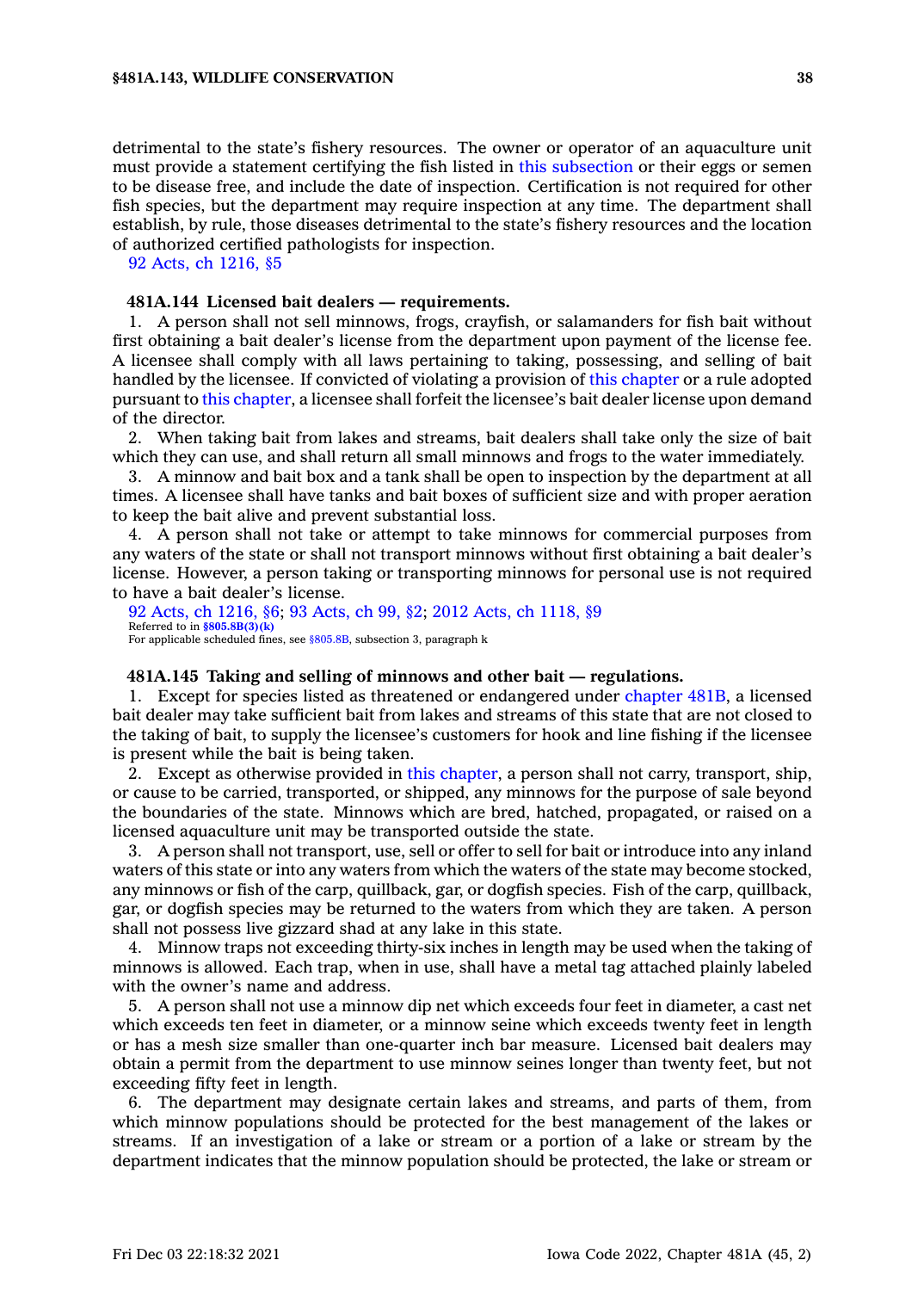<sup>a</sup> portion of the lake or stream shall be closed to the taking of minnows for <sup>a</sup> period of time deemed advisable by the department.

92 Acts, ch [1216,](https://www.legis.iowa.gov/docs/acts/1992/CH1216.pdf) §7; 93 [Acts,](https://www.legis.iowa.gov/docs/acts/1993/CH0099.pdf) ch 99, §3 – 5 Referred to in **[§805.8B\(3\)\(c\)](https://www.legis.iowa.gov/docs/code/805.8B.pdf)**, [805.8B\(3\)\(d\)](https://www.legis.iowa.gov/docs/code/805.8B.pdf), [805.8B\(3\)\(k\)](https://www.legis.iowa.gov/docs/code/805.8B.pdf) For applicable scheduled fines, see [§805.8B](https://www.legis.iowa.gov/docs/code/805.8B.pdf), subsection 3, paragraphs c, d, and k

### **481A.146 Authority of the director.**

The director may take any fish from the public waters of the state, at any time and in any manner, for the purpose of propagation or restocking other waters, or exchanging with fish and wildlife agencies of other states, the federal government, or licensed aquaculture units. 92 Acts, ch [1216,](https://www.legis.iowa.gov/docs/acts/1992/CH1216.pdf) §8

# **481A.147 Theft of fish.**

All fish in an aquaculture unit are private property and are not the property of the state, and the theft of fish from an aquaculture unit is punishable as provided in [section](https://www.legis.iowa.gov/docs/code/714.2.pdf) 714.2. 92 Acts, ch [1216,](https://www.legis.iowa.gov/docs/acts/1992/CH1216.pdf) §9

# **481A.148 through 481A.150** Reserved.

## SUBCHAPTER XIV

# POLLUTION — RESTITUTION

# **481A.151 Restitution for pollution causing injury to wild animals.**

1. A person who is liable for polluting <sup>a</sup> water of this state in violation of state law, including this [chapter](https://www.legis.iowa.gov/docs/code//481A.pdf), shall also be liable to pay restitution to the department for injury caused to <sup>a</sup> wild animal by the pollution. The amount of the restitution shall also include the department's administrative costs for investigating the incident. The administration of this [section](https://www.legis.iowa.gov/docs/code/481A.151.pdf) shall not result in <sup>a</sup> duplication of damages collected by the department under section [455B.392,](https://www.legis.iowa.gov/docs/code/455B.392.pdf) subsection 1, paragraph *"a"*, subparagraph (3).

2. The commission shall adopt rules providing for procedures for investigations and the administrative assessment of restitution amounts. The rules shall establish an opportunity to appeal <sup>a</sup> departmental action including by <sup>a</sup> contested case proceeding under [chapter](https://www.legis.iowa.gov/docs/code//17A.pdf) 17A. A final administrative decision assessing an amount of restitution may be enforced by the attorney general at the request of the director.

3. Rules adopted by the commission shall provide for methods used to determine the extent of an injury and the monetary values for the loss of injured wild animals based on species.

*a.* The rules shall provide for methods used to count dead fish and to calculate restitution values. The rules may incorporate methods and values published by the American fisheries society. To every extent practicable, the values shall be based on the estimates of lost recreational angler opportunities where applicable. As an alternative method of valuation, the rules may provide that for fish species that are protected by catch limits, possession limits, size limits, or closed seasons applicable to anglers, liquidated damages apply. The amount of the liquidated damages shall not exceed fifteen dollars per fish. For fish species that are classified by the commission as endangered or threatened, the rules may establish liquidated damages not to exceed one thousand dollars per fish.

*b.* The rules shall provide guidelines for estimating the extent of loss of <sup>a</sup> species that is affected by <sup>a</sup> pollution incident but which would not be practical to count in sample areas. The rules may establish liquidated damage amounts for species whose replacement cost is difficult to determine.

4. Moneys collected by the department in restitution shall be deposited into the state fish and game protection fund. The moneys shall be used exclusively to support restoration or improvement of fisheries, including but not limited to aquatic habitat improvement projects